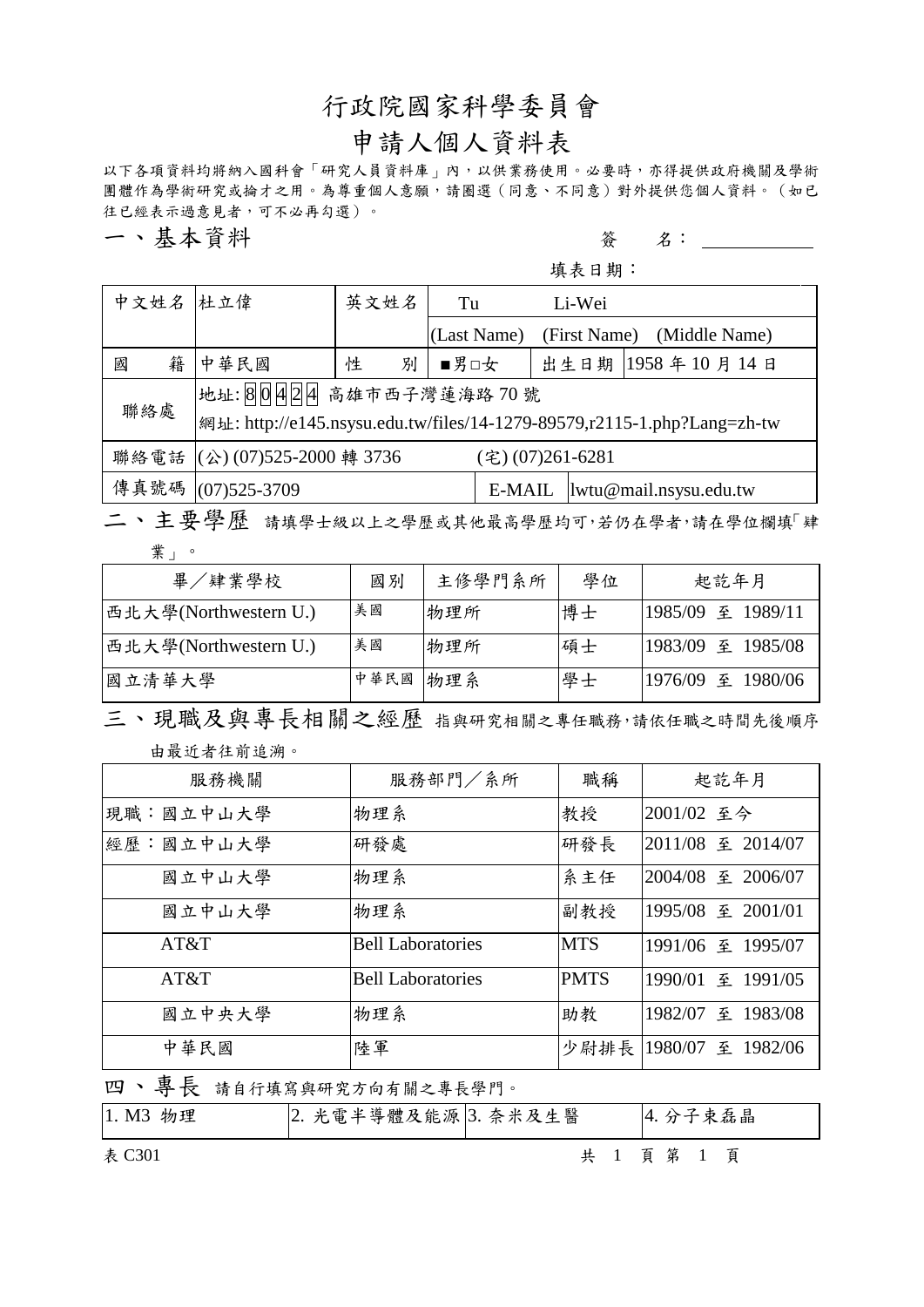## 五、研究成果目錄

﹝一﹞論文及著述

#### (A) SCI 期刊論文

- 1. **L. W. Tu**, G. K. Wong, and J. B. Ketterson, "Growth of n-type Heteroepitaxial Films of Gray Tin on (001)CdTe by Molecular Beam Epitaxy", *Appl. Phys. Lett.*, V. 54, 1010 – 1012 (1989).
- 2. **L. W. Tu**, G. K. Wong, and J. B. Ketterson, "Observation of Quantum Size Effect in the Resistivity of Thin Gray Tin Epilayers", *Appl. Phys. Lett.*, V. 55, 1327 – 1329 (1989).
- 3. **L. W. Tu**, G. K. Wong, S. N. Song, Z. Zhao, and J. B. Ketterson, "Shubnikov-de Haas Effect in Thin Epitaxial Films of Gray Tin", *Appl. Phys. Lett.*, V. 55, 2643 – 2645 (1989).
- 4. **L. W. Tu**, S. N. Song, Z. Zhao, G. K. Wong, and J. B. Ketterson, "Growth and Characterization of Substrate-Stabilized Heteroepitaxial Gray Tin Films", *Semicond. Sci. Technol.*, V. 5, S245 – S248 (1990).
- 5. T. Wojtowicz, M. Dobrowolska, G. Yang, J. K. Furdyna, **L. W. Tu**, and G. K. Wong, "Far Infrared Determination of Cyclotron and Plasma-Shifted Cyclotron Resonances in Thin MBE-grown Films of  $\alpha$ -Sn", *Semicond. Sci. Technol.*, V. 5, S248 – S251 (1990).
- 6. S. N. Song, X. J. Xi, J. Q. Zheng, Z. Zhao, **L. W. Tu**, G. K. Wong, and J. B. Ketterson, "Dimensional Crossover of Shubnikov-de Haas Oscillations in Thin Films of Gray Tin", *Phys. Rev. Lett.*, V. 65, 227 – 230 (1990).
- 7. E. F. Schubert, **L. W. Tu**, R. F. Kopf, G. J. Zydzik, and D. G. Deppe, "Low Threshold Vertical Cavity Surface Emitting Lasers with Metallic Reflectors", *Appl. Phys. Lett.*, V. 57, 117 – 119 (1990).
- 8. **L. W. Tu**, E. F. Schubert, R. F. Kopf, G. J. Zydzik, M. Hong, S. N. Chu, and J. P. Mannaerts, "Vertical Cavity Surface Emitting Lasers with Semitransparent Metallic Mirrors and High Quantum Efficiencies", *Appl. Phys. Lett.*, V. 57, 2045 – 2047 (1990).
- 9. **L. W. Tu**, E. F. Schubert, H. M. O'Bryan, Y. H. Wang, B. E. Weir, G. J. Zydzik, and A. Y. Cho, "Transparent Conductive Metal-Oxide Contacts in Vertical-Injection Top-Emitting Quantum Well Lasers", *Appl. Phys. Lett.*, V. 58, 790 – 792 (1991).
- 10. M. Hong, **L. W. Tu**, J. Gamelin, Y. H. Wang, R. J. Fisher, E. F. Schubert, K. Tai, G. Hasnain, J. P. Mannaerts, B. E. Weir, J. D. Wynn, R. F. Kopf, G. J. Zydzik, and A. Y. Cho, "Vertical-Cavity Top-Surface Emitting Lasers with Thin Ag Mirrors and Hybrid Reflectors", *J. Cryst. Growth*, V. 111, 1052 – 1056 (1991).
- 11. N. K. Dutta, **L. W. Tu**, G. Hasnain, G. J. Zydzik, Y. H. Wang, and A. Y. Cho, "Anomalous Temporal Response of Gain Guided Surface Emitting Lasers", *Electron. Lett.*, V. 27, 208 – 210 (1991).
- 12. **L. W. Tu**, Y. H. Wang, E. F. Schubert, B. E. Weir, G. J. Zydzik, and A. Y. Cho, "High Temperature Performance of Three-Quantum-Well Vertical Cavity Top Emitting Lasers",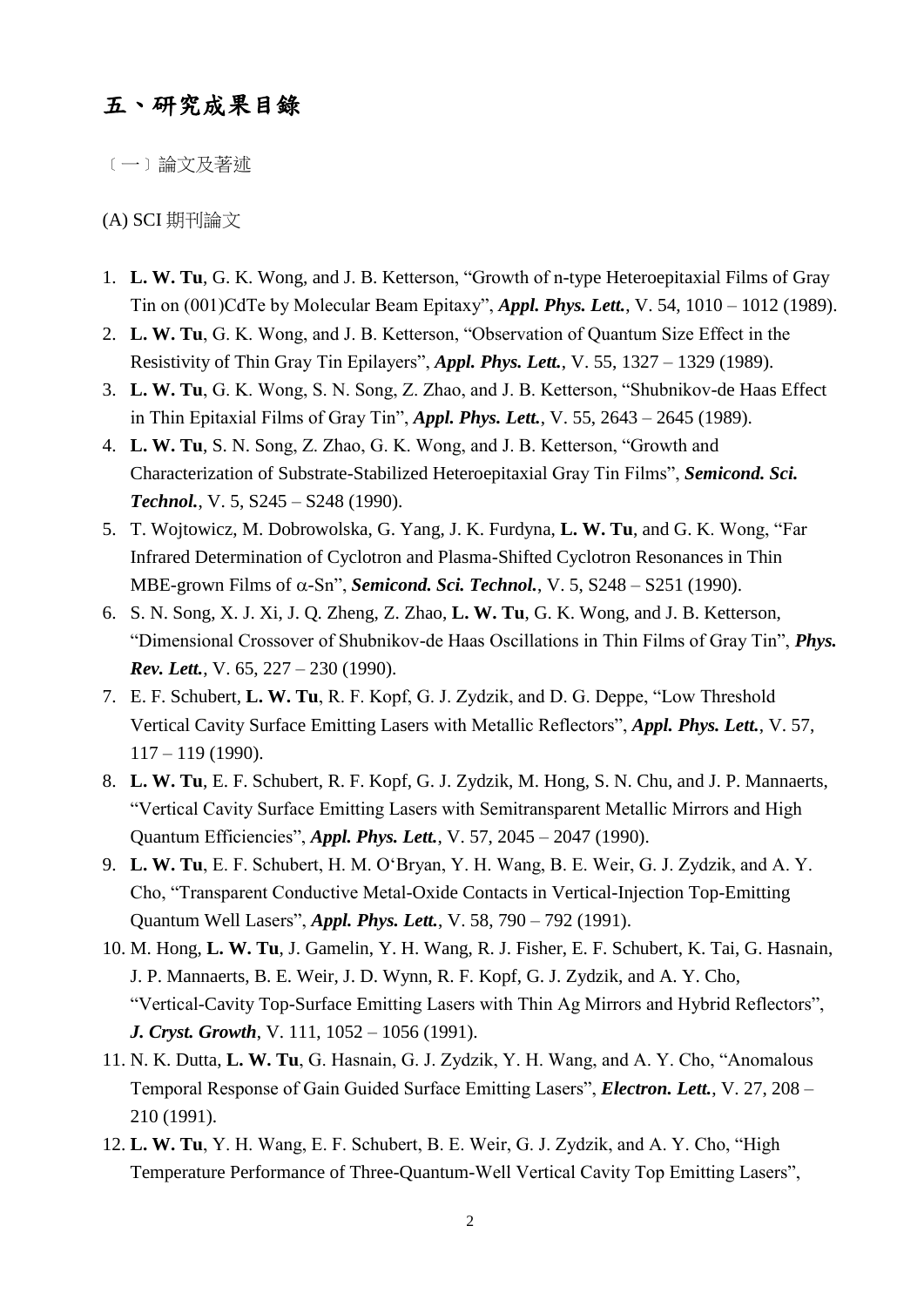*Electron. Lett.*, V. 27, 457 – 458 (1991).

- 13. E. F. Schubert, **L. W. Tu**, G. J. Zydzik, R. F. Kopf, A. Benvenuti, and M. R. Pinto, "Elimination of Heterojunction Band Discontinuities by Modulation Doping", *Appl. Phys.*  Lett., V. 60, 466 – 468 (1992).
- 14. E. F. Schubert, Y. H. Wang, A. Y. Cho, **L. W. Tu**, and G. J. Zydzik, "Resonant Cavity Light-Emitting Diode", *Appl. Phys. Lett.*, V. 60, 921 – 923 (1992).
- 15. **L. W. Tu**, E. F. Schubert, Y. H. Wang, B. E. Weir, G. J. Zydzik, and A. Y. Cho, "Superior Output Linearity of Optimized Double Heterostructure Vertical-Cavity Top-Emitting Lasers", *Appl. Phys. Lett.*, V. 66, 2315 – 2317 (1995).
- 16. M. Passlack, M. Hong, J. P. Mannaerts, J. Kwo, and **L. W. Tu**, "Recombination Velocity at Oxide-GaAs Interfaces Fabricated by In-situ Molecular Beam Epitaxy", *Appl. Phys. Lett.*, V. 68, 3605 – 3607 (1996).
- 17. **L. W. Tu**, E. F. Schubert, M. Hong, and G. J. Zydzik, "In-Vacuum Cleaving and Coating of Semiconductor Laser Facets Using Thin Silicon and a Dielectric", *J. Appl. Phys.*, V. 80, 6448 – 6451 (1996).
- 18. M. Hong, J. P. Mannaerts, J. E. Bowers, J. Kwo, M. Passlack, W-Y. Hwang, and **L. W. Tu**, "Novel  $Ga_2O_3(Gd_2O_3)$  Passivation Techniques to Produce Low  $D_{it}$  Oxide-GaAs Interfaces", *J. Crystal Growth*, V. 175/176, 422 – 427 (1997).
- 19. I. Lo, S. J. Chen, Y. C. Lee, **L. W. Tu**, W. C. Mitchel, M. Ahoujja, R. E. Perrin, R. C. Tu, Y. K. Su, W. H. Lan, and S. L. Tu, "Negative Persistent Photoconductivity Effect in II-VI ZnS1-xSex/Zn1-yCdySe Quantum Wells", *Phys. Rev. B*, V. 57, R6819 – R6822 (1998).
- 20. **L. W. Tu**, Y. C. Lee, D. Stocker, and E. F. Schubert, "Spatial Distributions of Near-Band-Gap UV and Yellow Emission on MOCVD Grown GaN Epifilms", *Phys. Rev. B*, V. 58, 10696 – 10699 (1998).
- 21. **L. W. Tu**, Y. C. Lee, S. J. Chen, I. Lo, D. Stocker, and E. F. Schubert, "Yellow Luminescence Depth Profiling on GaN Epifilms Using Reactive Ion Etching", *Appl. Phys. Lett.*, V. 73, 2802 – 2804 (1998).
- 22. I. Lo, K. Y. Hsieh, S. L. Hwang, **L. W. Tu**, W. C. Mitchel, and A. W. Saxler, "Effect of Threading Dislocations on Electron Transport in  $In_{0.24}Ga_{0.76}N/GaN$  Multiple Quantum Wells", *Appl. Phys. Lett.*, V. 74, 2167 – 2169 (1999).
- 23. Y. F. Huang, H. Y. Ueng, C. R. Chung, **L. W. Tu**, T. S. Lim, W. C. Chen, and J. L. Chern, "Complex Time Series from a Modulated Semiconductor Laser: Its Determinism Exploration", *J. Quantum Electronics*, V. 35, 757 **–** 763 (1999).
- 24. **L. W. Tu**, Y. C. Lee, K. H. Lee, C. M. Lai, I. Lo, K. Y. Hsieh, and M. Hong, "Temperature Dependence of Photoluminescence on Molecular Beam Epitaxy Grown  $Ga_2O_3(Gd_2O_3)/GaAs$ ", *Appl. Phys. Lett.***,** V. 75, 2038 **–** 2040 (1999).
- 25. I. Lo, S. J. Chen, **L. W. Tu**, W. C. Mitchel, R. C. Tu, and Y. K. Su, "Effect of electron-electron interactions on a two-dimensional electron gas in II-VI  $ZnS_{0.06}Se_{0.94}/Zn_{0.8}Cd_{0.2}Se$  Quantum Wells", *Phys. Rev. B, Rapid Comm.*, V. 60, R11281 –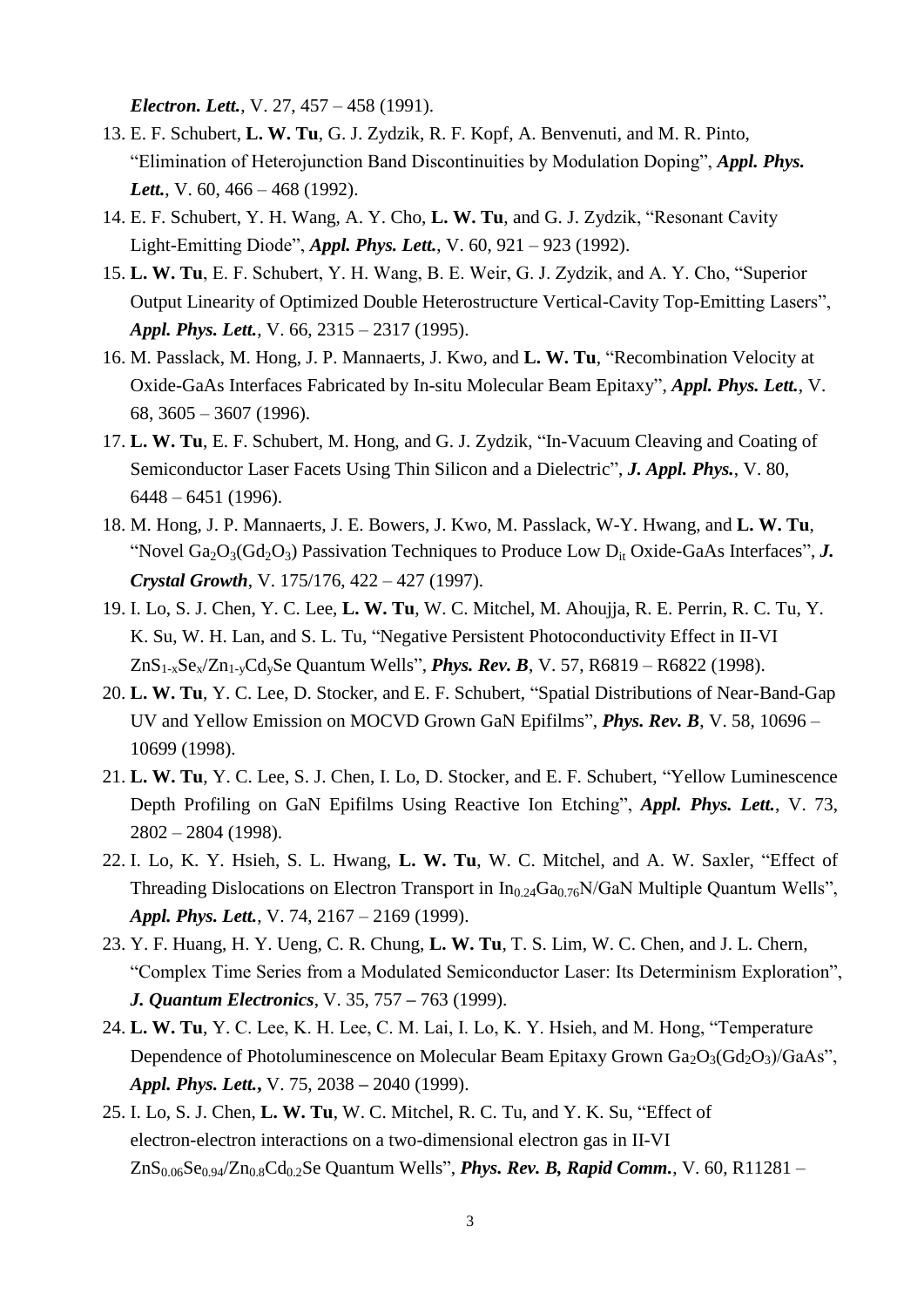R11284 (1999).

- 26. **L. W. Tu**, W. C. Kuo, K. H. Lee, P. H. Tsao, C. M. Lai, A. K. Chu, and J. K. Sheu, "High-Dielectric-Constant Ta<sub>2</sub>O<sub>5</sub>/GaN Metal-Oxide-Semiconductor Structure", *Appl. Phys. Lett.*, V. 77, 3788 – 3790 (2000).
- 27. I. Lo, S. F. Tsay, J. C. Chiang, Y. C. Chang, **L. W. Tu**, and W. C. Mitchel, "Hybridization of Two-Dimensional Electron-Hole System in InAs/GaSb Quantum Wells", *Chinese J. Phys.*, V. 39, L387 – L392 (2001).
- 28. I. Lo, K. H. Lee, **L. W. Tu**, J. K. Tsai, W. C. Mitchel, R. C. Tu, and Y. K. Su, "Thermal Effect on Quantum Confinement of  $ZnS_{0.06}Se_{0.94}/Zn_{0.8}Cd_{0.2}Se$  Quantum Wells", *Solid State Comm.* V. 120, 155 – 160 (2001).
- 29. **L. W. Tu**, P. H. Tsao, K. H. Lee, I. Lo, S. J. Bai, C. C. Wu, K. Y. Hsieh, and J. K. Sheu, "Polymer PBT/n-GaN Metal-Insulator-Semiconductor Structure", *Appl. Phys. Lett.*, V. 79, 4589 – 4591 (2001).
- 30. I. Lo, J. K. Tsai, **L. W. Tu**, K. Y. Hsieh, C. S. Liu, J. H. Huang, S. Elhamri, W. C. Mitchel, and J. K. Sheu, "Piezoelectric Effect on Al<sub>0.35-δ</sub>In<sub>δ</sub>Ga<sub>0.0.65</sub>N/GaN Heterostructures", *Appl. Phys. Lett.*, V. 80, 2684 – 2686 (2002).
- 31. I. Lo, J. K. Tsai, W. J. Yao, P. C. Ho, **L. W. Tu**, T. C. Chang, S. Elhamri, W. C. Mitchel, K. Y. Hsieh, J. H. Huang, H. L. Huang, and Wen-Chung Tsai, "Spin Splitting in Modulation-doped AlxGa1-xN/GaN Heterostructures", *Phys. Rev. B, Rapid Comm.*, V. 65, 161306-1 – 161306-4 (2002).
- 32. S. J. Bai, C. C. Wu, **L. W. Tu**, and K. H. Lee, "Luminescence of Monolayer Thin Films of the Fully Conjugated Rigid-Rod Polymer Poly(*p*-phenylenebenzobisthiazole)", *J. Polymer Sci.: Part B: Polymer Phys.*, V. 40, 1760 – 1767 (2002).
- 33. J. C. Chiang, I. M. Jiang, I. Lo, and **L. W. Tu**, "Landau-Level Mixing Effect in GaAlAs-GaAs-GaAlAs Double-Barrier Resonant Tunneling Structures", *Phys. Rev. B, Rapid Comm.*, **66**, 161309-1 – 161309-4 (2002).
- 34. **L. W. Tu\***, C. L. Hsiao, T. W. Chi, I. Lo, and K. Y. Hsieh, " Self-assembled vertical GaN nanorods grown by molecular-beam epitaxy", *Appl. Phys. Lett.*, V. 82, 1601 – 1603 (2003). *Google cited = 144, Thomson Reuters/WOS cited number=116*
- 35. I. Lo, J. K. Tsai, P. C. Ho, W. J. Yao, C. H. Chang, J. C. Chiang, **L. W. Tu**, and Q. X. Zhao, "Second Subband Population of the Two-dimensional Electron Gas in Strongly Coupled GaAs/Al<sub>0.3</sub>Ga<sub>0.7</sub>As Double Quantum Wells", *Phys. Rev. B*, V. 67, 195317-1 – 195317-5 (2003).
- 36. J. K. Tsai, I. Lo, K. L. Chuang, **L. W. Tu**, J. H. Huang, C. H. Hsieh, and K. Y. Hsieh, "Effect of N to Ga Flux Ratio on the GaN Surface Morphologies Grown at High Temperature by Plasma-Assisted Molecular-Beam Epitaxy", *J. Appl. Phys.*, V. 80, 460 – 465 (2004).
- 37. J. H. Huang, K. Y. Hsieh, J. K. Tsai, H. L. Huang, C. H. Hsieh, Y. C. Lee, K. L. Chuang, I. Lo, and **L. W. Tu**, "Indium-Facilitated Growth and Characterization of N-polar GaN by RF Plasma-assisted Molecular Beam Epitaxy", *J. Crystal Growth*, V. 263, 301 – 307 (2004).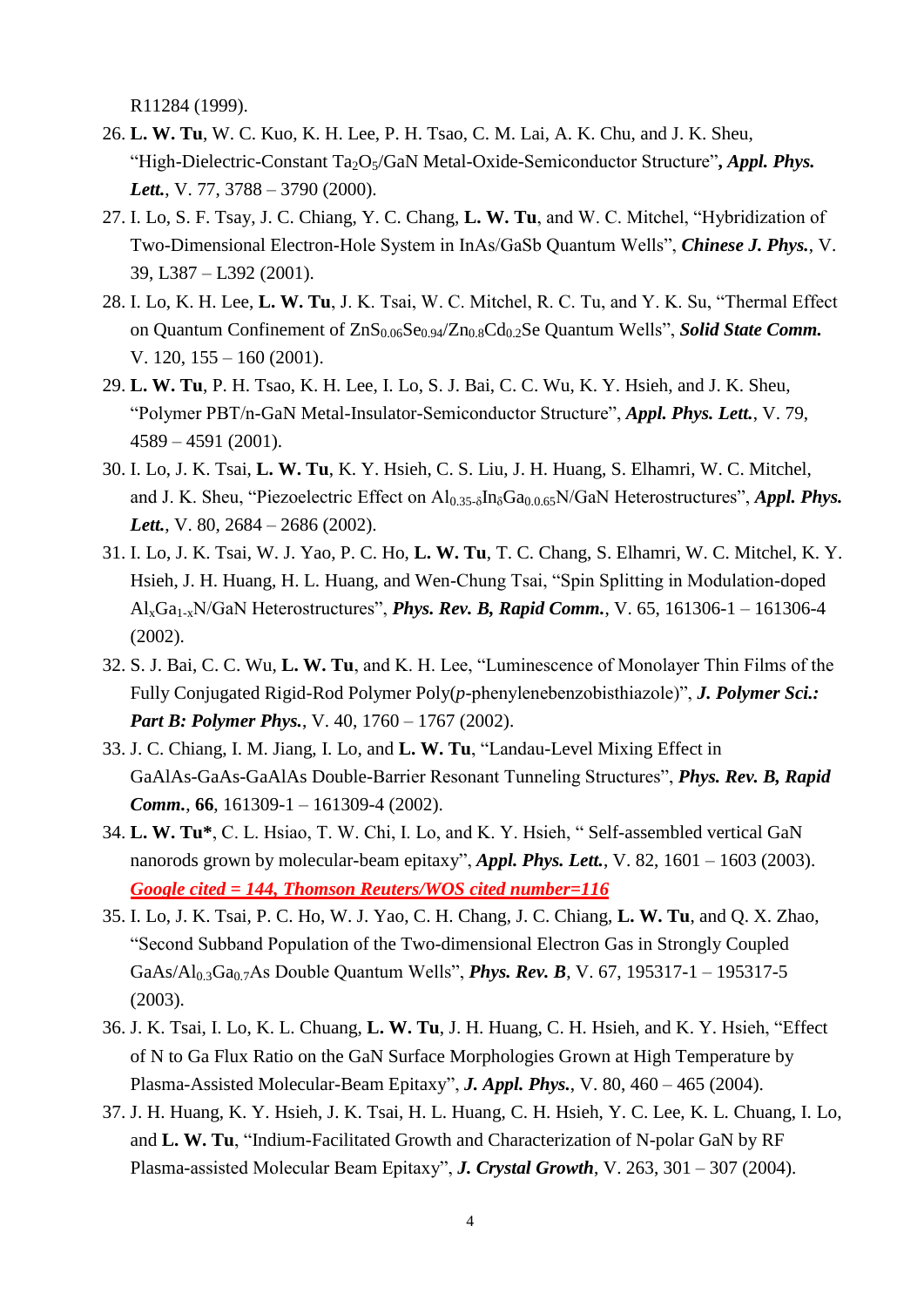- 38. S. C. Hung, Y. K. Su, S. J. Chang, S. C. Chen, L. W. Ji, T. H. Fang, **L. W. Tu**, and M. Chen, "Self-Formation of GaN Hollow Nanocolumns by Inductively Coupled Plasma Etching", *Appl. Phys. A, V. 80, 1607 – 1610 (2005).*
- 39. H. W. Seo, Q. Y. Chen, **L. W. Tu**, C. L. Hsiao, M. N. Iliev, and W. K. Chu, "Catalytic Nanocapillary Condensation and Epitaxial GaN Nanorod Growth", *Phys. Rev. B*, V. 71, 235314-1 – 235314-5 (2005).
- 40. C. L. Hsiao, **L. W. Tu\***, M. Chen, Z. W. Jiang, N. W. Fan, Y. J. Tu, and K. R. Wang, "Polycrystalline to Single-Crystalline InN Grown on Si(111) Substrates by Plasma-Assisted Molecular-Beam Epitaxy", *J. J. Appl. Phys.*, V. 44, L1076 – L1079 (2005).
- 41. C. H. Chang, D. P. Wang, C. C. Wu, C. L. Hsiao, and **L. W. Tu**, "Contactless Electroreflectance and Photoreflectance Studies of n- and p-type-doped GaN with Ga and N face", *Appl. Phys. Lett.*, V. 87, 202103-1 – 202103-2 (2005).
- 42. I. Lo, J. K. Tsai, W. J. Yao, P. C. Ho, **L. W. Tu**, T. C. Chang, S. Elhamri, W. C. Mitchel, K. Y. Hsieh, J. H. Huang, H. L. Huang, and W. C. Tsai, Reply to "Comments on 'Spin splitting in modulation-doped AlxGa1-xN/GaN heterostructures' ", *Phys. Rev. B*, 73, 037302-1 – 037302-3 (2006).
- 43. J. S. Hwang, Z. S. Hu, Z. Y. You, T. Y. Lin, C. L. Hsiao, and **L. W. Tu**, "Local Oxidation of InN and GaN Using an Atomic Force Microscope", *Nanotechnology*, V. 17, 859 – 863 (2006).
- 44. H. W. Seo, Q. Y. Chen, M. N. Iliev, **L. W. Tu**, C. L. Hsiao, J. K. Mean, and W. K. Chu, "Epitaxial GaN nanorods free from strain and luminescent defects", *Appl. Phys. Lett.*, V. 88, 153124-1 – 153124-3 (2006).
- 45. C. L. Hsiao, **L. W. Tu\***, T. W. Chi, H. W. Seo, Q. Y. Chen, and W. K. Chu, "Buffer controlled GaN nanorods growth on Si(111) substrates by plasma-assisted molecular beam epitaxy", *J. Vac. Sci. Tech. B*, V. 24, 845 – 851 (2006).
- 46. H. W. Seo, Q. Y. Chen, **L. W. Tu**, C. L. Hsiao, Y. J. Tu, X. M. Wang, O. Lazano, and W. K. Chu, "GaN nanorod assemblies on self-implanted (111) Si substrates", *Microelectron. Eng.*, V. 83, 1714 – 1717 (2006).
- 47. K. R. Wang, **L. W. Tu**, S. J. Lin, Y. L. Chen, Z. W. Jiang, M. Chen, C. L. Hsiao, K. H. Cheng, J. W. Yeh, and S. K. Chen, "Unintentionally doped InN grown onto atomically flat AlN intermediate layer using plasma-assisted molecular beam epitaxy", *Phys. Stat. Sol. (b)*, V. 243, 1461 – 1467 (2006).
- 48. M. H. Tsai, Z. F. Jhang, J. Y. Jiang, Y. H. Tang, and **L. W. Tu**, "Electrostatic and structural properties of GaN nanorods/nanowires from first-principles", *Appl. Phys. Lett.*, V. 89, 203101-1 – 203101-3 (2006).
- 49. C. L. Hsiao, **L. W. Tu\***, T. W. Chi, M. Chen, T. F. Young, C. T. Chia, and Y. M. Chang, "Micro-Raman Spectroscopy on Single Freestanding GaN Nanorod", *Appl. Phys. Lett.*, V. 90,  $043102 - 1 - 043102 - 3(2007)$ .
- 50. W. S. Su, Y. F. Chen, C. L. Hsiao, and **L. W. Tu**, "Generation of electricity in GaN nanorods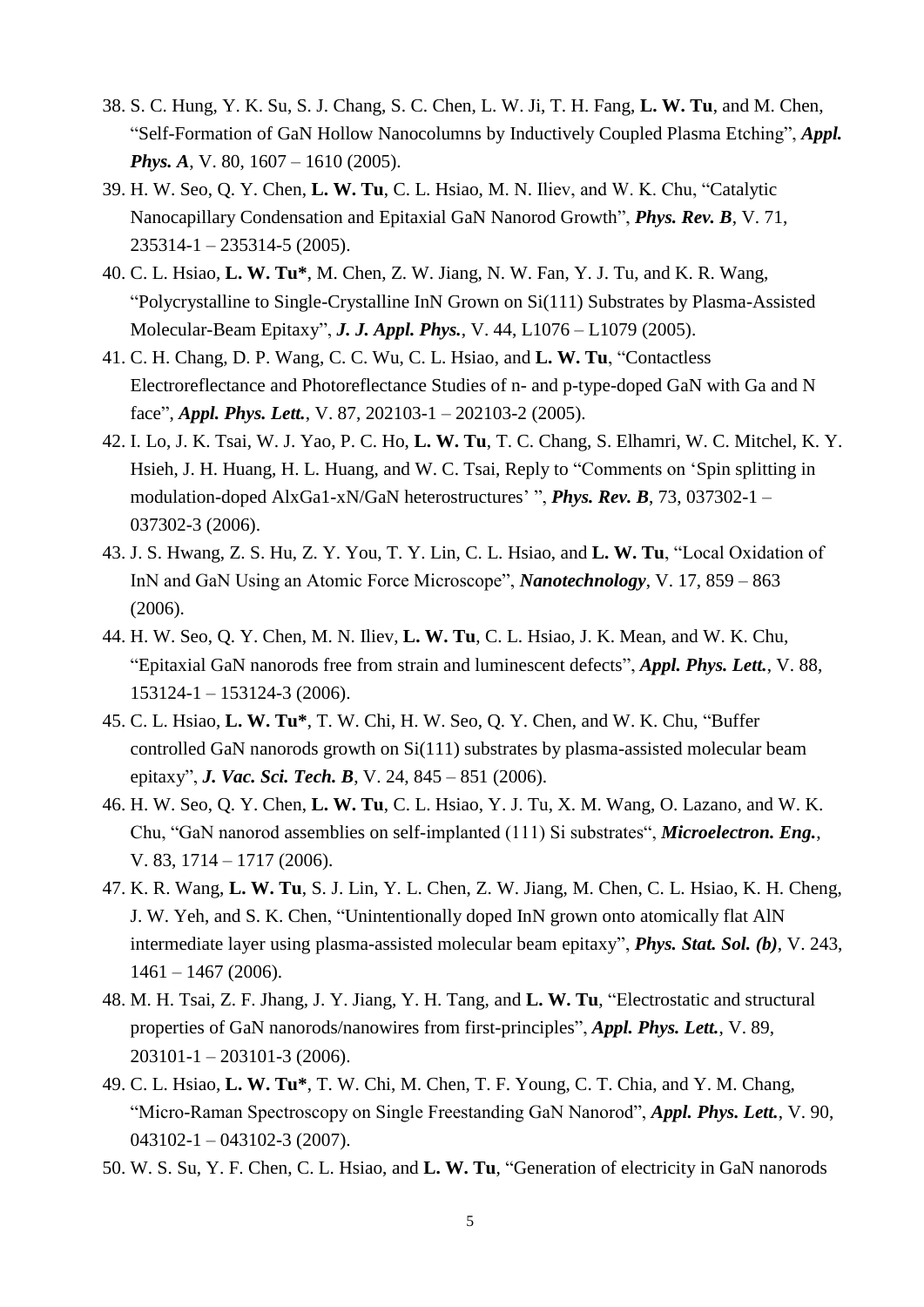induced by piezoelectric effect", *Appl. Phys. Lett.*, V. 90, 063110-1 – 063110-3 (2007). [Erratum: *Appl. Phys. Lett.*, V. 90, 179901-1 (2007)]

- 51. C. T. Liang, Z. H. Sun, C. L. Hsiao, M. Z. Hsu, **L. W. Tu**\*, J. Yi. Lin, J. H. Chen, Y. F. Chen\*, and C. T. Wu, "Huge positive magnetoresistance in an InN film", *Appl. Phys. Lett.*, V. 90, 172101-1 – 172101-3 (2007).
- 52. K. Y. Hsu, H. C. Chung, C. P. Liu, and **L. W. Tu**, "Mechanism for persistent hexagonal island formation in AlN buffer layer during growth on Si (111) by plasma-assisted molecular beam epitaxy", *Appl. Phys. Lett.*, V. 90, 211902-1 – 211902-3 (2007).
- 53. D. J. Jang, G. T. Lin, C. L. Wu, C. L. Hsiao, **L. W. Tu**, and M. E. Lee, "Energy relaxation of InN thin films", *Appl. Phys. Lett.*, V. 91, 092108-1 – 092108-3 (2007).
- 54. C. L. Hsiao, H. C. Hsu, L. C. Chen, C. T. Wu, C. W. Chen, M. Chen, **L. W. Tu**, and K. H. Chen, "Photoluminescence spectroscopy of nearly defect-free InN microcrystals exhibiting nondegenerate semiconductor behaviors", *Appl. Phys. Lett.*, V. 91, 181912-1 – 181912-3 (2007).
- 55. D. J. Jang, G. T. Lin, C. L. Hsiao, **L. W. Tu**, and M. E. Lee, "Auger recombination in InN thin films", *Appl. Phys. Lett.*, V. 92, 042101-1 – 042101-3 (2008).
- 56. K. R. Wang, S. J. Lin\*, **L. W. Tu\***, M. Chen, Q. Y. Chen, T. H. Chen, M. L. Chen, H. W. Seo, N. H. Tai, S. C. Chang, I. Lo, D. P. Wang, and W. K. Chu, "InN nanotips as excellent field emitters", *Appl. Phys. Lett.*, V. 92, 123105-1 – 123105-3 (2008).
- 57. W. S. Su, T. T. Chen, C. L. Cheng, S. P. Fu, Y. F. Chen, C. L. Hsiao, and **L. W. Tu**, "Built-in surface electric field, piezoelectricity and photoelastic effect in GaN nanorods for nanophotonic devices", *Nanotechnology*, V. 19, 235401 – 863 (2008).
- 58. H. H. Huang, K. M. Chen, **L. W. Tu**, T. L. Chu, P. L. Wu, H. W. Yu, C. H. Chiang, and W. I. Lee, "A Novel Technique for Growing Crack-Free GaN Thick Film by Hydride Vapor Phase Epitaxy", *J. J. Appl. Phys.*, V. 47, 8394 – 8396 (2008).
- 59. S. W. Feng, **L. W. Tu**, J. I. Chyi, and H. C. Wang, "Luminescence mechanism and carrier dynamic studies of InGaN-based dichromatic light emitting diodes with ultraviolet and blue emissions", *Thin Sol. Films*, V. 517, 909 – 915 (2008).
- 60. H. W. Seo, **L. W. Tu**, Y. T. Lin, C. Y. Ho, Q. Y. Chen, L. Yuan, D. P. Norman, and N. J. Ho, "p-GaN/InGaN/n-GaN pedestal nanorods: effect of post growth annealing on the electrical performance", *Appl. Phys. Lett.*, V. 94, 201907-1 – 201907-3 (2009).
- 61. H. H. Huang, C. L. Chao, T. W. Chi, Y. L. Chang, P. C. Liu, **L. W. Tu**, J. D. Tsay, H. C. Kuo, S. J. Cheng, and W. I. Lee, "Strain-reduced GaN thick-film grown by hydride vapor phase epitaxy utilizing dot air-bridged structure", *J. Cryst. Growth*, V. 311, 3029 – 3032 (2009).
- 62. S. Y. Huang, C. C. Peng, **L. W. Tu**, and C. T. Kuo, "Enhancement of Luminescence of Nematic Liquid Crystals Doped with Silver Nanoparticles", *Mol. Cryst. Liq. Cryst.*, V. 507,  $301 - 306 (2009)$ .
- 63. D. J. Jang, G. T. Lin, M. E. Lee, C. L. Wu, C. L. Hsiao, and **L. W. Tu**, "Carrier dynamics and intervalley scattering in InN", *Opti. Mater.*, V. 31, 1857 – 1859 (2009).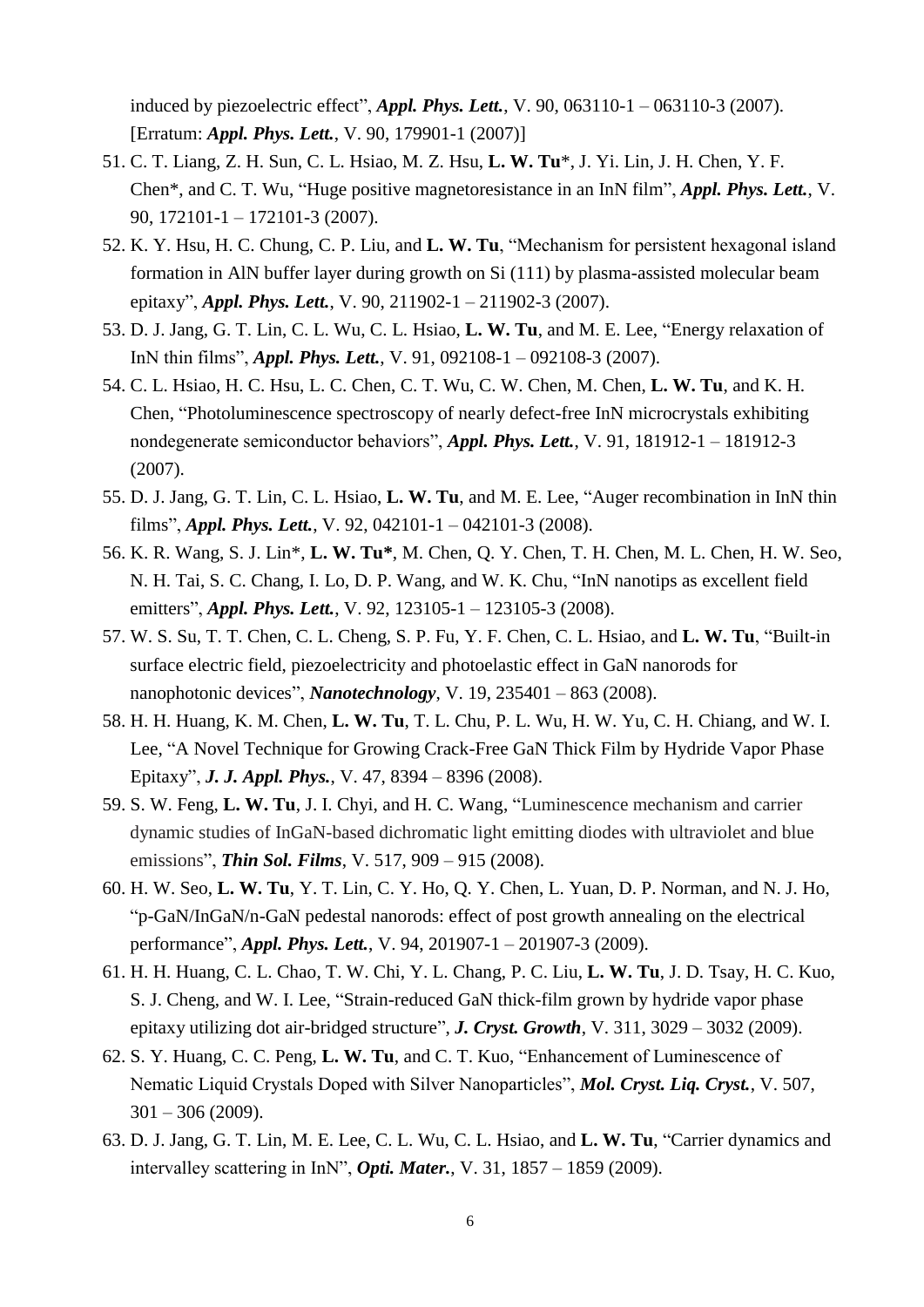- 64. V. Darakchieva, N. P. Barradas, M. Y. Xie, K. Lorenz, E. Alves, M. Schubert, P. O. A. Persson, F. Giuliani, F. Munnik, C. L. Hsiao, **L. W. Tu**, and W. J. Schaff, "Role of impurities and dislocations for the unintentional n-type conductivity in InN", *Phys. B*, V. 404, 4476 – 4481 (2009).
- 65. Y. C. Wen, C. L. Hsieh, K. H. Lin, S. B. Wu, S. C. Chin, C. L. Hsiao, Y. T. Lin, C. S. Chang, Y. C. Chang, **L. W. Tu**, and C. K. Sun, "Specular scattering probability of acoustic phonons at atomically flat interfaces", *Phys. Rev. Lett.*, V. 103, 264301-1 – 264301-4 (2009).
- 66. Y. P. Chiu, B. C. Chen, B. C. Huang, M. C. Shih, and **L. W. Tu**, "Scanning tunneling microscopy and spectroscopy of the electronic structure of dislocations in GaN/Si(111) grown by molecular-beam epitaxy", *Appl. Phys. Lett.*, V. 96, 081905-1 – 081905-3 (2010).
- 67. V. Darakchieva, K. Lorenz, N. P. Barradas, E. Alves, B. Monemar, M. Schubert, N. Franco, C. L. Hsiao, L. C. Chen, W. J. Schaff, **L. W. Tu**, T. Yamaguchi, and Y. Nanishi, "Hydrogen in InN: A ubiquitous phenomenon in molecular beam epitaxy grown material", *Appl. Phys. Lett.*, V. 96, 081907-1 – 081907-3 (2010).
- 68. S. Y. Huang, R. H. Horng, P. H. Tseng, J. H. Tu, **L. W. Tu**, and D. S. Wuu, "Study on Hydrogen Ion-Implanted Characteristic of Thin-Film Green Resonant-Cavity Light-Emitting Diodes", *IEEE Photo. Tech. Lett***.**, V. 22, 404 – 406 (2010).
- 69. C. L. Hsiao, J. T. Chen, H. C. Hsu, Y. C. Liao, P. H. Tseng, Y. T. Chen, Z. C. Feng, **L. W. Tu**, M. C. Chou, L. C. Chen, and K. H. Chen, "*m*-plane (1010) InN heteroepitaxied on (100)-*γ*-LiAlO<sup>2</sup> substrate: Growth orientation control and characterization of structural and optical anisotropy", *J. Appl. Phys.*, V. 107, 073502-1 – 073502-6 (2010).
- 70. H. W. Seo, **L. W. Tu**, Q. Y. Chen, C. Y. Ho, Y. T. Lin, K. L. Wu, D. J. Jang, D. P. Norman, and N. J. Ho, "Photogated transistor of III-nitride nanorods", *Appl. Phys. Lett.*, V. 96, 101114-1 – 101114-3 (2010).
- 71. L. Rigutti, M. Tchernycheva, A. de L. Bugallo, G. Jacopin, F. H. Julien, R. Songmuang, E. Monroy, S. T. Chou, Y. T. Lin, P. H. Tseng, **L. W. Tu**, F. Fortuna, L. Zagonel, M. Kociak, and O. Stephan, "GaN/AlN quantum disc single-nanowire photodetectors", *Phys. Status Solidi A*, V. 207, 1323 – 1327(2010).
- 72. A. de L. Bugallo, M. Tchernycheva, G. Jacopin, L. Rigutti, F. H. Julien, S. T. Chou, Y. T. Lin, P. H. Tseng, and **L. W. Tu**, "Visible-blind photodetector based on p–i–n junction GaN nanowire ensembles", *Nanotechnology*, V. 21, 315201-1 – 315201-5 (2010).
- 73. H. W. Seo, D. P. Norman, L. Yuan, **L. W. Tu**, and S. Y. Chiang, "Photoluminescence properties of InN nanorods grown by plasma-assisted metalorganic chemical vapor phase deposition", *J. Nanosci. Nanotechnol*., V. 10, 6783 – 6786 (2010).
- 74. S. W. Feng, C. M. Lai, C. H. Chen, W. C. Sun, and **L. W. Tu**, "Theoretical simulations of the effects of the indium content, thickness, and defect density of the *i*-layer on the performance of *p*-*i*-*n* InGaN single homojunction solar cells", *J. Appl. Phys.*, V. 108, 093118-1 – 093118-7 (2010).
- 75. D. P. Norman, **L. W. Tu**, S. Y. Chiang, P. H. Tseng, P. Wadekar, S. Hamad, and H. W. Seo,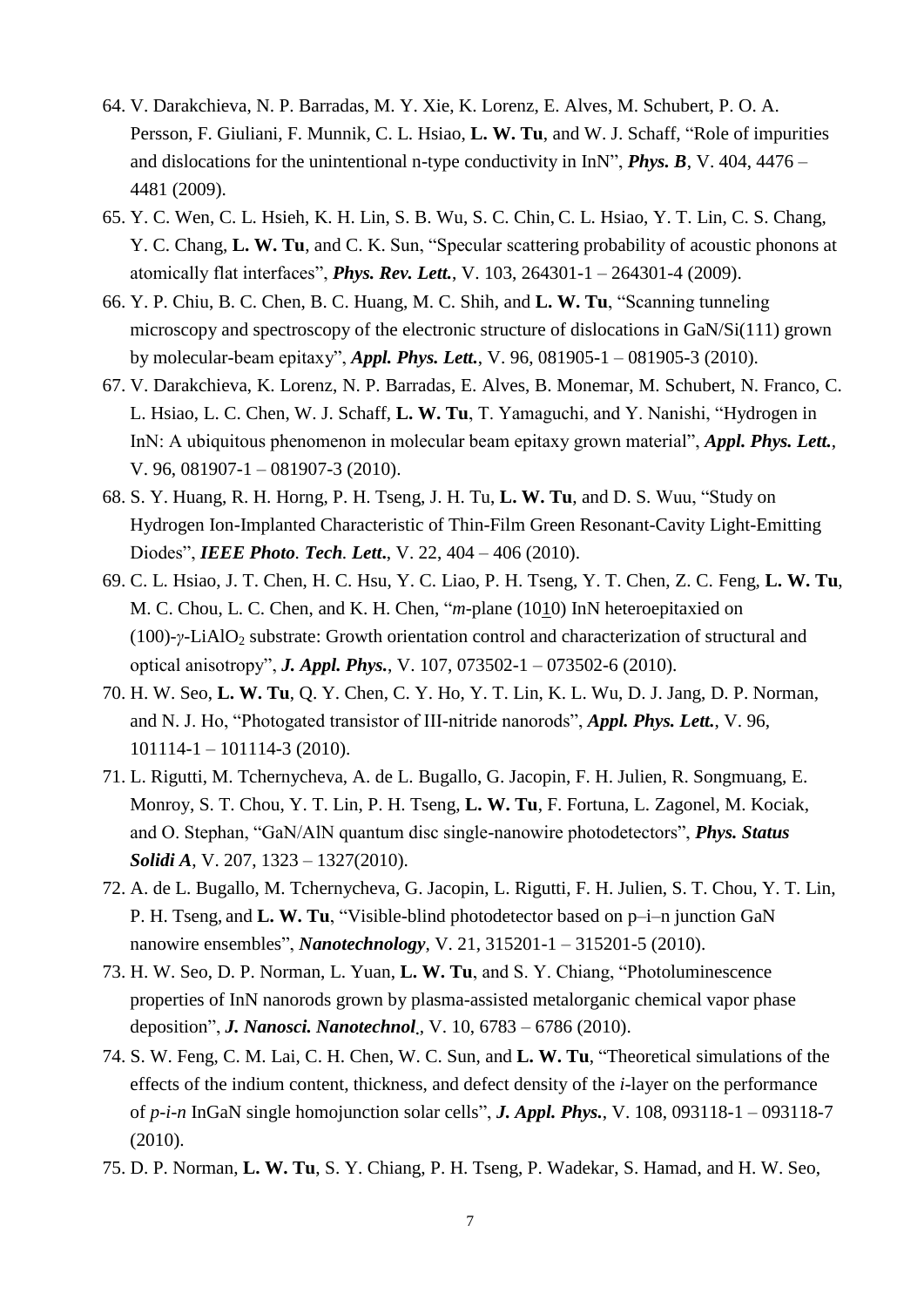"Effect of temperature and V/III ratio on the initial growth of indium nitride using plasma-assisted metal-organic chemical vapor deposition", *J. Appl. Phys.*, V. 109, 063517-1 – 063517-6 (2011).

- 76. Y. C. Chen, C. H. Wang, W. T. Chen, B. H. Li, **L. W. Tu**, and C. P. Liu, "Undoped and Ga-doped hexagonal platelet interconnected ZnS nanowires Cathodoluminescence and metal-semiconductor electron transport transition", *Scripta Mater.*, V. 64, 761 – 764 (2011).
- 77. Y. E. Su, Y. C. Wen, Y. L. Hong, H. M. Lee, Shangjr Gwo, Y. T. Lin, **L. W. Tu**, H. L. Liu, and C. K. Sun, "Using hole screening effect on hole–phonon interaction to estimate hole density in Mg-doped InN", *Appl. Phys. Lett.*, V. 98, 252106-1 – 252106-3 (2011).
- 78. A. Mohanta, D. J. Jang, G. T. Lin, Y. T. Lin, and **L. W. Tu**, "Carrier recombination dynamics in Si doped InN thin films", *J. Appl. Phys.,* V.110, 023703-1 – 023703-5 (2011).
- 79. S. W. Feng, C. K. Yang, C. M. Lai, **L. W. Tu**, Qian Sun, and Jung Han, "Surface striation, anisotropic in-plane strain, and degree of polarization in nonpolar  $m$ -plane GaN grown on SiC", *J. Phys. D.*, V. 44, 375103-1 – 375103-6 (2011).
- 80. V. Darakchieva, K. Lorenz, M.-Y. Xie, E. Alves, C. L. Hsiao, L. C. Chen, **L. W. Tu**, W. J. Schaff, T. Yamaguchi, and Y. Nanishi, "Unintentional incorporation of hydrogen in wurtzite InN with different surface orientations", *J. Appl. Phys.*, V. 110, 063535-1 – 063535-6 (2011).
- 81. T. Y. Tsai, D. S Wuu, M. T Hung, J. H. Tu, S. C. Huang, R. H. Horng, W. Y Chiang, and **L. W. Tu**, "Power Enhancement of 410-nm InGaN-Based Light-Emitting Diodes on Selectively Etched GaN/Sapphire Templates", *IEEE Trans. Electron Devices*, V. 58, 3962 – 3969 (2011).
- 82. P. Aliberti, Y. Feng, S. K. Shrestha, M. A. Green, G. Conibeer, **L. W. Tu**, P. H. Tseng, and R. Clady, "Effects of non-ideal energy selective contacts and experimental carrier cooling rate on the performance of an indium nitride based hot carrier solar cell", *Appl. Phys. Lett*, V. 99,  $223507 - 1 - 223507 - 3(2011)$ .
- 83. C. C. Tsai, G. H. Li, Y. T. Lin, C. W. Chang, P. V. Wadekar, Q. Y. S. Chen, L. Rigutti, M. Tchernycheva, F. H. Julien, and **L. W. Tu\***, "Cathodoluminescence spectra of gallium nitride nanorods", *Nanoscale Res. Lett.*, V. 6, 631-1 – 631-7 (2011).
- 84. H. M. Huang, C. C. Kuo, C. Y. Chang, Y. T. Lin, T. C. Lu, **L. W. Tu**, and W. F. Hsieh, "Growth and Characteristics of a-Plane GaN on ZnO Heterostructure", *J. Electrochem. Soc.*, V. 159, H290 – H292 (2012).
- 85. S. W. Feng, **L. W. Tu**, H. C. Wang, Q. Sun, and J. Han, "The Role of Growth-Pressure on the Determination of Anisotropy Properties in Nonpolar *m*-Plane GaN", *ECS J. Sol. State Sci. Tech.*, V. 1, R50 – R53 (2012).
- 86. S. Hsieh, P. Y. Lin, C. W. Hsieh, I. T. Li, S. L. Hsieh, C. C. Wu, Y. S. Huang, H. M. Wang, **L. W. Tu**, K. H. Cheng, H. Y. Jack Wang, and D. C. Wu, "Probing the Adhesion of Hepatocellular Carcinoma HepG2 and SK-Hep-1 Cells", *J. Chin. Chem. Soc.*, V. 59, 929 – 933 (2012).
- 87. P. A. Mante, C. Y. Ho, **L. W. Tu**, and C. K. Sun, "Interferometric detection of extensional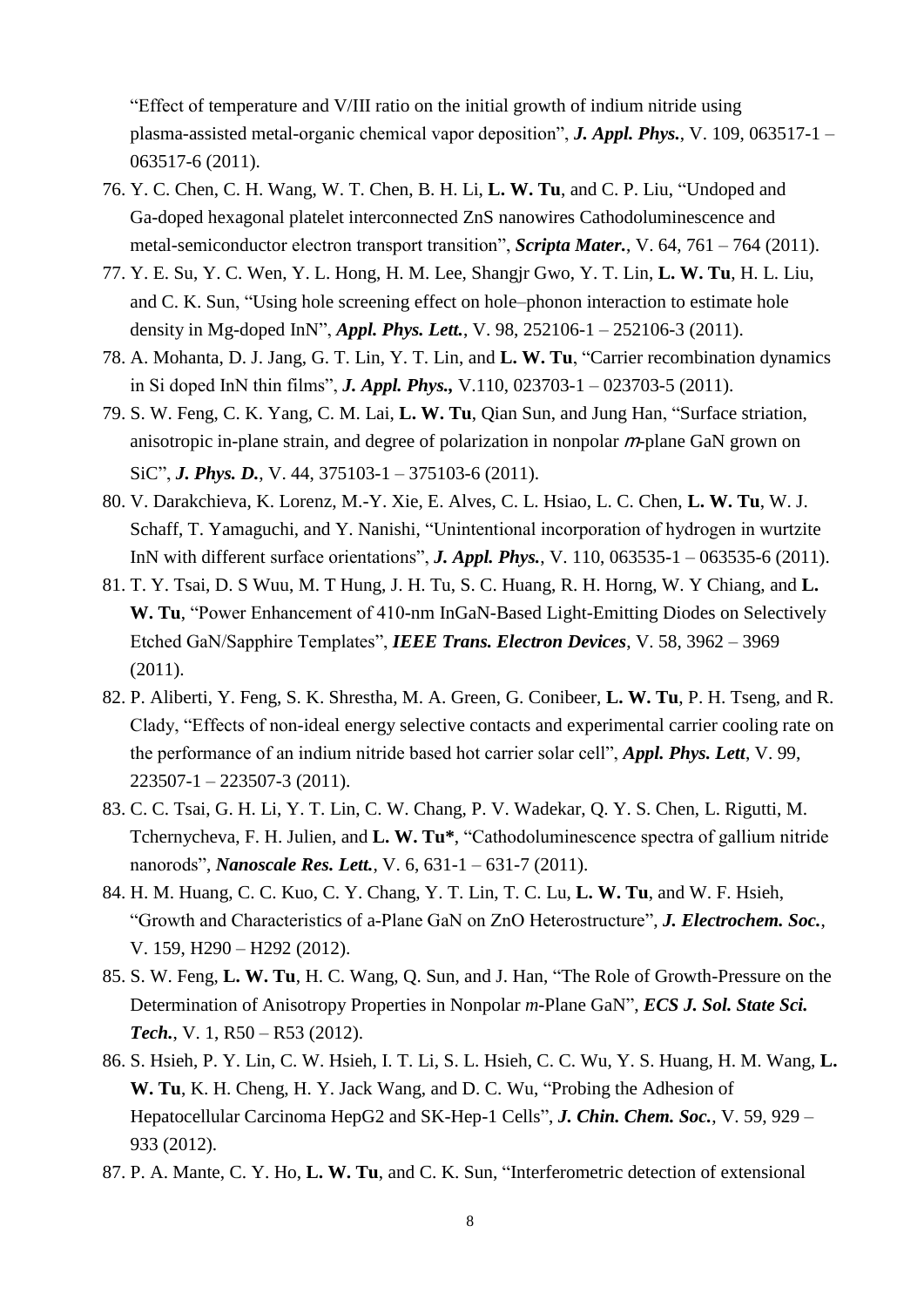modes of GaN nanorods array", *Opt. Express*, V. 20, 18717 – 18722 (2012).

- 88. R. Vidyasagar, Y. T. Lin, and **L. W. Tu**, "Spectroscopic and magnetic properties of Mn doped GaN epitaxial films grown by plasma assisted molecular beam epitaxy", *Mater. Res. Bull.*, V. 47, 4467 – 4471 (2012).
- 89. H. [W. Seo,](http://www.sciencedirect.com/science/article/pii/S0168583X12006076?v=s5) Q. [Y. Chen,](http://www.sciencedirect.com/science/article/pii/S0168583X12006076?v=s5) I. [A. Rusakova,](http://www.sciencedirect.com/science/article/pii/S0168583X12006076?v=s5) Z. [H. Zhang, D. Wijesundera,](http://www.sciencedirect.com/science/article/pii/S0168583X12006076?v=s5) S. [W. Yeh,](http://www.sciencedirect.com/science/article/pii/S0168583X12006076?v=s5) X. [M.](http://www.sciencedirect.com/science/article/pii/S0168583X12006076?v=s5)  [Wang,](http://www.sciencedirect.com/science/article/pii/S0168583X12006076?v=s5) **L. [W. Tu](http://www.sciencedirect.com/science/article/pii/S0168583X12006076?v=s5)**, N. [J. Ho,](http://www.sciencedirect.com/science/article/pii/S0168583X12006076?v=s5) Y. [G. Wu,](http://www.sciencedirect.com/science/article/pii/S0168583X12006076?v=s5) H. [X. Zhang,](http://www.sciencedirect.com/science/article/pii/S0168583X12006076?v=s5) and W. K. Chu, "Formation of silver nanoparticles in silicon by metal vapor vacuum arc ion implantation", *Nucl. Instrum. Meth. Phys. Res. B, V.* 292, 50 – 54 (2012).
- 90. C. Y. Huang, R. H. Horng, D. S. Wuu, **L. W. Tu**, and H. S. Kao, "Thermal annealing effect on material characterizations of beta-Ga<sub>2</sub>O<sub>3</sub> epilayer grown by metal organic chemical vapor deposition", *Appl. Phys. Lett.*, V. 102, 011119-1 – 011119-3 (2013).
- 91. P. A. Mante, Y. C. Wu, Y. T. Lin, C. Y. Ho, **L. W. Tu**, and C. K. Sun, "Gigahertz Coherent Guided Acoustic Phonons in AlN/GaN Nanowire Superlattices", *Nano Lett.*, V. 13, 1139 – 1144 (2013).
- 92. O. Lozano, Q. Y. Chen, P. V. Wadekar, H. W. Seo, P. V. Chinta, L. H. Chu, **L. W. Tu**, I. Lo, S. W. Yeh, N. J. Ho, D. Wijesundera, and W. K. Chu, "Factors limiting the doping efficiency of transparent conductors: a case study of Nb-doped In2O<sup>3</sup> epitaxial thin-films", *Sol. Energ. Mat. Sol. Cel.*, V. 113, 171 – 178 (2013).
- 93. P. V. Wadekar, Q. Y. Chen, H. C. Huang, Y. T. Lin, C. W. Chang, H. W. Seo, T. W. Dung, M. C. Chou, S. W. Feng, N. J. Ho, D. Wijesundera, W. K. Chu, and **L. W. Tu\***, "Growth and characterization of In<sub>x</sub>Ga<sub>1-x</sub>N multiple quantum wells without phase separation", *J. Electron. Mater., V. 42, 838 – 843 (2013).*
- 94. O. Lozano, Q. Y. Chen, B. P. Tilakaratne, H. W. Seo, X. M. Wang, P. V. Wadekar, P. V. Chinta, **L. W. Tu**, N. J. Ho, D. Wijesundera, and W. K. Chu, "Evolution of nanoripples on silicon by gas cluster-ion irradiation", *AIP Adv.*, V. 3, 062107-1 – 062107-10 (2013).
- 95. C. Y. Chang, H. M. Huang, Y. P. Lan, T. C. Lu, **L. W. Tu**, and W. F. Hsieh, "Study of nonpolar GaN/ZnO heterostructures grown by molecular beam epitaxy", *Cryst. Growth Des.*, V. 13, 3098 – 3102 (2013).
- 96. S. W. Feng, C. M. Lai, C. Y. Tsai, Y. R. Su, and **L. W. Tu**, "Modeling of InGaN p-n junction solar cells", *Opt. Mater. Express*, V. 3, 1777 – 1778 (2013).
- 97. A. V. Babichev, H. Zhang, P. Lavenus, F. H. Julien, A. Yu. Egorov, Y. T. Lin, **L. W. Tu**, and M. Tchernycheva, "GaN nanowire ultraviolet photodetector with a graphene transparent contact", *Appl. Phys. Lett.*, V. 103, 201103-1 – 201103-4 (2013).
- 98. P. Ravadgar, R. H. Horng, S. D. Yao, H. Y. Lee, B. R. Wu, S .L. Ou, and **L. W. Tu**, "Effects of crystallinity and point defects on optoelectronic applications of β-Ga<sub>2</sub>O<sub>3</sub> epilayers", *Opt*. *Express*, V. 21, 24599 – 24610 (2013).
- 99. S. W. Feng, Y. Y. Chen, C. M. Lai, **L. W. Tu**, and J. Han, "Anisotropic strain relaxation and the resulting degree of polarization by one- and two-step growth in nonpolar *a*-plane GaN grown on *r*-sapphire substrate", *J. Appl. Phys.*, V. 114, 233103-1 – 233103-6 (2013).
- 100. [G. Jacopin,](http://scitation.aip.org/search;jsessionid=4r21m687n48fs.x-aip-live-01?value1=G.+Jacopin&option1=author&noRedirect=true) [A. De Luna Bugallo,](http://scitation.aip.org/search;jsessionid=4r21m687n48fs.x-aip-live-01?value1=A.+De+Luna+Bugallo&option1=author&noRedirect=true) [L. Rigutti,](http://scitation.aip.org/search;jsessionid=4r21m687n48fs.x-aip-live-01?value1=L.+Rigutti&option1=author&noRedirect=true) [P. Lavenus,](http://scitation.aip.org/search;jsessionid=4r21m687n48fs.x-aip-live-01?value1=P.+Lavenus&option1=author&noRedirect=true) [F. H. Julien,](http://scitation.aip.org/search;jsessionid=4r21m687n48fs.x-aip-live-01?value1=F.+H.+Julien&option1=author&noRedirect=true) Y. [T. Lin,](http://scitation.aip.org/search;jsessionid=4r21m687n48fs.x-aip-live-01?value1=Yuan-Ting+Lin&option1=author&noRedirect=true) **[L. W.](http://scitation.aip.org/search;jsessionid=4r21m687n48fs.x-aip-live-01?value1=Li-Wei+Tu&option1=author&noRedirect=true)**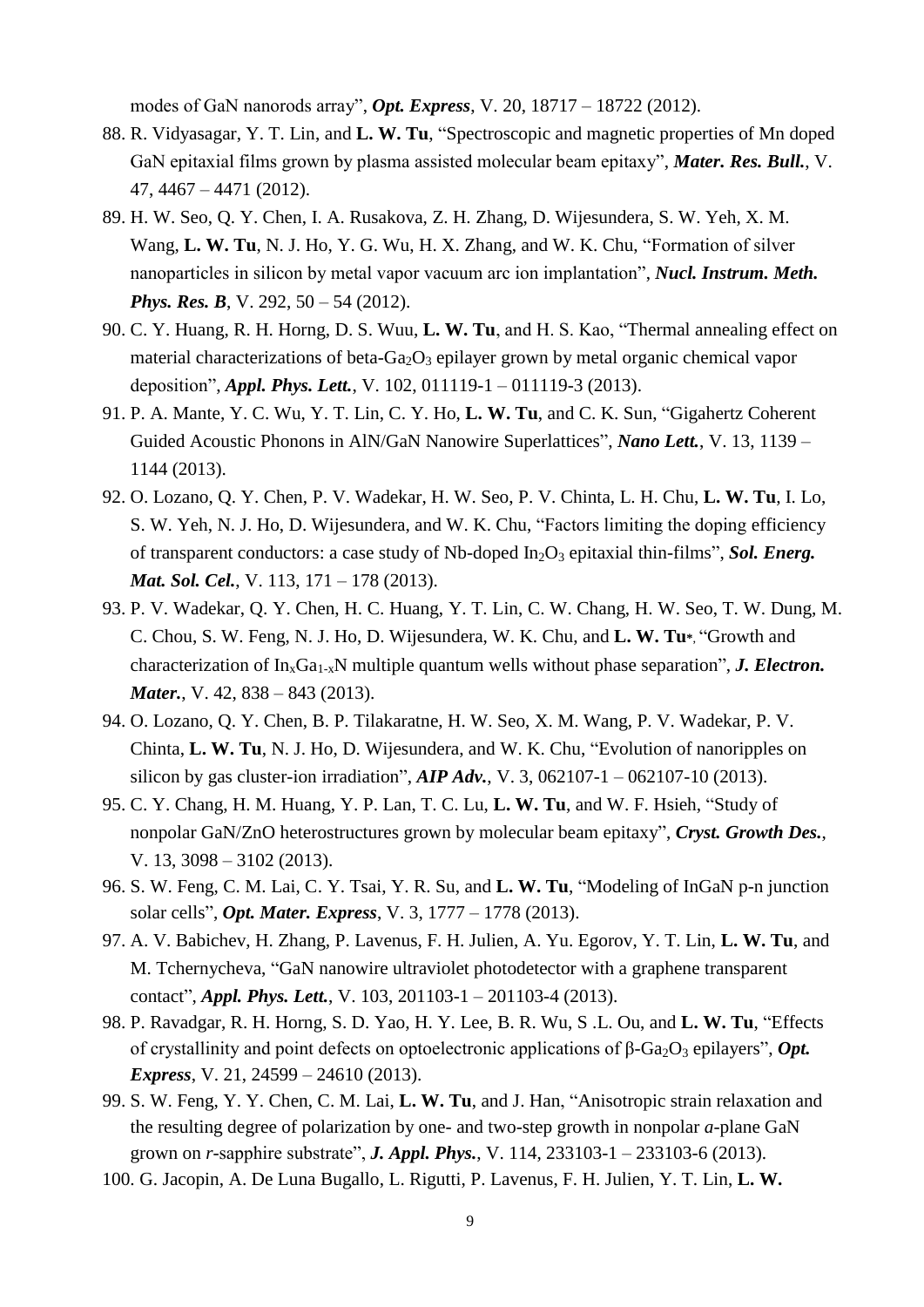**[Tu](http://scitation.aip.org/search;jsessionid=4r21m687n48fs.x-aip-live-01?value1=Li-Wei+Tu&option1=author&noRedirect=true)**, and [M. Tchernycheva,](http://scitation.aip.org/search;jsessionid=4r21m687n48fs.x-aip-live-01?value1=M.+Tchernycheva&option1=author&noRedirect=true) "Interplay of the photovoltaic and photoconductive operation modes in visible-blind photodetectors based on axial p-i-n junction GaN nanowires", *Appl. Phys. Lett.*, V. 104, 023116-1 – 023116-6 (2014).

- 101. A. Mohanta, D. J. Jang, M. S. Wang, and **L. W. Tu**, "Time-integrated photoluminescence and pump-probe reflection spectroscopy of Si doped InN thin films", *J. Appl. Phys.*, V. 115,  $044906 - 1 - 044906 - 6(2014)$ .
- 102. Y. T. Lin, P. V. Wadekar, H. S. Kao, T. H. Chen, H. C. Huang, N. J. Ho, Q. Y. Chen, and **L. W. Tu\***, "Above room-temperature ferromagnetism of Mn delta-doped GaN nanorods", *Appl. Phys. Lett., V.* 104, 062414-1 – 062414-4 (2014).
- 103. C. P. Tsai, S. C. Hsu, S. Y. Lin, C. W. Chang, **L. W. Tu**, K. C. Chen, T. S. Lay, and C. C. Lin, "Type II GaSb Quantum Ring Solar Cell under Concentrated Sunlight", *Opt. Express*, V. 22, A359 – A364 (2014).
- 104. Y. A. Chang, F. M. Chen, Y. L. Tsai, C. W. Chang, K. J. Chen, S. R. Li, T. C. Lu, H. C. Kuo, Y. K. Kuo, P. Yu, C. C. Lin, and **L. W. Tu**, "Fabrication and characterization of back-side illuminated InGaN/GaN solar cells with periodic via-holes etching and Bragg mirror processes", *Opt. Express*, V. 22, A1334 – A1342 (2014).
- 105. D. P. Norman, S. M. Hamad, **L. W. Tu**, Y. T. Lin, C. Y. Lin, and H. W. Seo, "Effects of plasma power on material and optical quality of GaN nanorods grown by plasma-assisted molecular beam epitaxy", *Appl. Phys. Express*, V. 7, 115502-1 – 115502-4 (2014).
- 106. C. H. Wang, W. S. Liao, N. J. Ku, Y. C. Li, Y. C. Chen, **L. W. Tu**, and C. P. Liu, "Effects of Free Carriers on Piezoelectric Nanogenerators and Piezotronic Devices Made of GaN Nanowire Arrays", *Small*, V. 10, 4718 – 4725 (2014).
- 107. S. W. Feng, C. M. Lai, C. Y. Tsai, and **L. W. Tu**, "Numerical simulations of the current-matching effect and operation mechanisms on the performance of InGaN Si tandem cells", *Nanoscale Res. Lett.*, V. 9, 652-1 – 652-10 (2014).
- 108. L. M. Yang, C. Y. Pan, F. P. Lu, C. W. Chang, S. W. Feng, and **L. W. Tu\***, "Anti-reflection sub-wavelength structures design for InGaN-based solar cells performed by the finite-difference-time-domain (FDTD) simulation method", *Opt. & Laser Tech.*, V. 67, 72 – 77 (2015).
- 109. C. T. Yu, W. C. Lai, C. H. Yen, C. W. Chang, **L. W. Tu**, and S. J. Chang, "Conversion efficiency improvement of InGaN/GaN multiple-quantum-well solar cells with ex-situ AlN nucleation layer", *IEEE Trans. Electron Devices*, V. 62, 1473 – 1477 (2015).
- 110. C. M. Lai, Y. E. Huang, K. Y. Kou, C. H. Chen, **L. W. Tu**, and S. W. Feng, "Experimental and theoretical study of polarized photoluminescence caused by anisotropic strain relaxation in nonpolar a-plane textured ZnO grown by a low-pressure chemical vapor deposition", *Appl. Phys. Lett.*, V. 107, 022110-1 – 022110-4 (2015).
- 111. S. J. Tsai, C. L. Wang, H. C. Lee, C. Y. Lin, J. W. Chen, H. W. Shiu, L. Y. Chang, H. T. Hsueh, H. Y. Chen, J. Y. Tsai, Y. H. Lu, T. C. Chang, **L. W. Tu**, H. Teng, Y. C. Chen, C. H. Chen, and C. L. Wu, "Approaching Defect-free Amorphous Silicon Nitride by Plasma-assisted Atomic Beam Deposition for High Performance Gate Dielectric", *Sci. Rep.*, V. 6, 28326-1 –28326-9 (2016).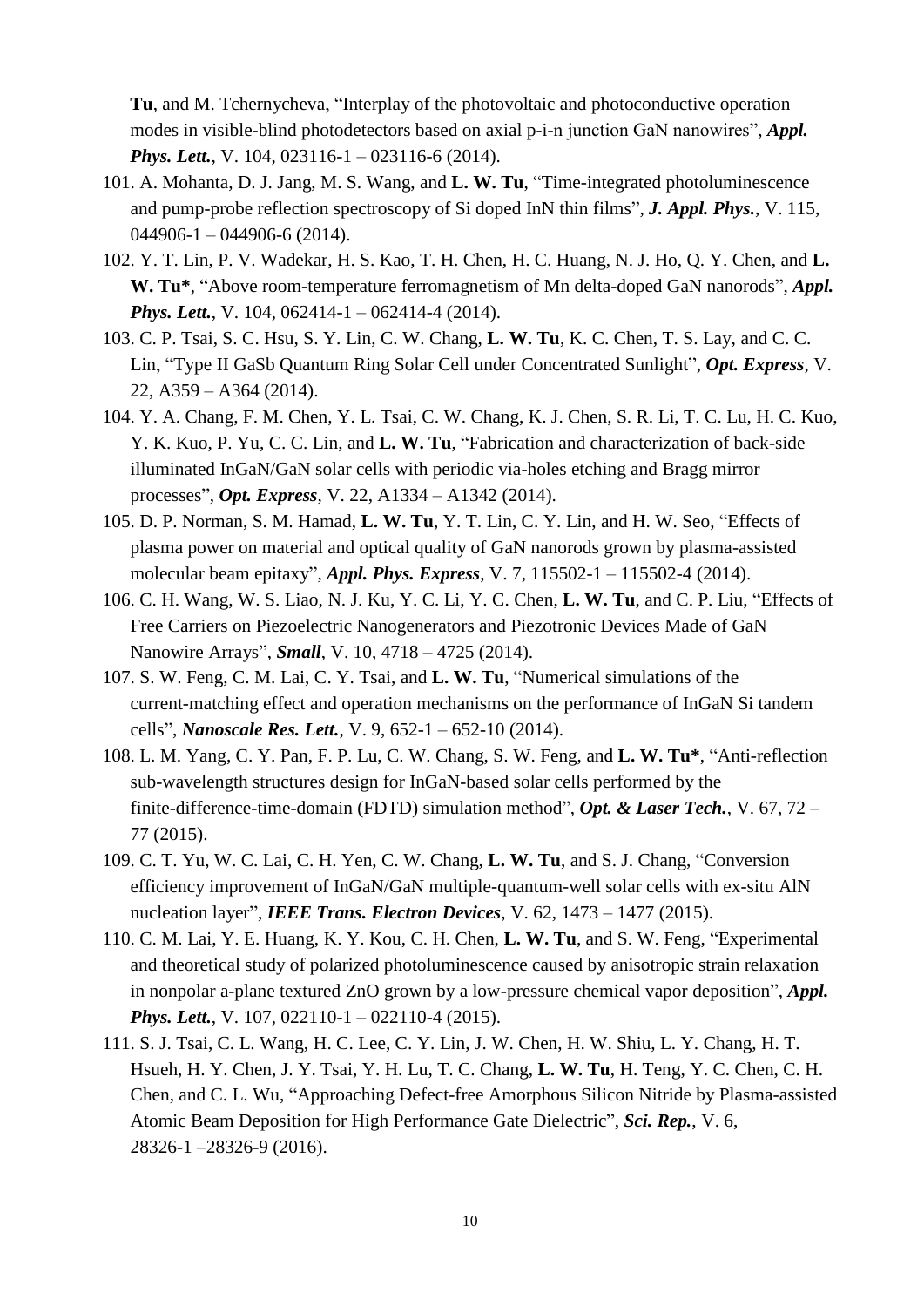- 112. C. F. Chang, P. V. Wadekar, W. C. Hsieh, W. Y. Lin, Y. S. Wang, J. H. Wang, J. J. Lin, H. C. Huang, C. W. Chang, **L. W. Tu**, C. H. Liao, H. H. Liao, N. J. Ho, H. W. Seo, Q. Y. Chen, and W. K. Chu, "Effects of mid-gap defects and barrier interface reactions on tunneling behaviors of ZnO-i-Si heterojunctions", *AIP Adv.*, V. 6, 075018-1 – 075018-8 (2016).
- 113. C. K. Lee, C. M. Cheng, S. C. Weng, W. C. Chen, K. D. Tsuei, S. H. Yu, M. M. Chou, C. W. Chang, **L. W. Tu**, H. D. Yang, C. W. Luo, and M. M. Gospodinov, "Robustness of a Topologically Protected Surface State in a  $Sb_2Te_2Se$  Single Crystal", *Sci. Rep.*, V. 6, 36538-1 – 36538-9 (2016).
- 114. M. J. Yang, P. V. Wadekar, W. C. Hsieh, H. C. Huang, C. W. Lin, J. W. Chou, C. H. Liao, C. F. Chang, H. W. Seo, S. T. You, **L. W. Tu**, I. K. Lo, N. J. Ho, S. W. Yeh, H. H. Liao, Q. Y. Chen, and W. K. Chu, "MgO/Cu<sub>2</sub>O Superlattices: Growth of Epitaxial Two-Dimensional Nanostructures", *J. Electron. Mater.*, V. 45, 6285 – 6291 (2016).
- 115. P. V. Chinta, O. Lozano, P. V. Wadekar, W. C. Hsieh, H. W. Seo, S. W. Yeh, C. H. Liao, **L. W. Tu**, N. J. Ho, Y. S. Zhang, W. Y. Pang, I. Lo, Q. Y. Chen, and W. K. Chu, "Evolution of Metallic Conductivity in Epitaxial ZnO Thin Films on Systematic Al Doping", *J. Electron. Mater.*, V. 46, 2030 – 2039 (2016).
- 116. F.-M. Hsiao, M. Schnedler, V. Portz, Y.-C. Huang, B.-C. Huang, M.-C. Shih, C.-W. Chang1, **L. W. Tu**, H. Eisele, R. E. Dunin-Borkowski, Ph. Ebert, and Y.-P. Chiu, "Probing defect states in polycrystalline GaN grown on Si(111) by sub-bandgap laser-excited scanning tunneling spectroscopy", *J. Appl. Phys.*, V. 121, 015701-1 – 015701-7 (2017).
- 117. S. M. Huang, C. Y. Huang, S. J. Huang, C. Hsu, S. H. Yu, M. Chou, P. V. Wadekar, Q. Y. S. Chen, and **L. W. Tu**, "Observation of surface oxidation resistant Shubnikov-de Haas oscillations in  $Sb_2SeTe_2$  topological insulator", *J. Appl. Phys.*, V. 121, 054311-1 – 054311-7 (2017).
- 118. W. C. Hsieh, P. V. Wadekar, H. H. Liu, C. H. Lee, C. F. Chang, **L. W. Tu**, S. T. You, Q. Y. Chen, H. C. Huang, N. J. Ho, H. W. Seo, and W. K. Chu, "Water-modulated oxidation in the growth of m-ZnO epitaxial thin film by atomic layer deposition", *J. Vac. Sci. Tech. A*, V. 35, 021511-1 – 021511-9 (2017).
- 119. Y. T. Lin, P. V. Wadekar, H. S. Kao, Y. J. Zheng, Q. Y. Chen, H. C. Huang, C. M. Cheng, N. J. Ho and **L. W. Tu**\*, "Enhanced Ferromagnetic Interaction in Modulation-Doped GaMnN Nanorods", *Nanoscale Res. Lett.*, V. 12, 287-1 – 287-9 (2017).
- 120. C. Y. Tsai, J. D. Lai, S. W. Feng, C. H. Chen, F. W. Yang, H. C. Wang, **L. W. Tu**, "Characterizations and growth of textured well-faceted ZnO films by low-pressure chemical vapor deposition on ITO glass substrates", *Superlattices and Microstructures*, V. 111, 1073 – 1081 (2017).
- 121. H. W. Seo, **L. W. Tu**, M. Chen, Q. Y. Chen, A. Bensaoula, X. M. Wang, and W. K. Chu, "GaN Nanorod Arrays as a High-Stability Field Emitter", *J. Korean Phys. Soc.*, V. 71, 340 – 344 (2017).
- 122. C. Y. Tsai, J. D. Lai, S. W. Feng, C. J. Huang, C. H. Chen, F. W. Yang, H. C. Wang, and **L. W. Tu**, "Growth and characterization of textured well-faceted ZnO on planar Si(100), planar Si(111), and textured Si(100) substrates for solar cell applications", *Beilstein J. Nanotech.*, V. 8, 1939 – 1945 (2017).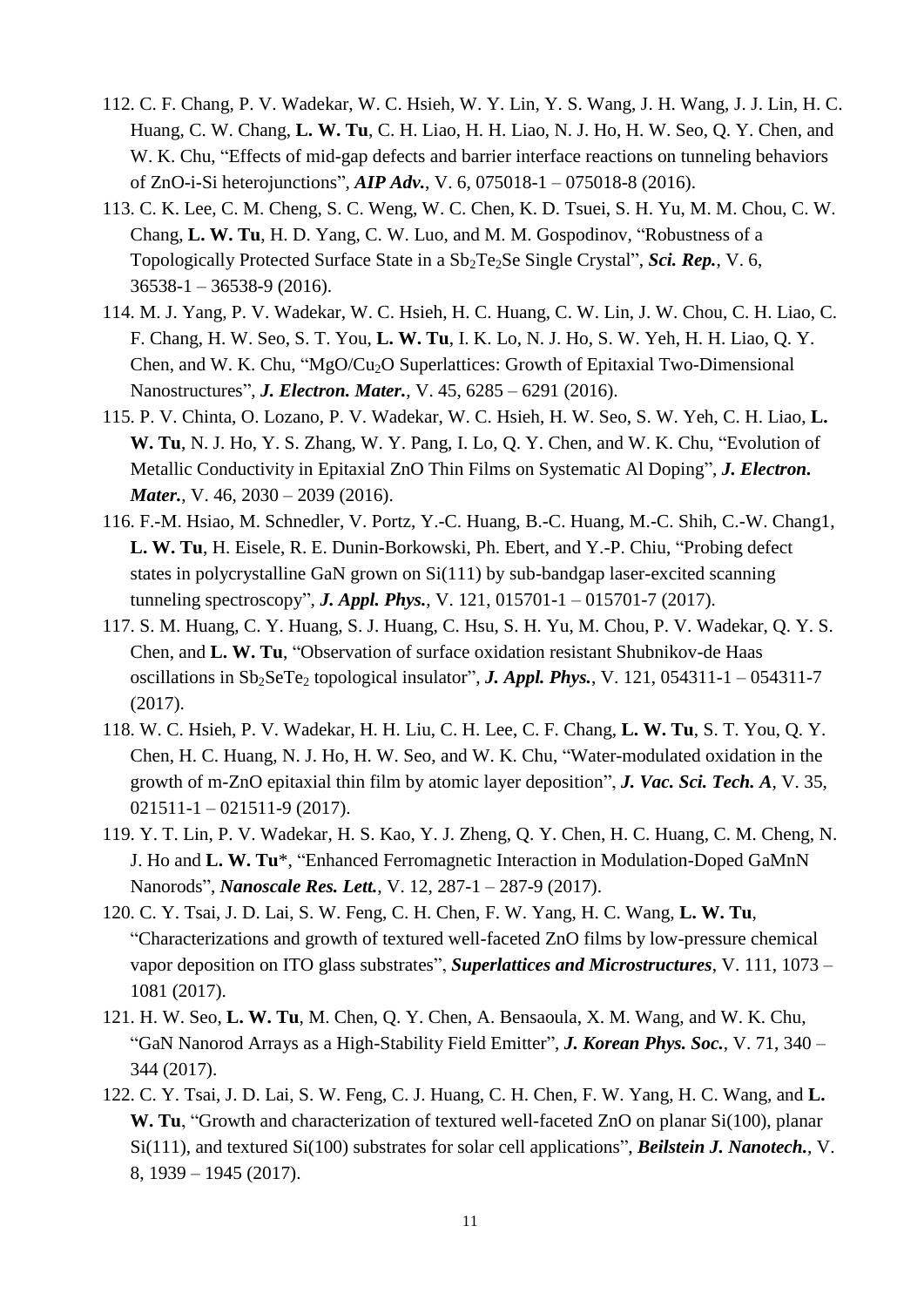- 123. C. W. Chang, S. S. Guo, Y. J. Zheng, P. V. Wadekar, M. Chou, W. C. Lai, Q. Y. Chen, and **L. W. Tu\***, "Controlling Surface Morphology and Circumventing Secondary Phase Formation in Non-polar m-GaN by Tuning Nitrogen Activity", *J. Electron. Mater.*, V. 47, 359 – 367 (2018).
- 124. S. J. Tsai, C. L. Wu, N. T. Tsai, S. S. Wong, and **L. W. Tu**, "Epitaxy of obliquely aligned GaN nanorods on vertically oriented graphene nanosheets for transparent flexible piezoelectric nanogenerators", *Carbon*, V. 130, 390 – 395 (2018).
- 125. C. W. Chang, P. H. Chen, S. H. Wang, S. Y. Hsu, W. T. Hsu, C. C. Tsai, P. Wadekar, S. Puttaswamy, K. H. Cheng, S. Hsieh, H. Y. Wang, K. K. Kuo, Y. Sun, and **L. W. Tu**\*, "Fast detection of tumor marker CA 19-9 using AlGaN/GaN high electron mobility transistors", *Sens. Actuators B Chem.*, V. 267, 191 – 197 (2018).

### (A') 其它

- 1. 李官青,杜立偉,"藍光發光材料氡化鎵之研究",物理雙月刊, 20 卷 2 期, 272-275 頁 (1998.4)。
- 2. **Invited Research Review**: L. W. Tu, "Self-Assembled GaN Nanorods Grown by MBE", Compound Semiconductor (Institute of Physics (IOP) publishing), p. 46 (2003.5).
- 3. 蕭慶廉,紀東煒,吳建鋒,杜立偉,"分子束磊晶成長氮化鎵奈米柱於矽(111)基板",真 空科技 Journal of the Vacuum Society of the R.O.C., 16 卷 2 期, 17-23 頁 (2003.9)。
- 4. 王冠儒,蕭慶廉,杜立偉, "一維氮化物半導體的製造與光電應用", 台灣奈米會刊 Taiwan Nano NewsLetter, 65 - 76 頁 (2006.5)。
- 5. 曾柏翰,杜立偉,"三五族氮化物在太陽能電池方面的應用",化工技術 Chemical Technology, 18卷 11期, 110-118頁 (2010.11)。
- 6. L. Rigutti, F. Fortuna, M. Tchernycheva, A. De Luna Bugallo, G. Jacopin, F. H. Julien, S. T. Chou, Y. T. Lin, **L. W. Tu**, and J.-C. Harmand, "Optical properties of GaN and GaN/AlN nanowires: The effect of doping and structural defects", V. 7, 2233–2235, *Phys. Status Solidi C*, October, 2010.
- 7. D. P. Wang and **L. W. Tu**, "Determining of infrared transition of InN film grown on c-plane sapphire by photoreflectance", *Appl. Mech. Mater*, V. 110–116, 985–990 (2011). http://www.scientific.net/AMM.110-116.985
- 8. 廖柏勛,蔡忠憲,馮世維,張菁文,陳永松,杜立偉,周明奇,陳建勛,"理論模擬銦成 份、厚度、與缺陷密度對 p-i-n 氮化銦鎵同質單接面太陽能電池之效能影響",物理雙月 刊,35 卷 2 期,124–131 頁 (2013.4)。

### (B) 專書論文

1. I. Lo, J. K. Tsai, **L. W. Tu**, and J. C. Chiang, Book chapter: "Electronic Properties of III-V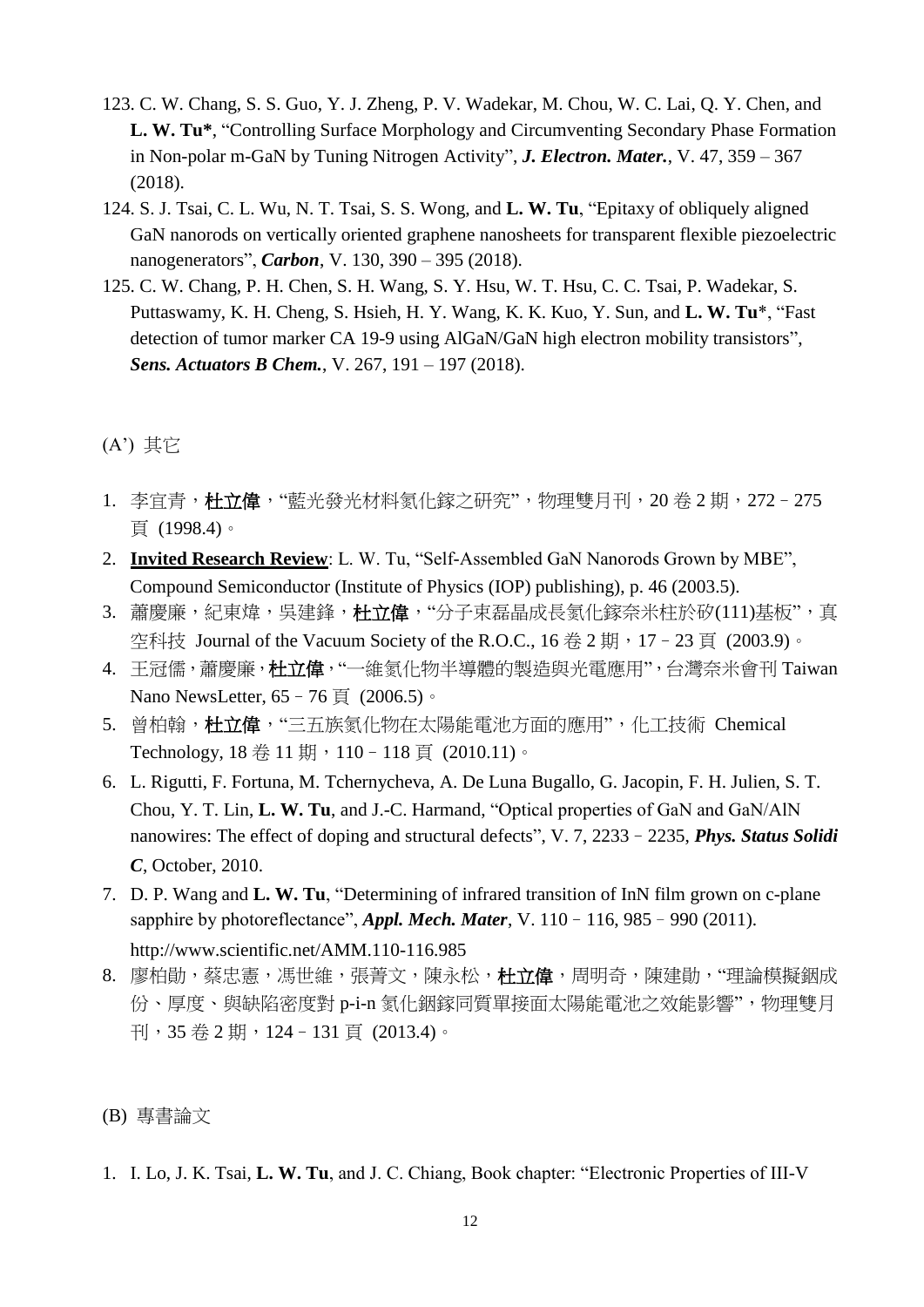Semiconductor Heterostructures" in "III-V Semiconductor Heterostructures: Physics and Devices", Editor: Will Z. Cai, Publisher: Research Signpost, Kerala, India (2003). ISBN: 81-7736-170-8

- 2. **L. W. Tu**, C. L. Hsiao, and M. H. Tsai, Book chapter: "A New Look on InN" in "III-Nitride Semiconductor Materials", Editor: Z. C. Feng, Publisher: Imperial College Press, London, UK (2006). ISBN:1-86094-636-4
- 3. Y. Mo, J. J. Schwartz, M. H. Lynch, P. A. Ecton, A. Neogi, J. M. Perez, Y. Fujita, H. W. Seo, Q. Y. Chen, **L. W. Tu**, and N. J. Ho, Book chapter: "Field Emission Properties of ZnO, ZnS and GaN Nanostructures" in "Lecture Notes in Nanoscale Science and Technology", Editor: Z. M. Wang, Publisher: Springer (2010). ISBN: 978-1-4419-7233-0

(B') 專書

- 1. K. Streubel, H. Jeon, **L. W. Tu**, Editors, Proceedings of SPIE, V. 7231, Light-Emitting Diodes: Materials, Devices, and Applications for Solid State Lighting XIII, International Symposium on Optoelectronics, SPIE Photonics West 2009, January 24–29, San Jose, California, USA. ISBN: 9780819474773
- 2. K. Streubel, H. Jeon, **L. W. Tu**, N. Linder, Editors, Proceedings of SPIE, V. 7617, Light-Emitting Diodes: Materials, Devices, and Applications for Solid State Lighting XIV, International Symposium on Optoelectronic, SPIE Photonics West 2010, January 23–28, San Francisco, California, USA. ISBN: 9780819480132
- 3. K. Streubel, **L. W. Tu**, H. Jeon, N. Linder, Editors, Proceedings of SPIE, V. 7954, Light-Emitting Diodes: Materials, Devices, and Applications for Solid State Lighting XV, International Symposium on Optoelectronics, SPIE Photonics West 2011, January 22–27, San Francisco, California, USA. ISBN: 9780819484918
- 4. K. Streubel, H. Jeon, **L. W. Tu**, N. Linder, Editors, Proceedings of SPIE, V. 8278, Light-Emitting Diodes: Materials, Devices, and Applications for Solid State Lighting XVI, International Symposium on Optoelectronics, SPIE Photonics West 2012, January 24–26, San Francisco, California, USA. ISBN: 9780819489210
- 5. K. Streubel, H. Jeon, **L. W. Tu**, Editors, Proceedings of SPIE, V. 8641, Light-Emitting Diodes: Materials, Devices, and Applications for Solid State Lighting XVII, International Symposium on Optoelectronics, SPIE Photonics West 2013, February 2–7, San Francisco, California, USA. ISBN: 9780819494108
- 6. K. Streubel, H. Jeon, **L. W. Tu**, M. Strassburg, Editors, Proceedings of SPIE, V. 9003, Light-Emitting Diodes: Materials, Devices, and Applications for Solid State Lighting XVIII, International Symposium on Optoelectronics, SPIE Photonics West 2014, February 4-6, San Francisco, California, USA. ISBN: 9780819499165
- 7. H. Jeon, **L. W. Tu**, M. Krames, M. Strassburg, Editors, Proceedings of SPIE, V. 9383, Light-Emitting Diodes: Materials, Devices, and Applications for Solid State Lighting XIX, International Symposium on Optoelectronics, SPIE Photonics West 2015, February 7-12, San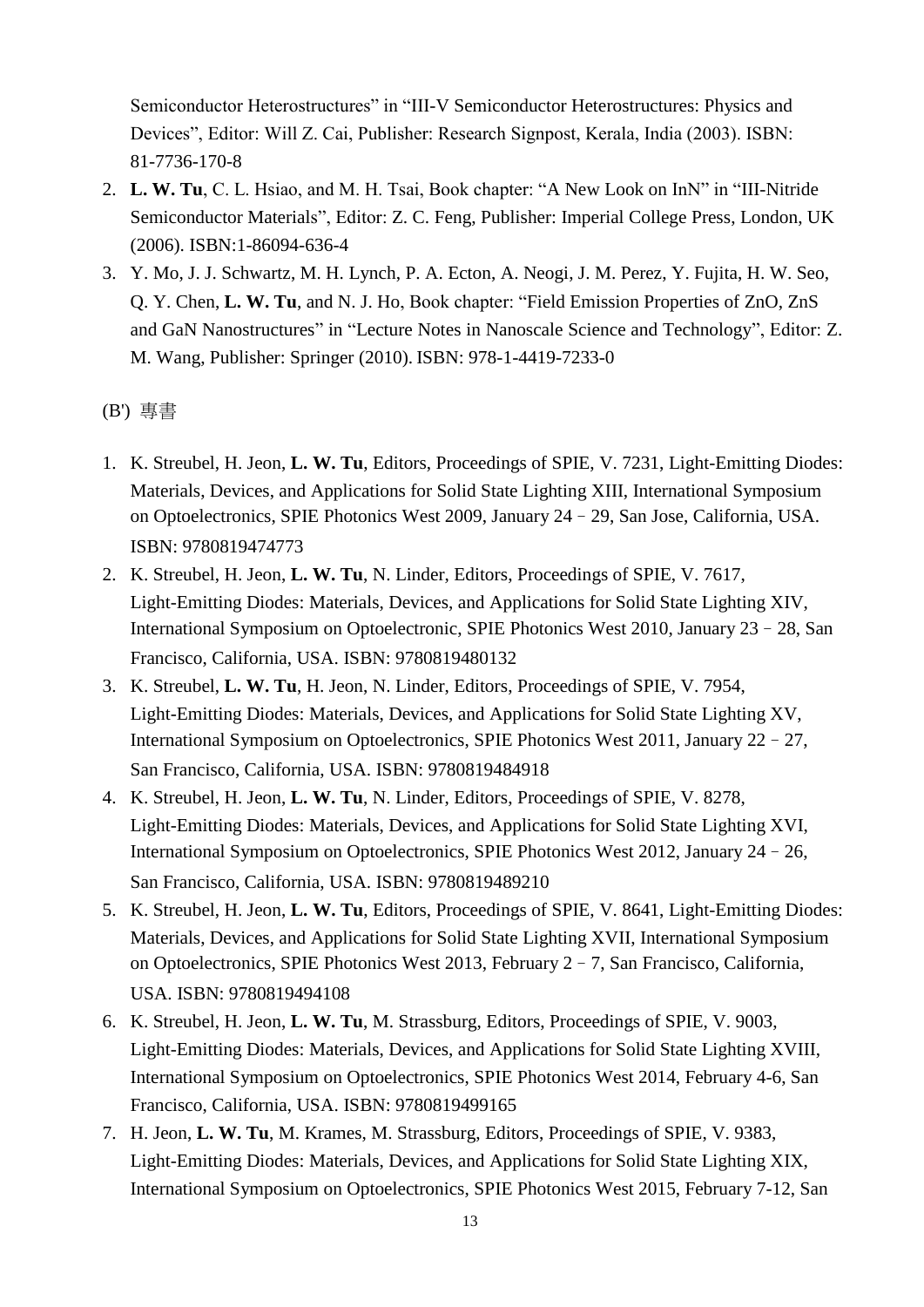Francisco, California, USA. ISBN: 9781628414738

- 8. H. Jeon, **L. W. Tu**, M. Krames, M. Strassburg, Editors, Proceedings of SPIE, V. 9768, Light-Emitting Diodes: Materials, Devices, and Applications for Solid State Lighting XX, International Symposium on Optoelectronics, SPIE Photonics West 2016, February 13-18, San Francisco, California, USA. ISBN: 9781510600034
- 9. J. K. Kim, M. Krames, **L. W. Tu**, M. Strassburg, Editors, Proceedings of SPIE, V. 10124, Light-Emitting Diodes: Materials, Devices, and Applications for Solid State Lighting XXI, International Symposium on Optoelectronics, SPIE Photonics West 2017, January 28 - February 2, San Francisco, California, USA. ISBN: 9781510606890

### (C) 研討會論文-完整

- 1. 謝光宇,黃興祿,曾盈銘,方志榮,李宜青,杜立偉,1998,"氮化鎵/氮化銦鎵多層量 子井微觀結構觀察與分析研究",中國材料科學學會,台北,11月 19 - 20日。(4 頁)
- 2. **L. W. Tu**, Y. C. Lee, W. H. Kuo, J. W. Tu, K. H. Lee, K. J. Hsu, I. Lo, and K. Y. Hsieh, 1999, "Investigations of Blue/Green Laser Materials", CASI on the Physics and Chemistry of Nano-structured Materials, Hong Kong, January 10–16. (4 pages)
- 3. C. H. Hwang, K. Y. Hsieh, H. L. Huang, **L. W. Tu**, 2000, "Novel Processing for Improving Optical Property of InGaN/GaN MQW Light Emitting Diode", Light Emitting Diodes, International Symposium on Optoelectronics 2000 (part of SPIE's Photonics West 2000), January 22–28, San Jose, California, USA. Proceedings of SPIE, Vol. 3939, pp. 124–130 (2000).
- 4. S. J. Bai, C. C. Wu, **L. W. Tu**, and K. H. Lee, 2000, "Photoluminescence and Electroluminescence of Thin Films of Conjugated Rigid-Rod Polymer PBZT", 2000 年國際華 人有機發光二極體研討會,12 月 21 日,新竹,交通大學。
- 5. **L. W. Tu**, K. H. Lee, C. M. Lai, C. C. Wu, and S. J. Bai, 2001, "Luminescence of Spin-Coated Thin Films of Conjugated Rigid-Rod Polymer PBT", Light Emitting Diodes, International Symposium on Optoelectronics 2001 (part of SPIE's Photonics West 2001), January 20–26, San Jose, California, USA. Proceedings of SPIE, Vol. 4278, pp. 180–188 (2001).
- 6. **L. W. Tu**, K. H. Lee, C. M. Lai, M. K. Hsu, W. S. Chen, C. S. Liu, I. Lo, J. K. Tsai, P. C. Ho, K. Y. Hsieh, C. H. Huang, and Y. L. Shen, 2002, "Plasma Assisted MBE Growth and Characterizations of GaN", Light Emitting Diodes, International Symposium on Optoelectronics 2002 (part of SPIE's Photonics West 2002), January 19–25, San Jose, California, USA. Proceedings of SPIE, Vol. 4641, pp. 94–101 (2002).
- 7. **L. W. Tu**, C. L. Hsiao, T. W. Chi, J. F. Wu, I. Lo, C. F. Hu, T. T. Sheng, and K. Y. Hsieh, 2002, "Analyses of Self-Assembled GaN Nanorods", Institute of Physics Conference Series Number 174, Proceedings of the 29<sup>th</sup> International Symposium on Compound Semiconductors,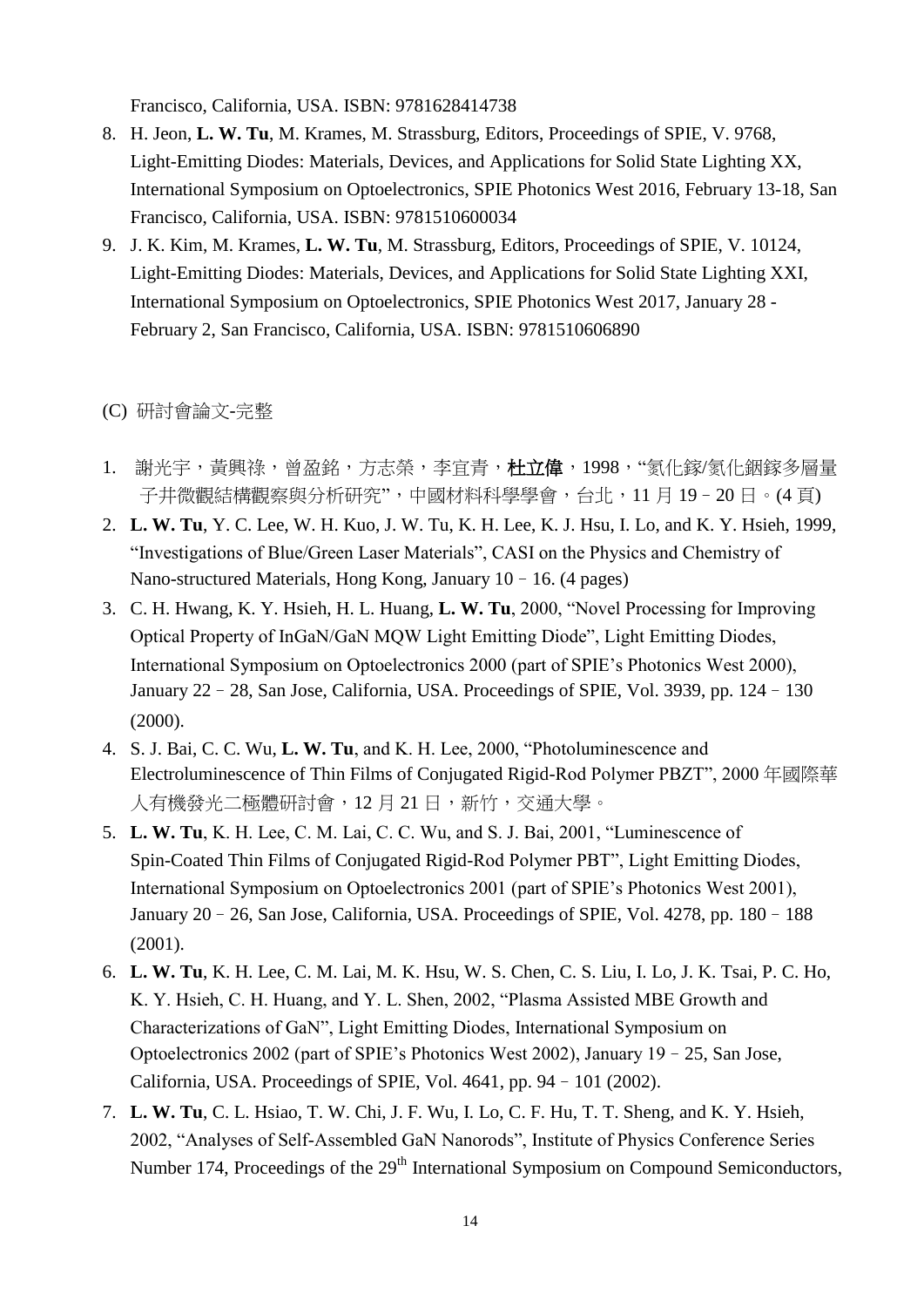pp. 179–182, October 6–11, 2002, Lausanne, Switzerland. (SCIE)

- 8. C. L. Hsiao, **L. W. Tu**, T. W. Chi, J. F. Wu, K. Y. Hsieh, and I. Lo, 2003, "Investigation of Vertical Hexagonal GaN Nanorods Grown on Si(111) Substrate", Proceedings of SPIE, V. 4996, pp. 65-72, Light Emitting Diodes, International Symposium on Optoelectronics 2003 (part of SPIE's Photonics West 2003), January 25–31, San Jose, California, USA.
- 9. H. H. Huang, Wei-I Lee, K. M. Chen, T. L. Chu, P. L. Wu, H. W. Yu, P. C. Liu, C. L. Chao, T. W. Chi, J. D. Tsay, **L. W. Tu**, 2009, "High quality free-standing GaN thick-films prepared by hydride vapor phase epitaxy using stress reducing techniques", Proceedings of SPIE, V. 7231, Light Emitting Diodes, International Symposium on Optoelectronics 2009 (part of SPIE's Photonics West 2009), January 24–29, San Jose, California, USA.
- 10. S. Y. Hsu, C. C. Tsai, W. T. Hsu, F. P. Lu, Jr. H. He, K. H. Cheng, S. C. Hsieh, H. Y. Wang, Y. Sun and **L. W. Tu**, "Fabrication of silicon nanowires field effect transistors for biosensor applications", 2012 38th Annual Northeast Bioengineering Conference, NEBEC 2012, p. 5–6, March 16–18, 2012, USA.
- 11. P. V. Wadekar, C. W. Chang, T. W. Deng, Y. T. Lin, Q. Y. Chen, M. C. Chou, S. W. Feng, **L. W. Tu**, D. Wijesundera, and W. K. Chu, "Growth and characterization of III-nitrides based multiple quantum wells for photovoltaic devises",  $38<sup>th</sup>$  IEEE Photovoltaic Specialists Conference, PVSC 2012, Austin Convention Center, Austin, TX, USA, June 3–8, 2012.
- 12. G. S. Huang, C. F. Chang, Q. Y. Chen, J. J. Lun, J. H. Wang, P. V. Wadekar, C. H. Liao, H. H. Liao, H. C. Huang, D. Wijesundera, W. K. Chu, **L. W. Tu** and N. J. Ho, "Epitaxial n-ZnO on p-Si with native SiOx reduced by Al overlayer", 38<sup>th</sup> IEEE Photovoltaic Specialists Conference, PVSC 2012, Austin Convention Center, Austin, TX, USA, June 3–8, 2012.

(D)研討會論文-摘要/壁報 (2005 ~)

- 1. Y. J. Tu, M. H. Tsai, I. Lo, and **L. W. Tu**, 2005, "Polarity Dependent Electrical Contacts on MBE Grown GaN Epifilms", 物理年會,中山大學,高雄,2月1日-2月3日。
- 2. K. Y. Hsu, M. Chen, C. P. Liu, and **L. W. Tu**, 2005,"Self-Organized Growth of Vertically ordering GaN Quantum Dots", 物理年會,中山大學,高雄, 2月1日-2月3日。
- 3. E. Samokhin and **L. W. Tu**, 2005, "Long-range surface diffusion of metals in  $A^{III}/B^V$  planar structures", 物理年會,中山大學,高雄, 2月1日-2月3日。
- 4. K. R. Wang, S. J. Lin, Z. W. Jiang, M. Chen, C. L. Hsiao, B. L. Tseng, G. Y. Hsu, Y. J. Tu, L. K. Wang, J. S. Tsai, W. C. Chou, Ikai Lo, K. Y. Hsieh, Y. L. Chen, J. W. Yeh, S. K. Chen, and **L. W. Tu**, 2005, "Properties of the Unintentionally Doped High Electron Mobility InN Grown onto Si(111) Using Plasma-Assisted Molecular Beam Epitaxy", 物理年會,中山大 學,高雄,2 月 1 日–2 月 3 日。
- 5. Z. W. Jiang, K. R. Wang, C. L. Hsiao, M. Chen, Y. J. Tu, W. C. Chou, L. K. Wang, B. L. Tseng, J. S. Tsai, and **L. W. Tu**, 2005, "Studies of InN Thin Film Growth and Optical Properties", 物理年會,中山大學,高雄, 2月1日-2月3日。
- 6. M. Chen, C. L. Hsiao, K. R. Wang, E. Samochin, Z. W. Jiang, Y. J. Tu, C. S. Liao, W. C. Chou, B.L. Tseng, L. K. Wang, J. S. Tsai, and **L. W. Tu**, 2005 "Studies of AlN film properties", 物理年會,中山大學,高雄,2月1日-2月3日。
- 7. **L. W. Tu**, C. L. Hsiao, K. R. Wang, M. Chen, Z. W. Jiang, and Y. J. Tu, 2005,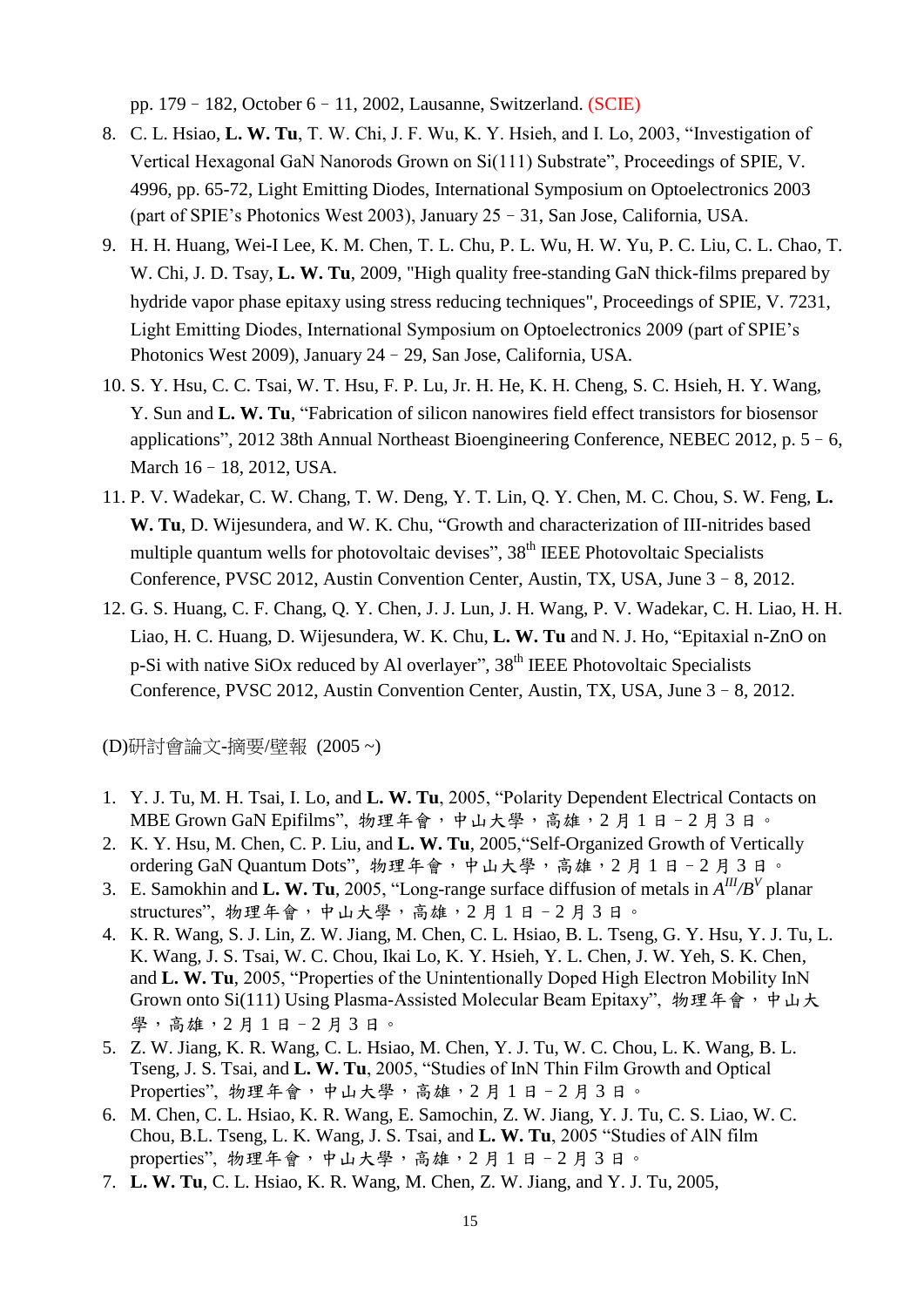"Plasma-Assisted Molecular Beam Epitaxy Grown InN Epifilm", APS March Meeting, 3/21– 25, 2005, LA, CA, USA.

- 8. H. W. Seo, Q. Y. Chen, X. M. Wang, **L. W. Tu**, C. L. Hsiao, M. Chen, M. N. Iliev, and W. K. Chu, 2005, "Epitaxial GaN Nanorod Array Formation on (111) Si by MBE", APS March Meeting, 3/21–25, 2005, LA, CA, USA.
- 9. **L. W. Tu**, 2005, "Research of Nitrides PAMBE in Physics Dep.-NSYSU", 海峽兩岸三校凝 聚態物理前沿研討會,南京大學,南京,5月9日-5月11日。
- 10. **(Invited Talk) L. W. Tu**, C. L. Hsiao, T. W. Chi, N. W. Fan, H. H. Huang, Y. J. Tu, J. H. Huang, K. Y. Hsieh, J. K. Tsai, I. Lo, and M. H. Tsai, 2005, "Nitrides PAMBE", 第二屆分子 束磊晶科技研討會,國家奈米元件實驗室-NDL,新竹,5月19日-5月20日。
- 11. Y. J. Tu, M. Chen, Z. W. Jiang, C. L. Hsiao, **L. W. Tu**, H. W. Seo, Q. Y. Chen, X. M. Wang, and W. K. Chu, 2005, "GaN nanorods growth on implanted Si(111) substrate", 第二屆分子 束磊晶科技研討會,國家奈米元件實驗室-NDL,新竹,5月19日-5月20日。
- 12. W. C. Chou, L. K. Wang, K. R. Wang, Z. W. Jiang, M. Chen, C. L. Hsiao, B. L. Tseng, Y. J. Tu, J. S. Tsai, and **L. W. Tu**, 2005, "Optical Study of Wurtzite InN Grown by PAMBE", 第 二屆分子束磊晶科技研討會,國家奈米元件實驗室-NDL,新竹,5 月 19 日–5 月 20 日。
- 13. Z. W. Jiang, K. R. Wang, M. Chen, L. K. Wang, B. L. Tseng, Y. J. Tu,W. C. Chou, J. S. Tsai and **L. W. Tu**, 2005, "Control of InN polarity by using GaN polar-layer", 第二屆分子束磊晶 科技研討會,國家奈米元件實驗室-NDL,新竹,5 月 19 日–5 月 20 日。
- 14. **(Young Researcher Award to K. R. Wang)** K. R. Wang, **L. W. Tu**, S. J. Lin, Y. L. Chen, Z. W. Jiang, M. Chen, M. H. Tsai, B. L. Tseng, L. K. Wang, J. S. Tsai, W. C. Chou, C. L. Hsiao, G. Y. Hsu, J. W. Yeh, and S. K. Chen, 2005, "Unintentionally doped InN grown onto atomic flat AlN intermediate layer using plasma assisted molecular beam epitaxy", ICNS-6, The  $6<sup>th</sup>$ International Conference on Nitride Semiconductors, 8/28–9/2, Bremen, Germany.
- 15. C. L. Hsiao, **L. W. Tu**, M. Chen, Z. W. Jiang, N. W. Fan, W. C. Chou, Y. J. Tu, K. R. Wang, and L. C. Chen, 2005, "A strategy of InN growth on Si(111) substrates: from grainy structure to single-crystal epifilm by plasma-assisted molecular-beam epitaxy", ICNS-6, The  $6<sup>th</sup>$ International Conference on Nitride Semiconductors, 8/28–9/2, Bremen, Germany.
- 16. **L. W. Tu**, 2005, "III-N Semiconductors Nanostructures", 2005 奈米國家型科技計畫成果發 表會,台北國際會議中心,台北,9月21日-9月23日。
- 17. K. Y. Hsu, C. P. Liu, and **L. W. Tu**, 2005, "Study of AlN buffer layers on Si(111) for GaN quantum dot growth by plasma-assisted molecule beam epitaxy", 2005 奈米國家型科技計畫 成果發表會,台北國際會議中心,台北,9月21日-9月23日。
- 18. Y. J. Tu, **L. W. Tu**, M. Chen, T. W. Chi, C. L. Hsiao, I. Lo, and M. H. Tsai, 2005, "氮基三五 族半導體奈米結構", 2005 奈米國家型科技計畫成果發表會,台北國際會議中心,台北, 9 月 21 日–9 月 23 日。
- 19. K. R. Wang, S. J. Lin, Z. W. Jiang, M. Chen, P. L. Tseng, L. K. Wang, C. H. Tsai, W. C. Chou, C. L. Hsiao, Y. L. Chen, K. H. Cheng, S. C. Huang, G. Y. Hsu, and **L. W. Tu**, "Study of the InN Grown on Si(111) by Plasma-assisted Molecular Beam Epitaxy", 物理年會, 台大, 台 北,1 月 16 日–1 月 18 日, 2006。
- 20. L. K. Wang, K. R. Wang, Z. W. Jiang, M. Chen, P. L. Tseng, W. C. Chou, C. H. Tsai, and **L.**  W. Tu, "Raman spectra of Si-doped InN films", 物理年會, 台大, 台北, 1月 16日-1月 18 日, 2006。
- 21. Z. W. Jiang, K. R. Wang, C. L. Hsiao, M. Chen, P. L. Tseng, W. C. Chou, C. H. Tsai, L. K. Wang, and **L. W. Tu**, "Plasma-assisted MBE growth of InN films on sapphire with different buffer layers", 物理年會,台大,台北,1月16日-1月18日,2006。
- 22. W. C. Chou, K. R. Wang, C. L. Hsiao, M. Chen, Z. W. Jiang, P. L. Tseng, C. H. Tsai, L. K. Wang, and **L. W. Tu**, "Photoluminescence of Si-doped InN Films Grown by PAMBE", 物理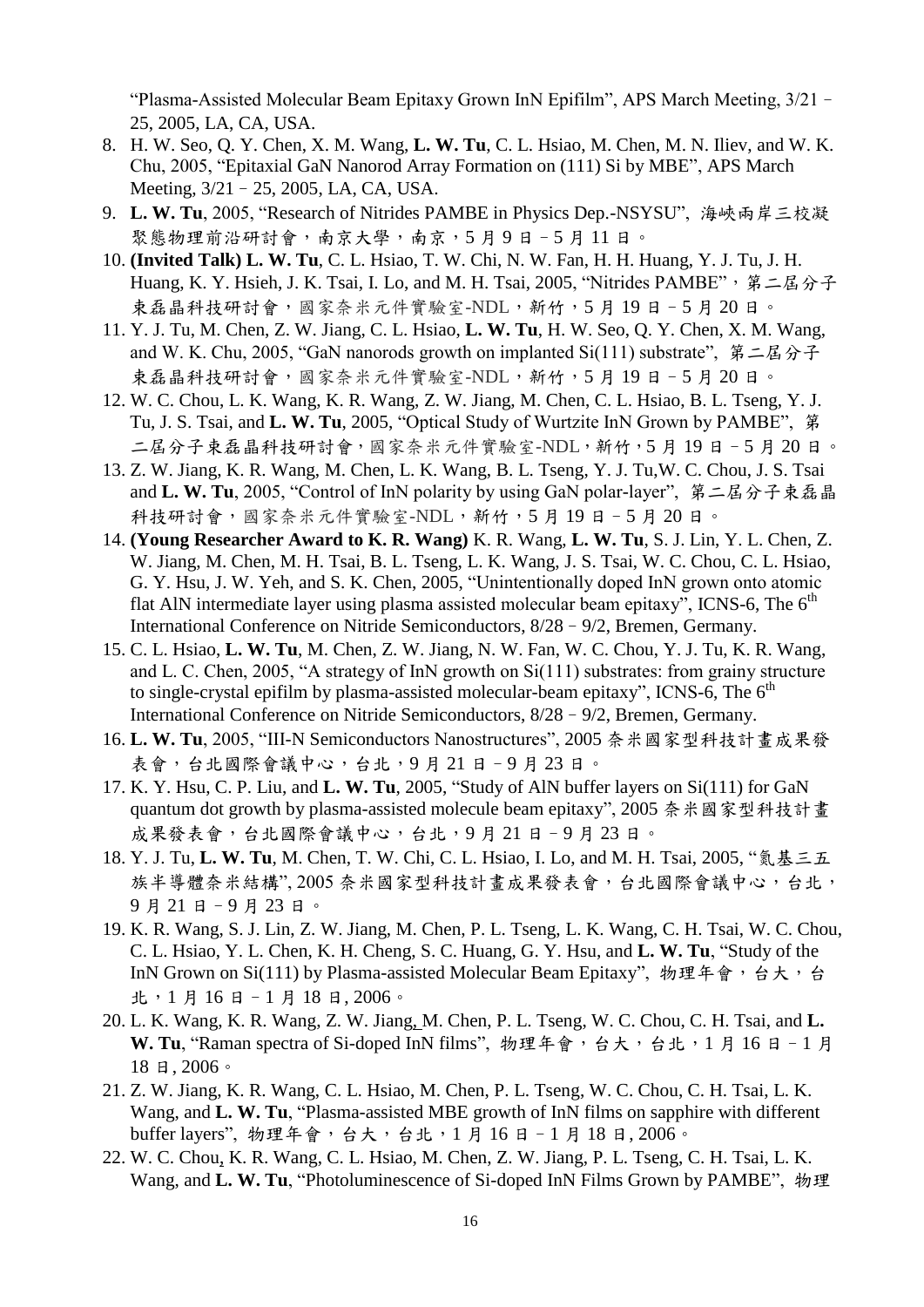年會,台大,台北,1 月 16 日–1 月 18 日, 2006。

- 23. Y. J. Tu, C. H. Tsai, M. Chen, T. W. Chi, C. L. Hsiao, and **L. W. Tu**, "Nitride-based nanorods grown on Si(111) substrate", 物理年會, 台大, 台北, 1月 16日-1月 18日, 2006。
- 24. **(Invited Talk) L. W. Tu**, C. L. Hsiao, M. Chen, T. W. Chi, Y. J. Tu, K. Y. Hsu, and C. P. Liu, "Nano-nitrides", 物理年會,台大,台北,1 月 16 日–1 月 18 日, 2006。
- 25. C. H. Tsai, Y. J. Tu, Z. W. Jiang, P. L. Tseng, W. C. Chou, L. K. Wang, and **L. W. Tu**, "Metal contacts on polar GaN", 物理年會,台大,台北,1月16日-1月18日,2006。
- 26. P. L. Tseng, Z. W. Jiang, K. R. Wang, , M. Chen, , W. C. Chou, C. H. Tsai, L. K. Wang, and L. W. Tu. "Capacitance-Voltage Measurement of SiO<sub>2</sub>/InN", 物理年會, 台大, 台北, 1 月 16 日–1 月 18 日, 2006。
- 27. C. L. Hsiao, **L. W. Tu**, T. W. Chi, and M. Chen, "GaN nanorods grown on Si(111) substrates by plasma-assisted molecular beam epitaxy", APS March Meeting, Baltimore, Maryland, USA, March 13–17, 2006.
- 28. **(Invited Talk) L. W. Tu**, C. L. Hsiao, M. Chen, Y. J. Tu, T. W. Chi, H. W. Seo, Q. Y. Chen, M. N. Iliev, and W. K. Chu, 2006, "GaN Nanorods Grown by MBE", International Conference on Metallurgical Coatings and Thin Films, ICMCTF, San Diego, USA, May 1–5, 2006.
- 29. **(Invited Talk) L. W. Tu**, C. L. Hsiao, M. Chen, Y. J. Tu, T. W. Chi, H. W. Seo, Q. Y. Chen, and W. K. Chu, 2006, "GaN Nanorods Grown by PAMBE", Workshop on Nitride Compounds and Their Applications, 台大,台北,May 12-13, 2006.
- 30. P. L. Tseng, Z. W. Jiang, K. R. Wang, M. Chen, W. C. Chou, C. H. Tsai, L. K. Wang, and **L. W. Tu**, "SiO2/InN Metal-Oxide-Semiconductor Structure", 第三屆分子束磊晶及高 k 材料 科技研討會,中央大學,中壢,6 月 1 日–6 月 3 日, 2006。
- 31. Y. J. Tu, C. H. Tsai, M. Chen, C. L. Hsiao, and **L. W. Tu**, "Nitride based nanorods grown on Si(111) substrate", 第三屆分子束磊晶及高 k 材料科技研討會,中央大學,中壢,6 月 1 日-6月3日, 2006。
- 32. W. C. Chou, C. L. Hsiao, K. R. Wang, M. Chen, Z. W. Jiang, B. L. Tseng, J. S. Tsai, L. K. Wang, and **L. W. Tu**, "Optical properties of unintentionally doped InN grown by PA-MBE", 第三屆分子束磊晶及高 k 材料科技研討會,中央大學,中壢,6月1日-6月3日,2006。
- 33. K. R. Wang, S. J. Lin, Z. W. Jiang, M. Chen, L. K. Wang, W. C. Chou, P. L. Tseng, C. H. Tsai, C. L. Hsiao, Y. L. Chen, K. H. Cheng, S. C. Huang, G. Y. Hsu, and **L. W. Tu**, "Material properties of the InN grown on Si(111) with intermediate AlN single crystal layer using plasma-assisted molecular beam epitaxy", 第三屆分子束磊晶及高 k 材料科技研討會, 中央 大學,中壢,6 月 1 日–6 月 3 日, 2006。
- 34. C. H. Tsai, Y. J. Tu, Z. W. Jiang, P. L. Tseng, W. C. Chou, L. K. Wang, and **L. W. Tu**, "Metal contacts on polar-GaN", 第三屆分子束磊晶及高 k 材料科技研討會,中央大學,中壢, 6 月 1 日–6 月 3 日, 2006。
- 35. L. K. Wang, Z. W. Jiang, M. Chen, P. L. Tseng, W. C. Chou, C. H. Tsai, and **L. W. Tu**, "Raman spectra of InN films with different carrier concentrations", 第三屆分子束磊晶及高 k 材料科技研討會,中央大學,中壢,6 月 1 日–6 月 3 日, 2006。
- 36. **(Invited Talk) L. W. Tu**, "Optical Properties of Si-Doped InN", 第三屆分子束磊晶及高 k 材料科技研討會,中央大學,中壢,6月1日-6月3日,2006。
- 37. **L. W. Tu**, "III-N Semiconductors Nanostructures", 2006 奈米國家型科技計畫成果發表會, 台北國科會,台北,6 月 9 日–6 月 10 日, 2006。
- 38. C. L. Hsiao, T. W. Chi, M. Chen, and **L. W. Tu**, "Raman Scattering Analysis on a Single Free-standing GaN Nanorod", International Workshop on Nitride Semiconductors, IWN2006, Kyoto, Japan, Oct. 22–27, 2006.
- 39. K. R. Wang, S. J. Lin, Z. W. Jiang, Y. L. Chen, M. H. Tsai, J. W. Yeh, and **L. W. Tu**, "Novel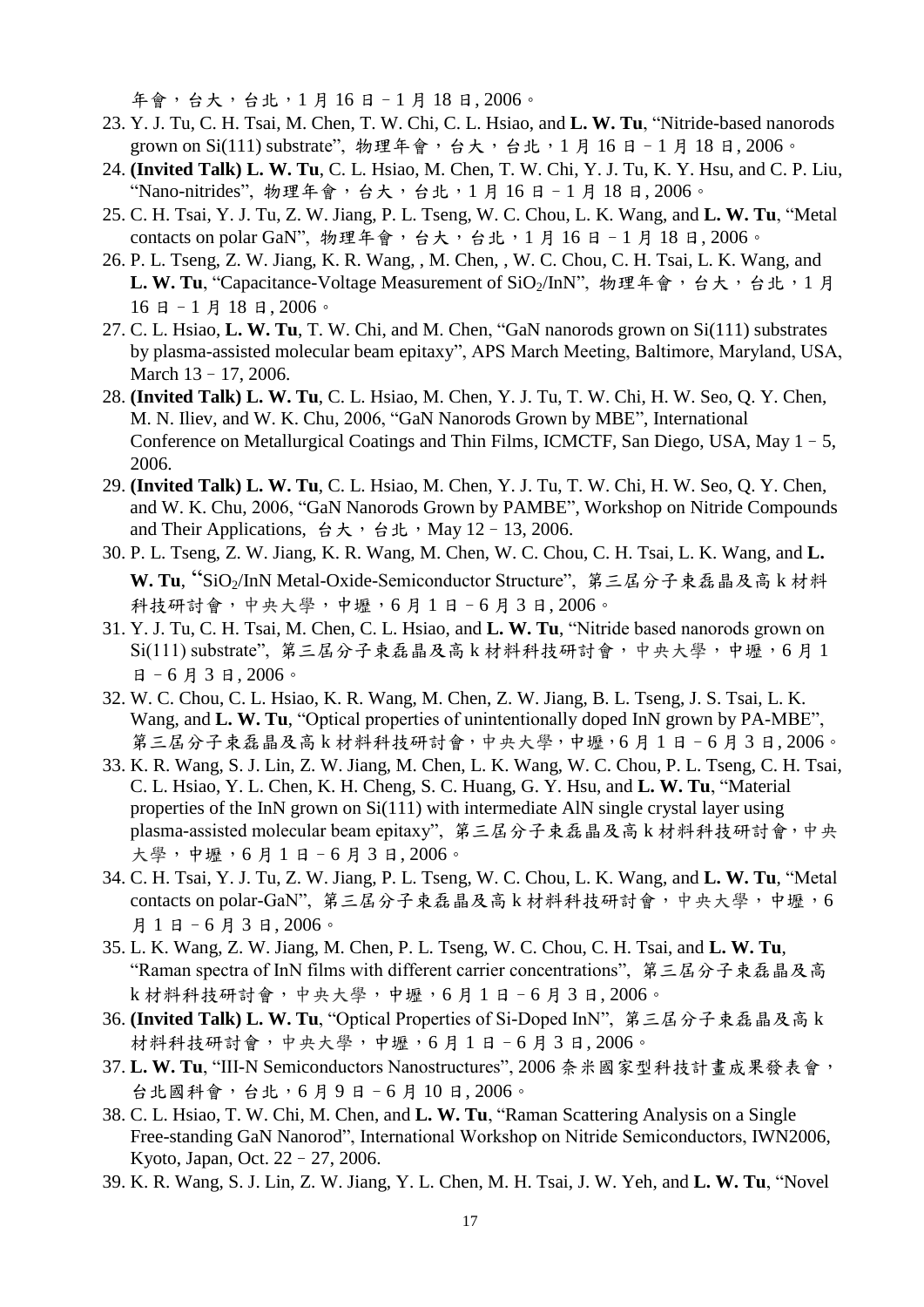Technique for Fabricating Nitride-based Nanotip via Molecular Beam Epitaxial InN Layer", International Workshop on Nitride Semiconductors, IWN2006, Kyoto, Japan, Oct. 22–27, 2006.

- 40. **(Invited Talk) L. W. Tu**, "Nitride Nano-LEDs", Light Emitting Diodes, International Symposium on Optoelectronics 2007 (part of SPIE's Photonics West 2007), January 20–25, San Jose, California, USA, 2007.
- 41. **(Invited Talk) L. W. Tu**, "III-Nitrides Materials Grown by Plasma-Assisted Molecular Beam Epitaxy", February 5, University of Houston, Houston, Texas, USA, 2007.
- 42. **(Invited Talk) L. W. Tu**, "III-Nitrides Semiconductors", February 6, University of Texas at Austin, Austin, Texas, USA, 2007.
- 43. (Invited Talk) L. W. Tu, "Non-polar GaN on γ-LiAlO<sub>2</sub>", the 4<sup>th</sup> MBE-Taiwan (第四屆台灣 分子束磊晶科技研討會),中山大學,高雄,5 月 21 日–5 月 22 日, 2007。
- 44. **(Invited Talk) L. W. Tu**, "Nitride Nanorods/Nanotips Formation, Characterizations, and Applications", 2008 International Symposium on the Physics of Nitride Semiconductors, AVS-Taiwan, 清華大學,新竹,12 月 30 日, 2007–1 月 1 日, 2008。
- 45. **(Invited Talk) L. W. Tu**, "Nanorod LEDs and Non-polar Nitrides", OSRAM in Regensburg, Germany, July 11, 2008.
- 46. **(Invited Talk) L. W. Tu**, C. L. Hsiao(presenter), "Molecular-beam epitaxy of GaN nanorods on (111)Si substrates and longitudinal (In, Al)GaN/GaN MQWs capped on the nanorods", PDI Topical Workshop on MBE-grown Nitride Nanowires, Paul-Drude-Institut für Festkörperelektronik, Hausvogteiplatz 5-7, Berlin, Germany, March 5–6, 2009.
- 47. **(Invited Talk) L. W. Tu**, "Non-polar nitrides on LiAlO<sub>2</sub> grown by plasma-assisted molecular beam epitaxy", Taiwan-Sweden Workshop on Nano- & Opto-Science and Technology and Joint Project Working Meeting, 溪頭,南投,March 9-12, 2009.
- 48. **(Invited Talk) L. W. Tu**, "MBE Growth and Characterizations of m-Plane GaN and InN on Lithium Aluminate", 2009 MBE-Taiwan, 東華大學, 花蓮, 六月 5-6日, 2009.
- 49. **(Invited Talk) L. W. Tu**, "MBE growth, characterizations and applications of III-V nitride semiconductors", Workshop on "The Application of X-ray scattering on Epitaxial Growth and Nanostructures", 國家同步輻射研究中心,新竹 (NSRRC, Hsinchu, Taiwan), Sept. 22, 2009.
- 50. Y. T. Lin, C. Y. Ho , S. Y. Chiang, D. L. Lee, G. H. Lee, and **L. W. Tu**, "AlN/GaN Heterostructural Nanorods Grown by Molecular Beam Epitaxy", OPT 2009, 台灣師範大 學,台北,12月11-12日,2009.
- 51. P. H. Tseng, M. F. Hsieh, W. C. Yen, S. W. Feng C. H. Chen, W. C. Sun*,* and **L. W. Tu**, "Hetero-Structural InGaN/Silicon Solar Cells Grown by Molecular Beam Epitaxy", OPT 2009, 台灣師範大學,台北,12 月 11–12 日, 2009.
- 52. T. W. Liang, S. T. Chou, S. Y. Chiang, C. Y. Ho, P. V. Wadekar, M. C. Chou, Q. Chen, and **L. W. Tu**, "Study on Polarization Properties of Nonpolar InGaN Film", OPT 2009, 台灣師範大 學,台北,12月11-12日,2009.
- 53. W. C. Yen, P. H. Tseng, M. F. Hsieh, Q. Y. Chen, C. H. Chen, W. C. Sun, T. W. Lan, and **L. W. Tu**, " Improvement of crystal quality of diffusion-formed silicon solar cells through thermal annealing", OPT 2009, 台灣師範大學, 台北, 12月 11-12 日, 2009.
- 54. S. W. Feng, C. M. Lai, C. H. Chen, W. C. Sun, and **L. W. Tu**, "Numerical Simulations of InGaN Single Junction Solar Cell", OPT 2009, 台灣師範大學, 台北, 12月11-12日, 2009.
- 55. Y. T. Lin, J. S. Lee, P. H. Tseng, G. H. Lee, Z. L. Lee, S. Y. Chiang, M. C. Chou, Q. Y. Chen and **L. W. Tu**, "Structural Anisotropy of Nonpolar M-plane GaN and M-plane InN Grown on LiAlO<sub>2</sub>", White LEDs 2009, 台北國際會議中心, 台北, 12 月 13-16 日, 2009.
- 56. T. W. Liang, S. T. Chou, S. Y. Chiang, C. Y. Ho, P. V. Wadekar, M. C. Chou, Q. Chen, and **L. W. Tu**, "Epitaxial Growth and Fundamental Properties of Nonpolar GaN Layers Grown on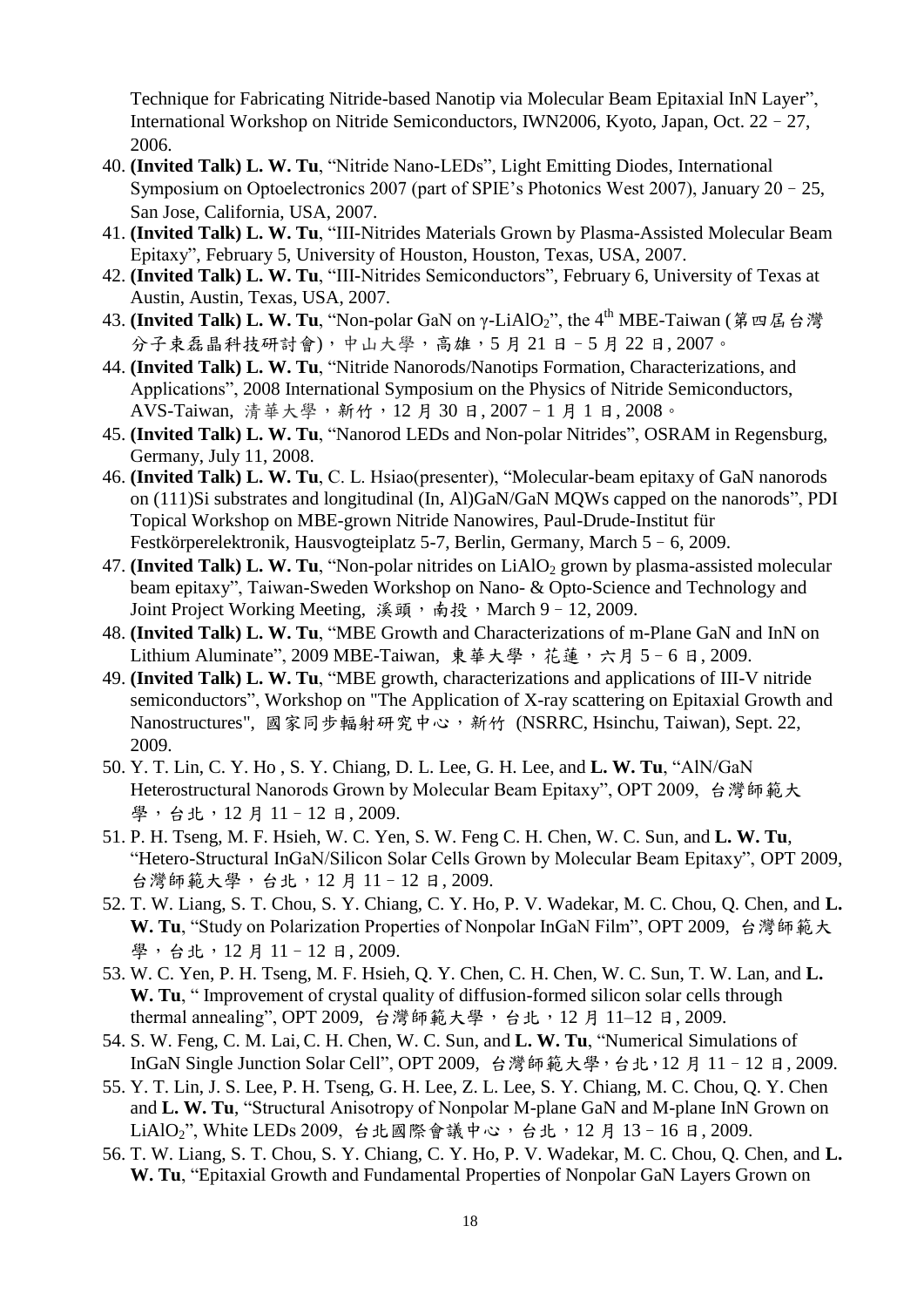m-plane Sapphire by Plasma-Assisted Molecular Beam Epitaxy", White LEDs 2009, 台北國 際會議中心,台北,12月13-16日,2009.

- 57. S. Y. Chiang, S. T. Chou, T. W. Liang, C. Y. Ho, P. V. Wadekar, M. C. Chou, Q. Chen, and **L. W. Tu**, "Polarization Dependent Photoluminescence of the m-plane InGaN", White LEDs 2009, 台北國際會議中心,台北,12 月 13–16 日, 2009.
- 58. M. F. Hsieh, C. P. Tien, W. C. Yen, P. H. Tseng, P. V. Chinta, O. Lozano, P. V. Wadekar, S. W. Yeh, C. H. Liao, Q. Y. Chen, and **L. W. Tu**, "Growth of m-ZnO on m-sapphire substrate by RF magnetron sputtering", White LEDs 2009, 台北國際會議中心,台北,12月13-16 日, 2009.
- 59. W. C. Yen, P. H. Tseng, Y. T. Lin, M. F. Hsieh, D. L. Lee, S. Y. Chiang, T. W. Liang, G. H. Lee, P. V. Wadekar, O. Lozano, Q. Y. Chen, and **L. W. Tu**, "InvestigationS of Crystal Quality of In<sub>x</sub>Ga<sub>1-x</sub>N Film by X-Ray Diffraction", White LEDs 2009, 台北國際會議中心, 台北, 12 月 13–16 日, 2009.
- 60. G. H. Lee, D. L. Lee, Y. T. Lin, and **L. W. Tu**, "Cathodoluminescence and Raman Spectroscopy of M-plane GaN Grown by Plasma-Assisted Molecular Beam Epitaxy", White LEDs 2009, 台北國際會議中心,台北, 12月 13-16日, 2009.
- 61. **(Invited Talk) L. W. Tu**, "m-InN and m-GaN Growth and Analyses", The First Cross-Strait Workshop on Wide Band Gap Semiconductor (第一屆海峽兩岸寬能隙半導體研討會), 台 灣大學,台北,12月17-18,2009.
- 62. C. Y. Ho, T. W. Liang, S. Y. Chiang, W. C. Yen, M. F. Hsieh, G. H. Lee, Y. T. Lin, J. S. Lee, P. H. Tseng, Z. L. Lee, D. L. Lee, S. T. Chou, M. C. Chou, Y. S. Chen, and **L. W. Tu**, "M-plane InGaN light-emitting diodes grown by plasma-assisted molecular beam epitaxy", Light-Emitting Diodes: Materials, Devices, and Applications for Solid State Lighting, Photonics West, SPIE 2010, Moscone Center, San Francisco, USA, Jan 23–28, 2010.
- 63. P. H. Tseng, M. F. Hsieh, W. C. Yen, C. J. Huang, S. W. Feng, C. H. Chen, W. C. Sun, W. L. Chao, C. W. Lan, and **L. W. Tu**, "InGaN/silicon hybrid solar cell structure grown by plasma assisted molecular beam epitaxy", 物理年會,成功大學,台南,2月2-4日,2010.
- 64. S. W. Feng, C. M Lai, C. H. Chen, W. C. Sun, and **L. W. Tu**, "Numerical Simulation of InGaN P-i-n Single Homo-junction Solar Cells", 物理年會, 成功大學, 台南, 2月2-4日, 2010.
- 65. M. F. Hsieh, C. P. Tien, W. C. Yen, P. H. Tseng, S. W. Yeh, C. H. Liao, Q. Y. Chen, and **L. W. Tu**, "Studies of m- ZnO thin films grown on m-sapphire by RF magnetron sputtering", 物理年會,成功 大學,台南,2 月 2–4 日, 2010.
- 66. Y. T. Lin, C. Y. Ho, S. Y. Chiang, D. L. Lee, G. H. Lee, and **L. W. Tu**, "AlN/GaN Heterostructural Nanorods Grown by Molecular Beam Epitaxy", 物理年會, 成功大學, 台 南, 2月 2-4日, 2010.
- 67. W. C. Yen, Y. L. Chang, P. H. Tseng, M. F. Hsieh, G. H. Lee, Q. Y. Chen, and **L. W. Tu**, "Effect of Si doping on strain in GaN thin films grown by plasma-assisted molecular beam epitaxy", 物理年會,成功大學,台南,2 月 2–4 日, 2010.
- 68. **L. W. Tu**, Y. T. Lin, C. Y. Ho, T. W. Liang, W. J. Yen, M. F. Hsieh, S. Y. Chiang, G. H. Lee, D. L. Lee, S. T. Chou, M. C. Chou, and Y. S. Chen, "M-plane InGaN LEDs Grown by PAMBE", The International Symposium on Semiconductor Light Emitting Devices, ISSLED-8, Peking, China, May 16–21, 2010.
- 69. Y. T. Lin, V. Reddithota, C. W. Chang, Q. Y. Chen, and **L. W. Tu**, "The effect of Mn doping on structural and optical properties of GaN", MBE Taiwan 2010, 台灣大學,臺北,5月24-25 日, 2010.
- 70. P. H. Tseng, Y. S. Chen, M. C. Chou, S. W. Feng, C. H. Chen,W. L. Chang,W. C. Sun, C. W. Lan, and **L. W. Tu**, "Nitride-Silicon Hybrid Structural Solar Cells Grown by Molecular Beam Epitaxy", MBE Taiwan 2010, 台灣大學,臺北,5月24-25日, 2010.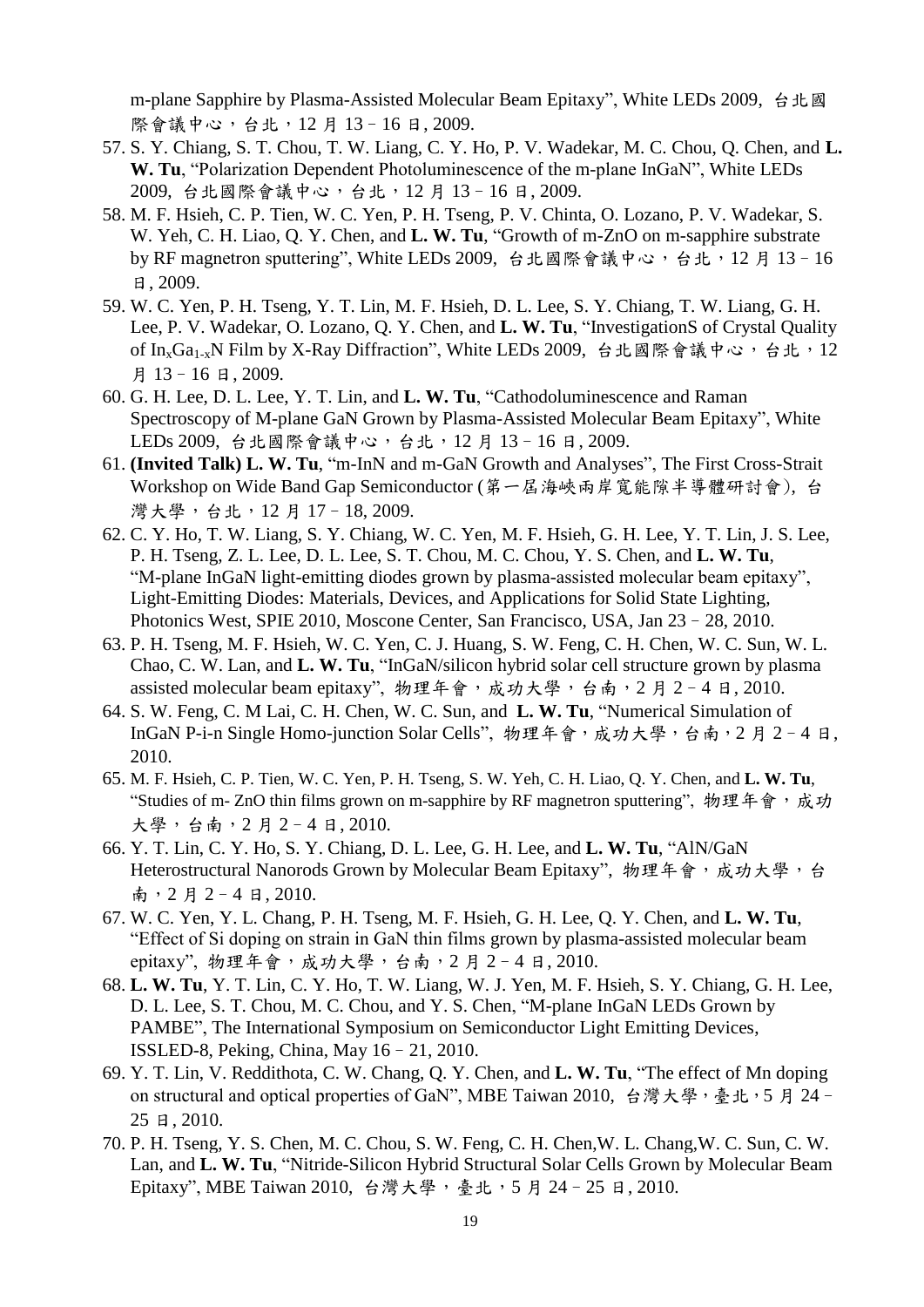- 71. C. Y Ho, T. W. Liang, Y. T Lin, P. V. Wadekar,Quark Y. S. Chen, and **L. W. Tu**, "Growth of pure m-plane GaN on m-plane sapphire by plasma assisted molecular beam epitaxy", MBE Taiwan 2010, 台灣大學,臺北,5月24-25日, 2010.
- 72. **L. W. Tu**, P. H. Tseng, W. C. Yen, S. W. Feng, C. W. Lan, C. H. Chen, and W. C. Sun, "Indium Gallium Nitride on Silicon Solar Cell Grown by Plasma Assisted Molecular Beam Epitaxy", 12<sup>th</sup> International Conference on Modern Materials and Technologies-5<sup>th</sup> Forum on New Materials, CIMTEC2010, Montecatini Terme, Tuscany, Italy, June 13–18, 2010.
- 73. S. W. Feng, Y. R Su, C. M. Lai, P. H. Tseng, Y. S. Chen, **L. W. Tu**, M. C. Chou, C. H. Chen, and W. C. Sun, "Theoretical Simulations of the Performance of *p-i-n* InGaN Single Homo-junction Solar Cells", The 35<sup>th</sup> IEEE Photovoltaic Specialist Conference, Hawaiian Convention Center, Hawaiian, USA, June 20–25, 2010.
- 74. H. Y. Peng, J. S. Li, T. S. Wu, C. W. Chang, **L. W. Tu**, C. C. Kuo, and D. P. Wang, "The Investigation of Epitaxial Few-Layer Graphene by Thermal Annealing on 6-H SiC(0001) in Argon Atmosphere", 2010 International Symposium on Graphene, CNT & Ultrafast Phenomena of Nanomaterials, 中研院, 台北, 11 月 15-16 日, 2010.
- 75. **(Invited Talk) L. W. Tu**, "M-plane nitride growth, characterizations and LEDs", International Union of Materials Research Societies-International Conference on Electronic Materials 2010, IUMRS-ICEM, Seoul, Korea, August 22–27, 2010.
- 76. **(Invited Talk) L. W. Tu**, "應用在太陽能電池之氮化鎵系列材料", 2010 年材料年會「太陽 能電池論壇」,義守大學,高雄,11月19-20日,2010.
- 77. P. H. Tseng, K. Y. Zheng, Y. S. Chen, M. C. Chou, S. W. Feng, and **L. W. Tu,** "High Indium Content InGaN p-i-n Structural Solar Cells", OPT 2010, 南台科技大學,臺南,12月3-4 日, 2010.
- 78. Y. T. Lin, C. W. Chang, C. Y. Ho, S. T. Chou, M. Tchernycheva, L. Rigutti, A. De Luna Bugallo, G. Jacopin, F. H. Julien, and **L. W. Tu**, "Growth and characterization of GaN/AlN Multiple Quantum Disks Nanorods by PA-MBE", OPT 2010, 南台科技大學,臺南, 12月3-4 日, 2010.
- 79. P. V. Wadekar, P. H. Tseng, K. Y. Zheng, Q. Y. Chen, and **L. W. Tu**, "Transparent conductive oxide and antireflection coating for III-nitride based solar cells", OPT 2010, 南台 科技大學,臺南,12 月 3–4 日, 2010.
- 80. C. Y. Chang, T. W. Liang, S.Y Chiang, and **L. W. Tu**, "Polarization Dependent Photoluminescence of M-plane LEDs", OPT 2010, 南台科技大學,臺南, 12月3-4日, 2010.
- 81. W.Y. Chiang, Y.T. Lin, C.Y. Chang, P. V. Wadekar, and **L. W. Tu**, "Growth and characterization of delta doped  $Ga_{1-x}Mn_xN$  grown by PA-MBE", OPT 2010, 南台科技大 學,臺南,12月3-4日,2010.
- 82. K. Y. Zheng, H. Y. Peng, P. H. Tseng, P. V. Wadekar, and **L. W. Tu**, "Studies of Thermal Diffusion of Boron in N-type Si(111) for Photovoltaic Applications" OPT 2010, 南台科技大 學,臺南,12月3-4日,2010.
- 83. T. Y. Chou, C. Y. Ho, T. W. Liang, C. W. Chang, Y. T. Lin, P. V. Wadekar, Q. Chen, and **L. W. Tu**, "Nonpolar GaN Layers Grown on m-plane Sapphire by Plasma-Assisted Molecular Beam Epitaxy", OPT2010, 南台科技大學,臺南, 12月3-4日, 2010.
- 84. R. Vidya Sagar, Yung-Ting Lin, Ching-Wen Chang, Shi-Ya Xu, and **Li-Wei Tu**, "Photoluminescence and Raman scattering analyses of Mn doped GaN epitaxial films by plasma-assisted molecular beam epitaxy", OPT2010, 南台科技大學,臺南,12月3日-4 日, 2010.
- 85. T. Y. Chou, C. Y. Ho, T. W. Liang, C. W. Chang, Y. T. Lin, Q. Chen, and **L. W. Tu**, "Nonpolar GaN Layers Grown on m-plane Sapphire by Plasma-Assisted Molecular Beam Epitaxy", 2011 物理年會,台灣師範大學,台北, 1月 25-27 日, 2011.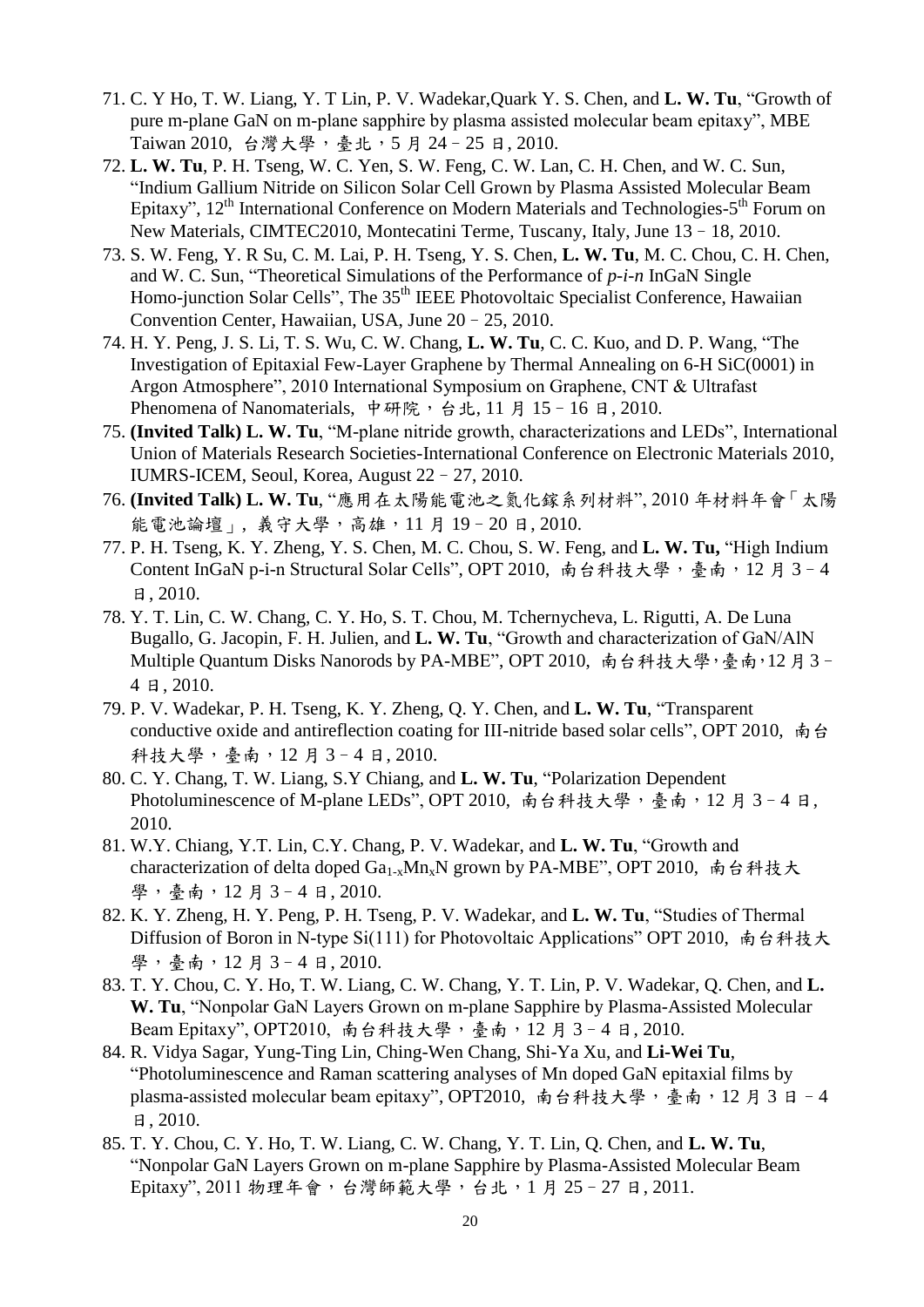- 86. P. H. Tseng, P.V. Wadekar, K. Y. Zheng, C. W. Chang, C. Y. Chang,Y. T. Lin, Y. R. Su, Y. S. Chen,S. W. Feng, M. C. Chou, and **L. W. Tu**, "High indium content III-Nitirde p-i-n Structural Solar Cells", 2011 物理年會, 台灣師範大學, 台北, 1月 25-27 日, 2011.
- 87. K. Y. Zheng, H. Y. Peng, P. H. Tseng, P. V. Wadekar, and **L. W. Tu**, "Effect of Annealing Temperature on the Photovoltaic Properties of Boron Doped N-Si(111) Wafers", 2011 物理年 會,台灣師範大學,台北,1 月 25–27 日, 2011.
- 88. H. Y. Peng, J. S. Li, T. H. Wu, D. P. Wang, C. C. Kuo, and **L. W. Tu**, "Epitaxial Graphene by Thermal Annealing on 6-H SiC Substrate", 2011 物理年會, 台灣師範大學, 台北, 1月25 -27 日, 2011.
- 89. C. W. Chang, Y. T. Lin, C. Y. Ho, P. H. Tseng, M. Tchernycheva, L. Rigutti, A. De Luna Bugallo, G. Jacopin, F. H. Julien, and **L. W. Tu**, "Optical and electrical characteristics of quantum disks nanorod structure grown by plasma-assisted molecular beam epitaxy", 2011 物 理年會,台灣師範大學,台北,1月25-27日,2011.
- 90. W. Y. Chiang, Y. T. Lin, C. Y. Chang, P. V. Wadekar, and **L. W. Tu**, "Studies of growth and optical properties of delta doped Ga<sub>1-x</sub>Mn<sub>x</sub>N grown by PA-MBE", 2011 物理年會, 台灣師範 大學,台北,1 月 25–27 日, 2011.
- 91. C. Y. Chang, T. W. Liang, S. Y. Chiang, and **L. W. Tu**, "Polarization dependent photoluminescence of m-plane nitrides grown by plasma-assisted molecular beam epitaxy", 2011 物理年會,台灣師範大學,台北,1 月 25–27 日, 2011.
- 92. P. V. Wadekar, Q. Y. Chen, O. Lozano, S. W. Yeh, H. W. Seo, D. Wijesundera, P. V. Chinta, **L.W. Tu**, H.Chou, N.J. Ho, and W. K. Chu, "Enhanced magnetoresistivity of modulation-doped manganite superlattices", 2011 物理年會,台灣師範大學,台北,1月25-27 日, 2011.
- 93. Y. T. Lin, W. Y. Chiang, C. Y. Chang, P. V. Wadekar, T. H. Chen, R. V. Sagar, T. Y. Chou, and **L. W. Tu**, "Investigations of Mn delta doped GaMnN grown by PA-MBE", 2011 物理年 會,台灣師範大學,台北,1 月 25–27 日, 2011.
- 94. J. H. Wang, Q. Y. Chen, **L. W. Tu**, C. H. Liao, S. W. Yeh, N. J. Ho, "Effects of low-temperature ZnO buffer layers for ZnO epitaxial films on m-sapphire by rf-sputtering", 2011 物理年會,台灣師範大學,台北,1 月 25–27 日, 2011.
- 95. **(Invited Talk) L. W. Tu**, "Nitrides for Energy Generation and Saving", "The 9th International Meeting of Pacific Rim Ceramic Societies", PacRim 9, Cairns, North Queensland, Australia, July 10–14, 2011.
- 96. C. W. Chang, Y. T. Lin, P. V. Wadekar, K. Y. Zheng, T. W. Deng, Q. Y. S. Chen, and **L. W. Tu**, "The characteristics of III-nitrides solar cells on n-type Si (111), 7th joint meeting of Chinese physicists worldwide", 全球華人物理大會,中山大學,8月1-5日,2011.
- 97. K. Y. Zheng, P. H. Tseng, P. V. Wadekar, C. Y. Chang, Y. R. Su, S. W. Feng, Q. Y. S. Chen, and **L. W. Tu**, "InGaN/GaN p-i-n Structure Solar Cells grown on Sapphire by Plasma Assisted Molecular Beam Epitaxy", 全球華人物理大會,中山大學,8月1-5日,2011.
- 98. T. Y. Chou, C. W. Chang, Y. T. Lin, and **L. W. Tu**, "Nonpolar p-GaN/InGaN/n-GaN LEDs Grown on m-plane Sapphire by Plasma-Assisted Molecular Beam Epitaxy", 全球華人物理大 會,中山大學,8 月 1–5 日, 2011.
- 99. H. Y. Peng, J. S. Li, T. H. Wu, C. C. Kuo, and **L. W. Tu**, "Epitaxial Graphene by Thermal Annealing on 6-H SiC Substrate", 全球華人物理大會,中山大學,8月1-5日,2011.
- 100. W. Y. Chiang , Y. T. Lin , T. H. Chen , C. Y. Chang , S. Y. Hsu, and **L. W. Tu**, "Studies of optical properties of GaMnN films grown by PA-MBE", 全球華人物理大會,中山大學,8 月 1–5 日, 2011.
- 101. L. K. Wang, C. C. Tsai, and **L. W. Tu**, "Dielectric constant and internal field in AlGaN/GaN and InGaN/GaN heterostructures", 全球華人物理大會,中山大學,8月1-5日,2011.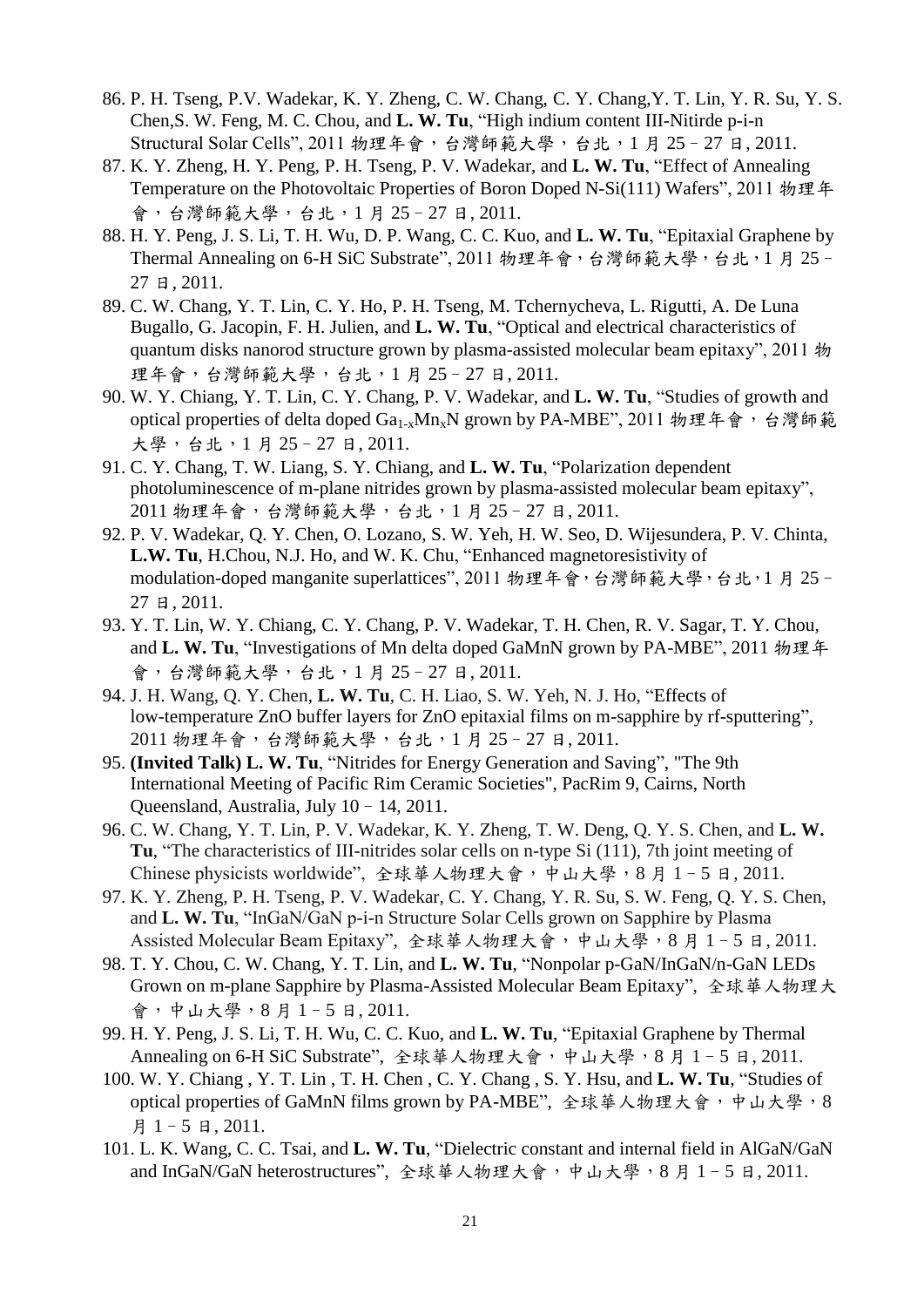- 102. C. C Tsai, S. F. Jain, K.**.**H. Cheng, S. C Hsieh, and **Li-Wei Tu**, "Application of atomic force microscopy to study the LKB1-induced morphological change of human lung cells", 全球華 人物理大會,中山大學,8 月 1–5 日, 2011.
- 103. Y. T. Lin , W. Y. Chiang , T. H. Chen, and **L. W. Tu**, "Growth of Mn Doped GaN Nanorods by Plasma Assisted Molecular Beam Epitaxy", 全球華人物理大會,中山大學,8月1-5 日, 2011.
- 104. C. Y. Chang, T. W. Liang , S. Y. Chiang, and **L. W. Tu**, "Polarization dependent photoluminescence of m-plane nitrides grown by plasma-assisted molecular beam epitaxy", 全球華人物理大會,中山大學,高雄,8月1-5日,2011.
- 105. **(Invited Talk) L. W. Tu**, C. W. Chang, P. H. Tseng, K. Y. Zheng, Y. T. Lin, P. V. Wadekar, Q. Y. S. Chen, M. C. Chou, and S. W. Feng, "III-Nitrides for Energy Applications", 7th joint meeting of Chinese physicists worldwide (全球華人物理大會), 中山大學, 8 月 1-5 日, 2011.
- 106. C. W. Chang, Y. T. Lin, P. V. Wadekar, K. Y. Zheng, T. W. Deng, Q. Y. S. Chen, and **L. W. Tu**, "The characteristics of III-nitride/Si heterostructural solar cells", PVSEC21, Japan, November 28–December 2, 2011.
- 107. H. Y. Peng, C. W. Chang, and **L. W. Tu**, "Growth and Characterization of Graphene Grown by Chemical Vapor Deposition on Copper Foil in Atmosphere", OPT2011,成功大學,台南, 12 月 8–10 日, 2011.
- 108. C. W. Chang, Y. T. Lin, P. V. Wadekar, K. Y. Zheng, T. W. Deng, Q. Y. S. Chen, and **L. W. Tu**, "Growth and characterization of III-nitrides solar cells on n-type Si (111)", OPT2011, 成 功大學,台南,12 月 8–10 日, 2011.
- 109. K. Y. Zheng, P. H. Tseng, P. V. Wadekar, C. Y. Chang, Y. R. Su, S. W. Feng, Q. Y. S. Chen, and **L. W. Tu, "**InGaN p-i-n structure solar cell grown on sapphire by plasma-assisted molecular beam epitaxy", OPT2011, 成功大學, 台南, 12月8-10日, 2011.
- 110. C. W. Chang, T. W. Deng, C. Y. He, Y. F. Hsu, Y. T. Lin, Q. Y. S. Chen, and **L. W. Tu**, "The Properties of III-nitride/Si Multijunction Solar Cells Grown by PA-MBE", 2012 物理年 會,中正大學,嘉義,1 月 17–19 日, 2012.
- 111. T. W. Deng, C. W. Chang, C. Y. Ho, Y. F. Hsu, and **L. W. Tu** , "InGaN p-i-n structure solar cell grown on Si(111) by plasma assisted molecular beam epitaxy", 2012 物理年會,中正大 學, 嘉義, 1月17-19日, 2012.
- 112. T. H. Chen, W. Y. Chiang, Y. T. Lin, and **L. W. Tu**, "Optical Properties of GaMnN Films Grown by PA-MBE", 2012 物理年會,中正大學, 1月17-19日, 2012.
- 113. Y. T. Lin, W. Y. Chiang, P. V. Wadekar, T. H. Chen, and **L. W. Tu**, "Structural and Magnetic Properties of Epitaxy Mn doped GaN", 2012 物理年會,中正大學, 嘉義, 1月17-19 日, 2012.
- 114. P. V. Wadekar, Q. Y. Chen, H. C. Huang, O. Lozano, C. F. Chang, S. Y. Yeh, **L. W. Tu**, N. J. Ho, J. P. Zhao, and W. K. Chu, "X-Ray Photoelectron Spectroscopy and magneto-transport studies of Ti doped TiO2 – a mixed valance magnetic semiconductor", 2012 物理年會,中正 大學,嘉義,1 月 17–19 日, 2012.
- 115. C. C Tsai, W. T. Hsu, S. F. Jian, K. H. Cheng, S. C. Hsieh, H. Y. J. Wang, and **L. W. Tu**, "Detection of pancreatic biomarkers by gallium nitride-based high electron mobility transistor", Light-Emitting Diodes: Materials, Devices, and Applications for Solid State Lighting, Photonics West, SPIE 2012, Moscone Center, San Francisco, USA, Jan 21–26, 2012.
- 116. P. V. Wadekar, Q.Y. Chen, O. Lozano, S.W. Yeh, D. Wijesundera, **L.W. Tu**, H. Chou, N.J. Ho, and W. K. Chu, "Enhanced magnetoresistivity of modulation-doped manganite superlattices", APS March Meeting 2012, Boston, Massachusetts, February 27–March 2,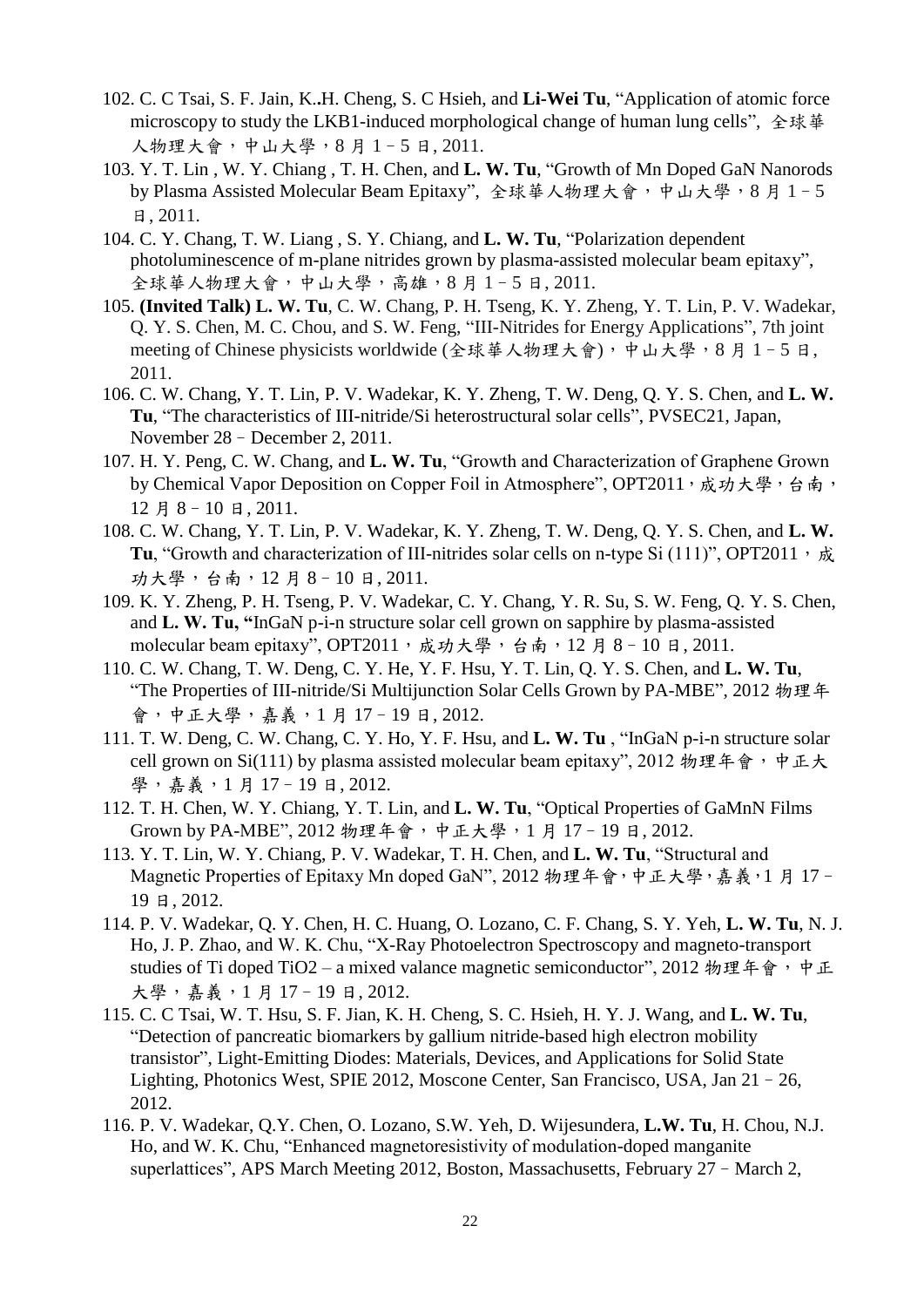2012.

- 117. P. V. Wadekar, C. W. Chang, T. W. Deng, Y. T. Lin, Q. Y. Chen, M. C. Chou, S. W. Feng, and **L. W. Tu\***, "Growth and characterization of III-nitride based solar cells", ICWNCN 2012, university of Delhi, Delhi, India, March 13–16, 2012.
- 118. **(Invited Talk) L. W. Tu**, "Green Nitrides", 兩岸中山大學凝聚態物理研討會,中山大 學, 廣州, 4月5-6日, 2012.
- 119. P. V. Wadekar, C. W. Chang, T. W. Deng, Y. T. Lin, Q. Y. Chen, M. C. Chou, S. W. Feng, **L. W. Tu**, D. Wijesundera, and W. K. Chu, "Growth and characterization of III-nitride based multiple quantum wells for photovoltaic devices", 38th IEEE Photovoltaic Specialists Conference, PVSC 2012, Austin Convention Center, Austin, TX, USA, June 3–8, 2012.
- 120. **(Invited Talk)** L. W. Tu, "Nitride epifilms: PAMBE growth and characterizations", APAM2012, Novosibirsk, Russia, August 27–September3, 2012.
- 121. **(Invited Talk)** S. Y. Hsu, C. C. Tsai, W. T Hsu, F. P. Lu, A. C. Li, J. H. He, S. Hsieh, K. H. Cheng, H. Y. Jack Wang, K. K. Kuo, and **L. W Tu**, "Biosensor Using Silicon Nanorod Field-Effect Transistor", 第二屆海峽兩岸奈米光子學研討會, 北京大學, 北京, 9月22-27 日, 2012.
- 122. Z. Y. Wu, C. Y. Zeng, H. Y. Peng, C. W. Chang, and **L. W. Tu**, "Characteristic of graphene grown with different methods by atmospheric pressure chemical vapor deposition (APCVD)", 2012 RCAS-TNNA Symposium 國際研討會,中央研究院,台北,10月4日-5日,2012.
- 123. H. S. Kao, T. H. Chen, Y. T. Lin, P. V. Wadekar, and **L. W Tu**, "Characterization and Growth of GaN: Mn Nanorods Grown by Plasma-Assisted Molecular Beam Epitaxy", 2012 RCAS-TNNA Symposium 國際研討會,中央研究院,台北,10月4日-5日,2012.
- 124. **(Invited Talk) L. W. Tu**, Y. T. Lin, C. W. Chang, P. V. Wadekar, T. H. Chen, and T. W. Deng, "III-Nitride Growth by PAMBE and Characterizations Towards Green Energy Applications", PRiME 2012, Honolulu, Hawaii, October 7–12, 2012.
- 125. Y. T. Lin, T. H. Chen, P. V. Wadekar, Quark Chen, H. Huang, N. J. Ho, and **L. W. Tu**, "Plasma-assisted MBE growth and characterizations of Mn-delta doped III-nitride nanorods", IWN 2012, Sapporo, Japan, October 14–19, 2012.
- 126. C. W. Chang, P. V. Wadekar, Y. F. Hsu, Y. T. Lin, T. W. Deng, Q. Y. Chen, and **L. W. Tu**, "Growth and characteristics of III-nitride photovoltaics devices", 2012 光電與通訊工程研討 會,高雄科技應用大學,高雄,10 月 26 日, 2012.
- 127. Y. F. Hsu, C. W. Chang, T. W. Deng, C. Y. He, and **L. W. Tu**, "The physical properties of GaAs single junction solar cell under different light concentrations and temperatures", 2012 光 電與通訊工程研討會,高雄科技應用大學,高雄,10月26日,2012.
- 128. C. W. Chang, T. W. Deng, Y. F. Hsu, P. V. Wadekar, C. Y. Ho, Q. Y. S. Chen, and **L. W. Tu**, "Characteristics of III-nitride on Si heterostructural photovoltaics grown by PA-MBE", PVSEC-22, Hangzhou, China, Novemember5–9, 2012.
- 129. C. W. Chang, T. W. Deng, Y. F. Hsu, P. V. Wadekar, Y. T. Lin, Q. Y. Chen, and **L. W. Tu**, "Fabrication of III-nitride photovoltaics with PA-MBE – Performance of an InGaN heterostructure junction solar cell on light concentration and temperature", Optics & Photonics Taiwan, International Conference 2012(OPTIC 2012), National Taiwan University, Taipei, December 6–8, 2012.
- 130. Y. F. Hsu, C. W. Chang, T. W. Deng, C. Y. He, and **L. W. Tu**, "The investigation of GaAs photovoltaic properties – A GaAs single junction solar cell as a function of light concentration and temperature", Optics & Photonics Taiwan, International Conference 2012(OPTIC2012), National Taiwan University, Taipei, December 6–8, 2012.
- 131. **(Invited Talk) L. W. Tu**, "Growth and Characterizations of GaMnN Epifilms and Nanorods", 2012 Collaborative Conference on Crystal Growth (3CG), Orlando, Florida, USA, December 11–14, 2012.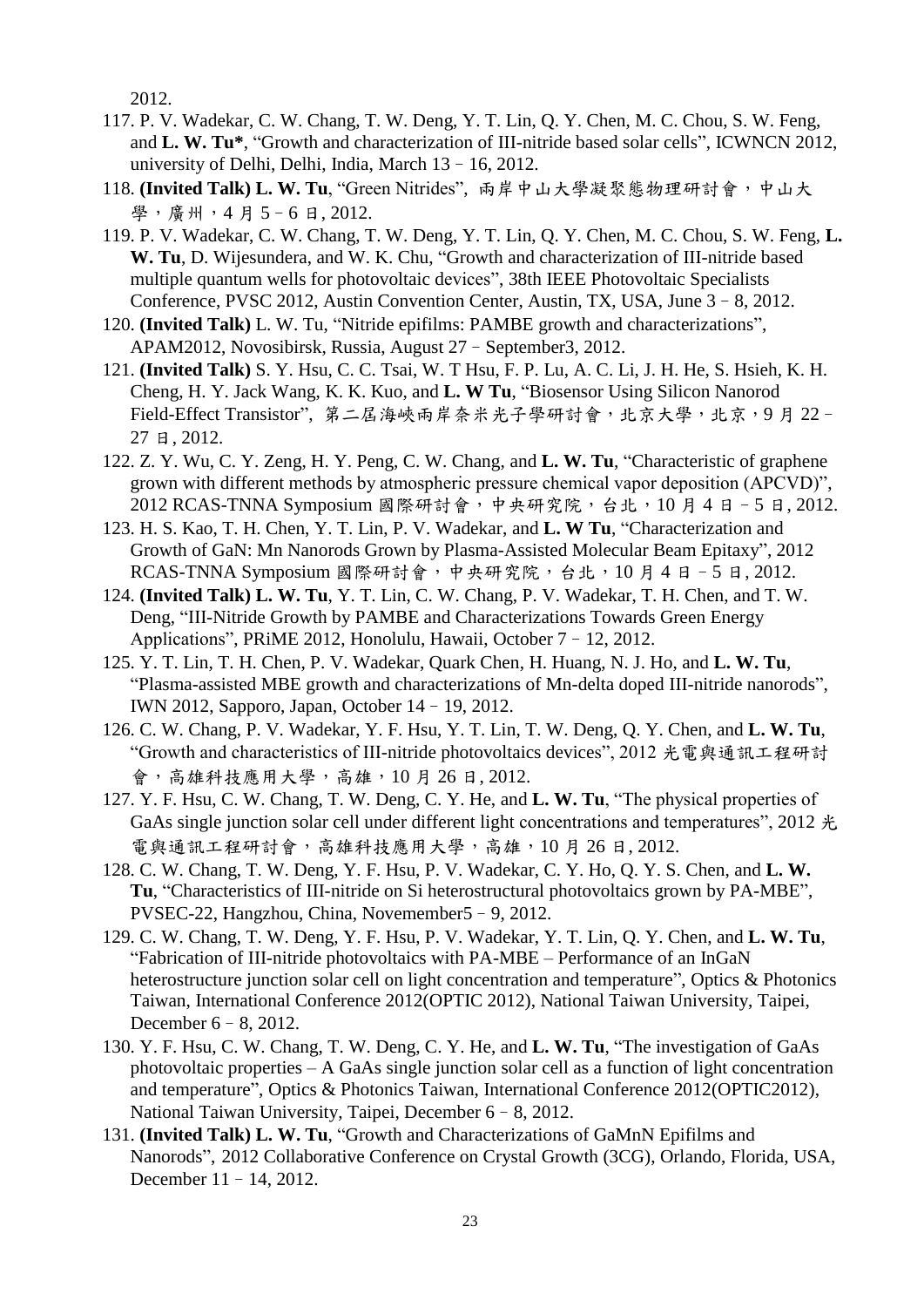- 132. Y. T Lin, T. H. Chen, H. Huang, H. S. Kao, Z. Y. Wu, C. W. Chang, P. V. Wadekar, N. J. Ho, and L. W. Tu<sup>\*</sup>Structural and Magnetic Properties of GaMnN Nanorods Grown by Molecular Beam Epitaxy", 2013 物理年會,東華大學,花蓮,1月29-31日, 2013.
- 133. C. W. Chang, T. W. Deng, P. V. Wadekar, Y. F. Hsu, C. Y. Lin, and **L. W. Tu**, "Light concentration and thermal effect on the performance of nitride solar cells", 2013 物理年會,東 華大學,花蓮,1 月 29–31 日, 2013.
- 134. C. Y. He, Y. F. Hsu, C. W. Chang, P. V. Wadekar, and **L. W. Tu**, "Enhanced solar efficiency by different reflectance materials  $(SiO<sub>2</sub>$  and  $Si<sub>3</sub>N<sub>4</sub>)$  with various nanostructures", 2013 物理年會,東華大學,花蓮,1 月 29–31 日, 2013.
- 135. C. Y. Lin, C. W. Chang, Y. T. Lin, F. C. Lin, and **L. W. Tu**, "Measurement and Calculation of Specific Contact Resistance of Nonpolar m-plane n-GaN Contacts with CTLM", 2013 物理 年會,東華大學,花蓮,1 月 29–31 日, 2013.
- 136. H. S. Kao, T. H. Chen, Y. T. Lin, P. V. Wadekar, and **L. W. Tu**, "Characterization of Mn:GaN Nanorods Grown by Plasma-Assisted Molecular Beam Epitaxy", 2013 物理年會, 東 華大學,花蓮,1 月 29–31 日, 2013.
- 137. P. V. Wadekar, Q. Y. Chen, H. C. Huang, Y. T. Lin, C. W. Chang, H. W. Seo, T. W. Dung, M. C. Chou, S. W. Feng, N. J. Ho, D. Wijesundera, W. K. Chu, and **L. W. Tu\***, "Growth and characterization of InxGa1-xN multiple quantum wells without phase separation", 2013 物理 年會,東華大學,花蓮,1 月 29–31 日, 2013.
- 138. Y. F. Hsu, C. W. Chang, T. W. Deng, C. Y. He, and **L. W. Tu**, "A study of different temperatures and light concentrations influencing GaAs single junction solar cells", 2013 物理 年會,東華大學,花蓮,1 月 29–31 日, 2013.
- 139. Z. Y. Wu, C. Y. Zeng, C. W. Chang, and **L. W. Tu**, "Characteristics of graphene grown with different substrates by atmospheric pressure chemical vapor deposition (APCVD)", 2013 物理 年會,東華大學,花蓮,1 月 29–31 日, 2013.
- 140. C. Y. Lin, T. Y. Chou, C. W. Chang, Y. T. Lin, and **L. W Tu**, "Characteristics of III-nitride nonpolar LEDs fabricated by plasma-assisted molecular beam epitaxy", Light-Emitting Diodes: Materials, Devices, and Applications for Solid State Lighting, Photonics West, SPIE 2013, Moscone Center, San Francisco, USA, Feb 2–7, 2013.
- 141. W. T. Hsu, C. C. Tsai, S. Y. Hsu, F. P. Lu, A. C. Li, Jr. H. He, K. H. Cheng, S. Hsieh, H. Y. Wang, K. K. Kuo, Y. Sun, and **L. W. Tu**, "Enhancement of the detection limit of SiNR-FET biosensors by cholic acid treatment", Photonics West, SPIE 2013, Moscone Center, San Francisco, USA, Feb 2–7, 2013.
- 142. **(Invited Talk) L. W. Tu**, "Growth and Characterizations of Mn Delta-Doped GaN Nanorods Fabricated by Plasma-Assisted Molecular Beam Epitaxy", 中央大學,中壢, 10月9日, 2013.
- 143. **(Invited Talk) L. W. Tu**, "Nitride nanorods solar cells 氮化物奈(納)米柱太陽能電池", 第 三屆海峽兩岸奈(納)米光子學研討會,成功大學,台南,1 月 19–21 日, 2014.
- 144. **(Invited Talk) L. W. Tu**, "Nitride nanorod solar cells", International Conference on Materials and Characterization Techniques 2014, ICMCT2014, VIT University, Vellore, India, March 10–12, 2014.
- 145. **(Invited Talk) L. W. Tu**, "Diluted Magnetic GaMnN Nanorods Grown by PAMBE", 第四 屆海峽兩岸寬能隙半導體研討會, 敦煌, The 4th Cross-Straight Workshop on Wide Band Gap Semiconductors, Dun-Huang, China, 8 月 3–8 日, 2014.
- 146. **(Invited Talk) L. W. Tu**, "Nitride semiconductors after the Nobel Prize", 2015 物理年會, 清華大學,新竹,1月28-30日,2015.
- 147. P. H. Chen, W. C. Song, S. H. Wang, H. Y. Wang, K. H. Cheng, S. C. Hsieh, H. Y. Wang, K. K. Kuo, Y. Sun, and **L. W. Tu**, "Detection of Pancreatic Cancer by AlGaN GaN HEMT Based Biosensor in Different Background Fluids", 2015 Symposium on Engineering,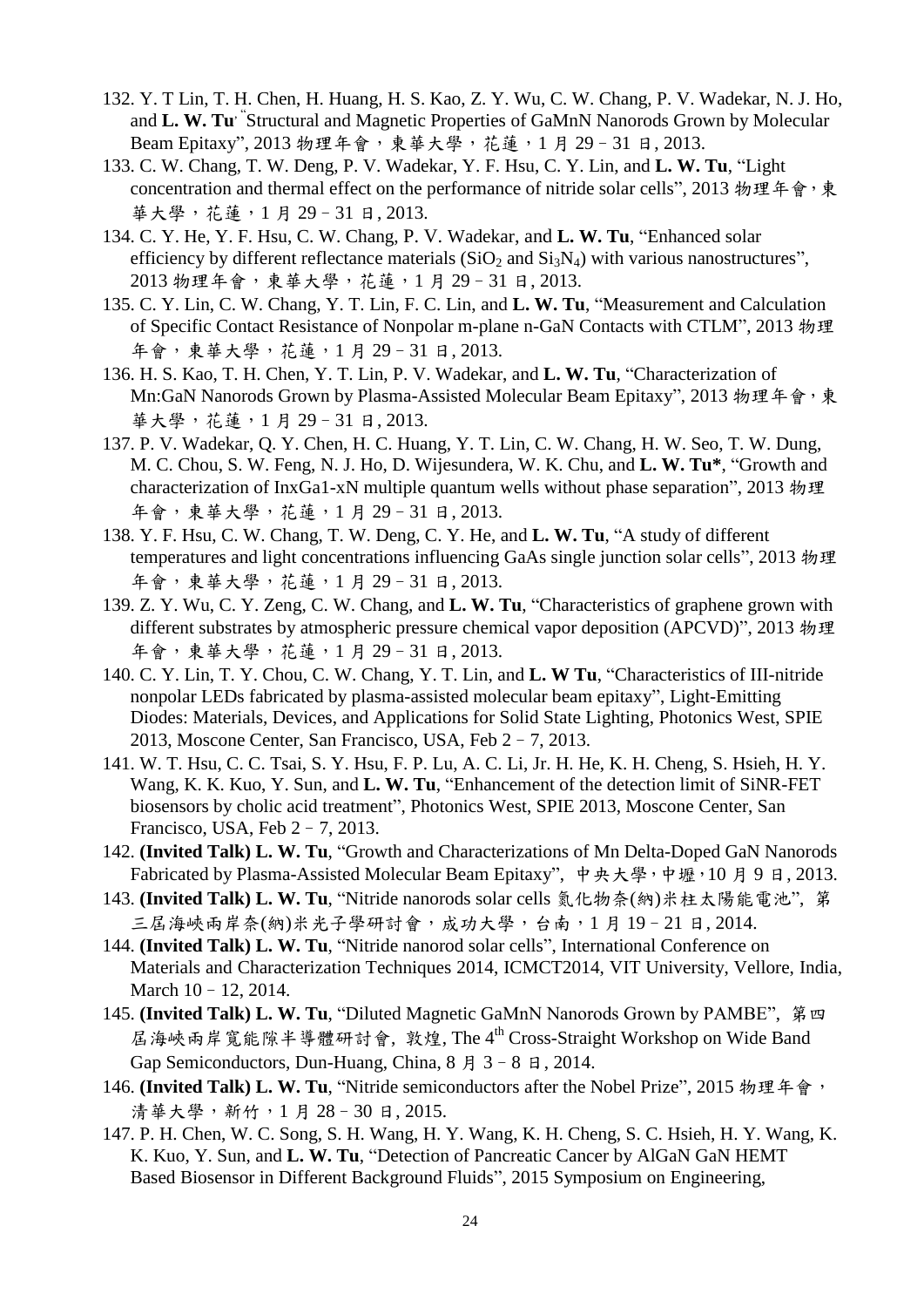Medicine and Biology Applications, SEMBA2015, 蓮潭國際會館, 高雄, 2月1日, 2015.

- 148. Y. J. Cheng, Y. T. Lin, S. S. Guo, C. W. Chang, and **L. W. Tu**, "Characteristics of m-plane GaN:Mn grown by plasma-assisted molecular beam epitaxy", Light-Emitting Diodes: Materials, Devices, and Applications for Solid State Lighting, Photonics West, SPIE 2015, Moscone Center, San Francisco, USA, Feb 7–12, 2015.
- 149. C. W. Chang, P. Wadekar, H. C. Huang, N. J. Ho, Y. F. Hsu, C. Y. Lin, S. H. Wang, and **L. W.** Tu, "III-nitride nanorods photovoltaic on silicon grown by PA-MBE", 11<sup>th</sup> International Conference on Nitride Semiconductors (ICNS), Beijing, China, Aug. 30 – Sep. 4, 2015.
- 150. P. H. Chen, S. H. Wang, W. Q. Song, C. W. Chang, K. H. Cheng, S. Hsieh, H. Y. J. Wang, Y. Sun, and **L. W. Tu**, "Nitride-HEMT biosensor detection of CA19-9 antigen in different background solutions",  $11<sup>th</sup>$  International Conference on Nitride Semiconductors (ICNS), Beijing, China, Aug. 30 – Sep. 4, 2015.
- 151. C. Y. Pan, L. M. Yang, C. W. Chang, and **L. W. Tu**, "Optical and electrical properties of InGaN-based structures with subwavelength structural array", 11<sup>th</sup> International Conference on Nitride Semiconductors (ICNS), Beijing, China, Aug. 30 – Sep. 4, 2015.
- 152. P. H. Chen, C. W. Chang, K. H. Cheng, S. Hsieh, H. Y. J. Wang, Y. Sun, and **L. W. Tu**, "AlGaN/GaN HEMT biosensor detection of CEA antigen", 2016 物理年會,中山大學,高 雄,1 月 25–27 日, 2016.
- 153. S. S. Guo, Y. J. Cheng, C. Y. Chang, C. W. Chang, M. X. Ma, W. C. Lai, and **L. W. Tu**, "Investigation of Mn doping in GaN by plasma-assisted molecular beam epitaxy", 2016 物理 年會,中山大學,高雄,1 月 25–27 日, 2016.
- 154. C. W. Chang, S. S. Guo, C. Y. Chang, and **L. W. Tu**, "Optical and electrical characteristics of nitride nanorod array with Ti-mask selective-area growth by plasma-assisted molecular beam epitaxy", 2016 物理年會,中山大學,高雄, 1月 25-27 日, 2016.
- 155. P. C. Lin, C. F. Lin, and **L. W. Tu**, "High-efficiency perovskite hybrid photovoltaic devices by LPPET and solution process", 2016 物理年會,中山大學,高雄,1月25-27日, 2016.
- 156. **(Invited Talk) L. W. Tu**, "Diluted magnetic nitride semiconductors: polar and nonpolar", 第三屆國立中山大學-山東大學光電材料科技研討會, 山東大學, Workshop of optical material and photonics (WOP 2016), Shan-Dong University, China,  $7 \cancel{0}$   $\cancel{1}$   $29 - 8 \cancel{0}$   $\cancel{1}$   $2 \cancel{0}$   $16$ .
- 157. Z. S. Chao, C. W. Chang, P. V. Wadekar, and **L. W. Tu**, "Investigation of PAMBE Grown AlGaN/GaN HEMT Heterostructures", 2016 光電年會 Optics & Photonics Taiwan, the International Conference (OPTIC 2016), 台灣科技大學, 台北, 12 月 3-5 日, 2016.
- 158. C. Y. Chang, C. W. Chang, P. V. Wadekar, and **L. W. Tu**, "Optical and Electrical Properties of Nanosphere Lithography Facilitated Epitaxial GaN Nanorod", 2016 光電年會 Optics & Photonics Taiwan, the International Conference (OPTIC 2016), 台灣科技大學, 台北, 12 月 3–5 日, 2016.
- 159. **(Invited Talk) L. W. Tu**, "Nonpolar Nitride Semiconductor Materials for Optoelectronics", Symposium for the Promotion of Applied Research Collaboration in Asia (SPARCA 2017), Asia Pacific Society for Materials Research (APSMR), Okinawa, Japan, 25 – 28 February, 2017.

﹝二﹞智慧財產權及應用成果

(A) 專利 – 發明

1. **Vertical Cavity Surface Emitting Laser with Electrically Conducting Mirrors** USA(5068868, 1991) Taiwan(060509, 1993) Canada(2039068, 1994)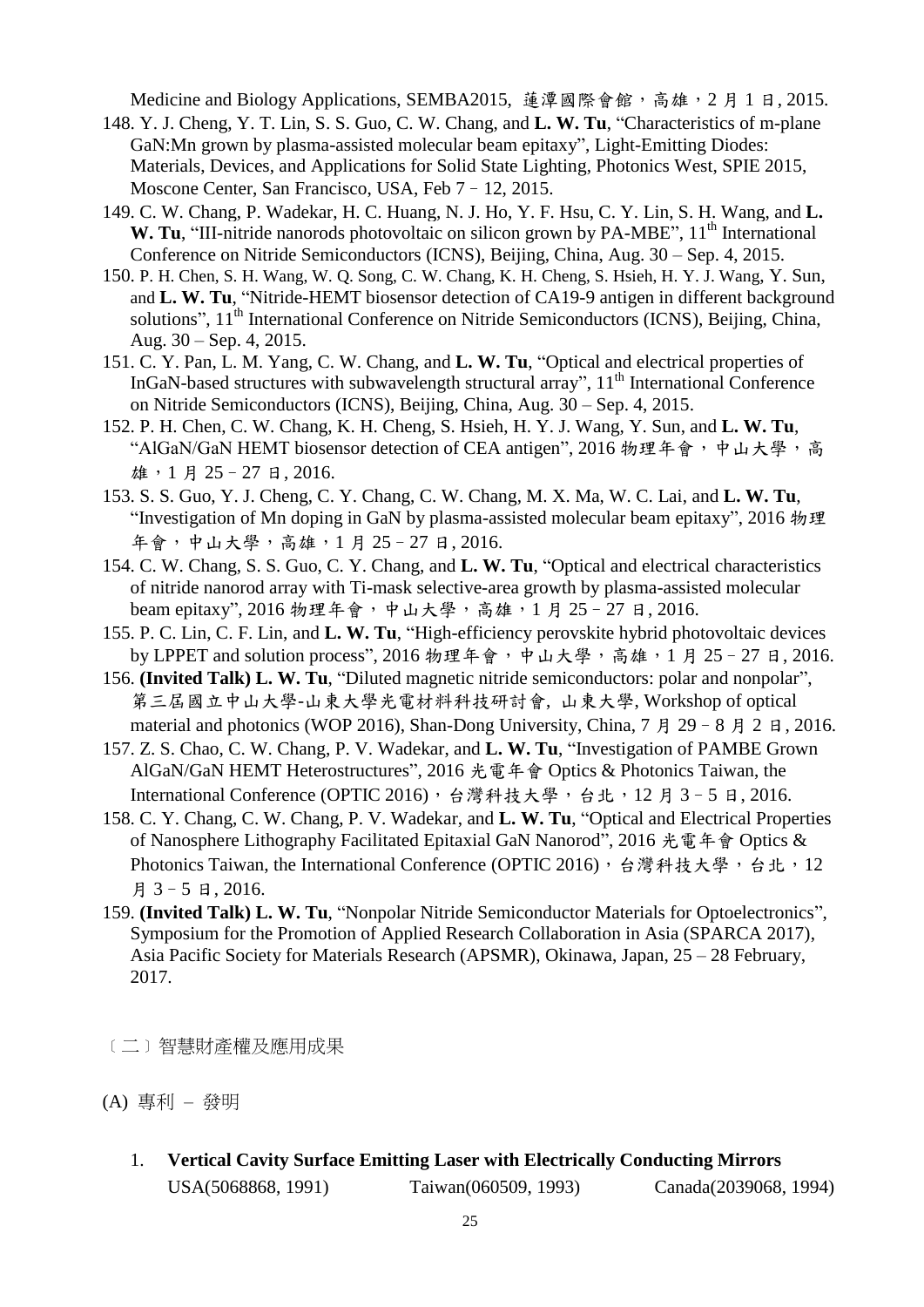European Patent Office(Britain, France, Germany, Netherlands, 0458493, 1994) Germany (69105037, 1994) Hong Kong (137195, 1995) Japan (4229688, 1992) Korea(142585, 1998) Singapore(031195, 1995)

#### 2. **Vertical Cavity Surface Emitting Lasers with Transparent Electrodes**

USA(5115441, 1992) Taiwan(063531, 1993) Canada(2054404, 1994) European Patent Office(Britain, France, Germany, Netherlands, 0497052, 1992) Germany(69104342, 1994) Hong Kong(188895, 1994) Japan(4276681, 1992) Korea(127911) Singapore(0497052, 1994)

### 3. **Elimination of Heterojunction Band Discontinuities**

USA(5170407, 1992) Canada(2076300, 1996) European Patent Office(Britain, France, Germany, Netherlands, 0536944, 1993) Germany(69223895) Hong Kong(1002739) Japan(5206588, 1993) Korea(153781)

#### 4. **Optical Devices with Electron-Beam Evaporated Multilayer Mirrors**

USA(5206871, 1993) Taiwan(075024, 1995) Canada(2083122, 1997) European Patent Office(Britain, France, Germany, Netherlands, 0549167, 1993) Germany(69209630) Hong Kong(146096) Japan(5251819, 1993) Korea(147857)

### 5. **Light Emitting Diode**

USA(5226053, 1993) Taiwan(059017, 1992) Canada(2083121, 1997) European Patent Office(Britain, France, Germany, Netherlands, 0550963, 1993) Germany(69214423) Hong Kong(220496) Japan(5275739, 1993)

# 6. 氮化鎵/氮化銦鎵量子井發光二極體光學性質改良方法

Taiwan(發明專利權證書號: 009521; 公告號: 563260, 公告日期: 20031121)

### 7. 具有機絕緣層之金屬**-**絕緣體**-**半導體結構

Taiwan(發明專利權證書號: 182016;公告號: 538478,公告日期: 20030621)

### 8. 三族-氮奈米結構及其製造方法

III-N Nanostructure and Fabrication Method Taiwan(patent number 308552, granted 20090411)

9. **GaN Nanorod Arrays Formed by Ion Beam Implantation** USA(US Patent Pending Number: 60/696,020, filed, 2005)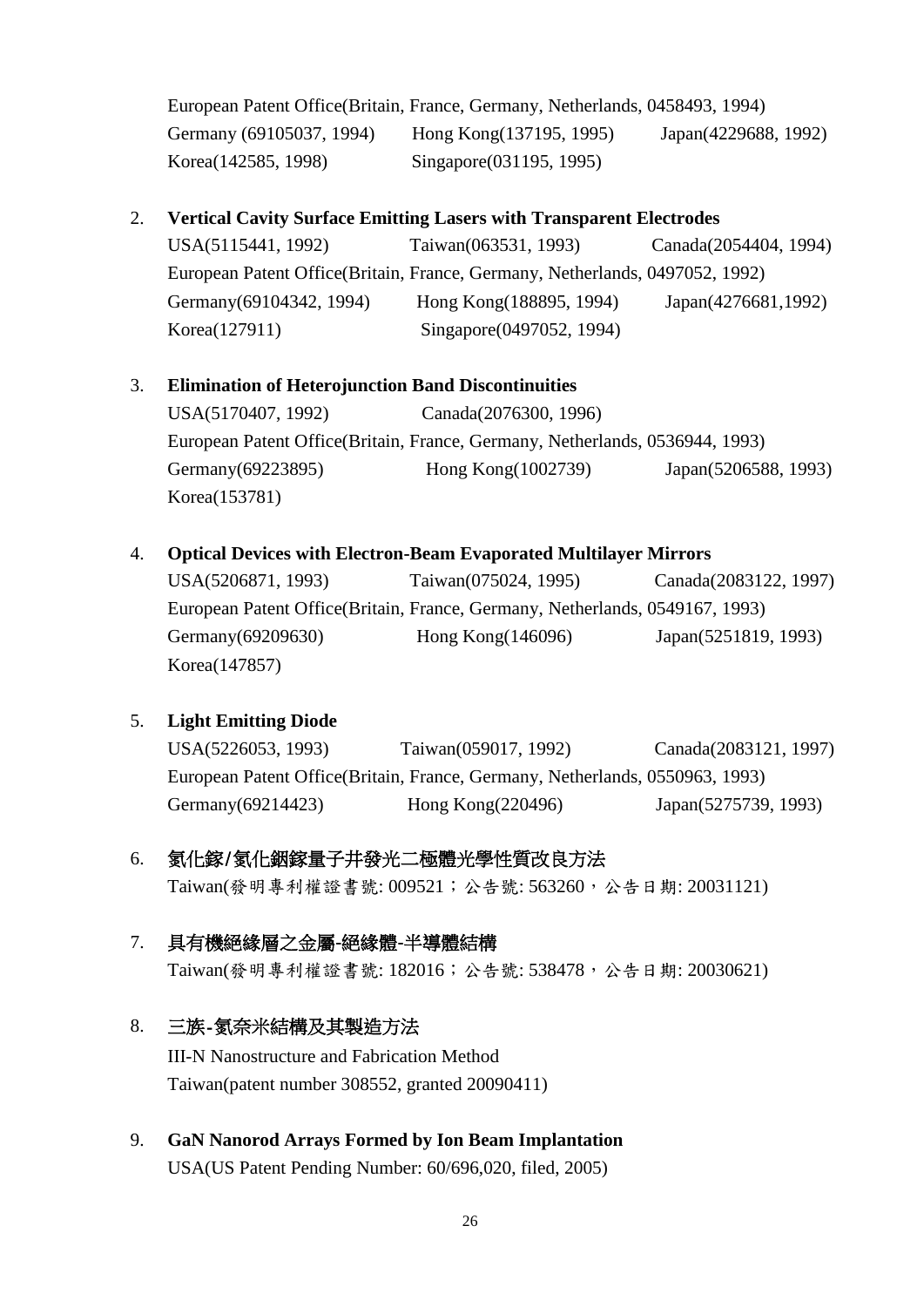#### 10. **Multi-Junction Solar Cell**

USA(US Patent Pending Number: 60/897,542, filed, Jan. 2007)

#### 11. 三族**-**氮半導體奈米構造及其發光二極體

**III-N Semiconductor Nanostructure and Nano Light-Emitting Diode thereof** Taiwan(application number: 097116441, granted 20091116)

#### 12. 具類似六角星形之三族-氦半導體奈米柱構造

# **III-N SEMICONDUCTOR NANOROD STRUCTURE HAVING A HEXAGRAM-LIKE SHAPE**

Taiwan(application number: 097151316, granted 20100701, 公告日期: 20131121)

#### 13. 具異質結構之矽基太陽能電池及其製造方法

**Silicon-based solar cell having a heterogeneous structure and a manufacturing method**

Taiwan(application number: 099127245, granted 20120301, 公告日期: 20131011)

#### 14. 於藍寶石基板上成長非極性面氮化鎵薄膜方法及其發光二極體構造

### **Method for growing a nonpolar GaN layer on a sapphire substrate and a LED structure thereof**

Taiwan(發明專利權證書號: 發明第 I414087 號, 公告日期: 20131101)

#### 15. 具影像顯示器之卡片

#### **GREETING CARD HAVING AN IMAGE DISPLAY**

Taiwan(新型專利權證書號: 新型第 M459989 號;公告號: M459989, 公告日期: 20130821)

# 六、執行及申請中之研究計畫:

| 計<br>書<br>稱<br>Z               | 計畫內擔 | 起迄年月                    | 補助 或申請(執  |     |
|--------------------------------|------|-------------------------|-----------|-----|
| (本會補助者請註明編號)                   | 任工作  |                         | 委託機構 行)情形 |     |
| 矽光子晶體應用於高靈敏生物感測器 (1/2)         | 主持人  | $105/9/1 \sim 107/2/28$ | 科技部       | 執行中 |
| MOST 105-2911-I-110-512        |      |                         |           |     |
| 以調制掺雜研究稀磁性氮化物半導體中自由            | 主持人  | $105/8/1 \sim 106/7/31$ | 科技部       | 執行中 |
| 載子媒介之鐵磁性交換耦合 MOST              |      |                         |           |     |
| $105 - 2112 - M - 110 - 005$ - |      |                         |           |     |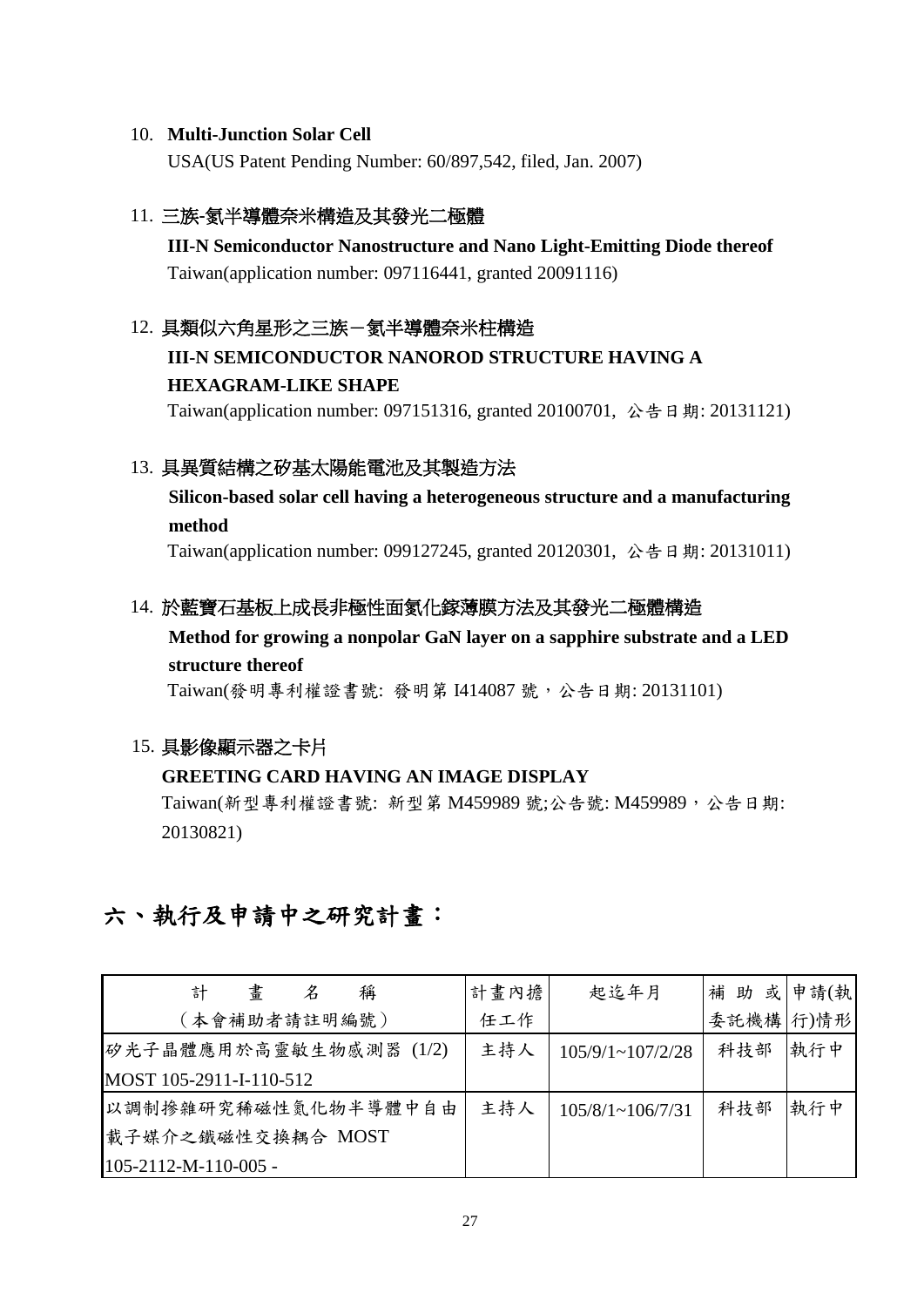| 非極性稀磁性氮化物半導體之分子束磊晶成                       | 主持人  | $102/8/1 \sim 105/7/31$    | 國科會 | 已執行 |
|-------------------------------------------|------|----------------------------|-----|-----|
| 長與特性量測 NSC                                |      |                            |     |     |
| 102-2112-M-110-004-MY3                    |      |                            |     |     |
| 頂尖第二期(第四-六年)-卓越研究中心-生                     | 主持人  | $103/1/1 \sim 105/12/31$   | 教育部 | 已執行 |
| 醫感測器                                      |      |                            |     |     |
| 國科會大專生參與專題研究計畫-利用高電                       | 主持人  | $103/7/1 \sim 104/2/28$    | 科技部 | 已執行 |
| 子遷移率場效電晶體應用於大腸癌之抗原感                       |      |                            |     |     |
| 測研究 MOST 103-2815-C-110-032-M             |      |                            |     |     |
| 多接面矽晶太陽能電池技術研發-整合型計                       | 總主持人 | $102/7/1 \sim 103/12/31$   | 經濟部 | 已執行 |
| 書 102-D0606                               |      |                            |     |     |
| 國科會大專生參與專題研究計畫-以螢光標                       | 主持人  | $102/7/1 \sim 103/2/28$    | 國科會 | 已執行 |
| 記法測試高電子遷移率場效電晶體在偵測胰                       |      |                            |     |     |
| 臟癌抗原上之可重複性 NSC<br>102-2815-C-110-012-M    |      |                            |     |     |
| 寬能域雙接面異質結構矽晶太陽能電池                         | 主持人  | $101/1/1 - 101/12/31$      | 國科會 | 已執行 |
| (2/2)(國家型科技計畫) NSC 101-3113-E-110         |      |                            |     |     |
| $-004$                                    |      |                            |     |     |
| 頂尖第二期(第一-三年)-卓越研究小組-潛                     | 主持人  | $100/4/1 \sim 102/12/31$   | 教育部 | 已執行 |
| 力研究群-生醫感測器                                |      |                            |     |     |
| 寬能域雙接面異質結構矽晶太陽能電池(1/2)                    | 主持人  | $100/1/1 \sim 101/1/31$    | 國科會 | 已執行 |
| (國家型科技計畫)NSC 100-3113-E-110-004           |      |                            |     |     |
| 具磁性氮化物半導體之分子束磊晶成長與特                       | 主持人  | $99/8/1 \sim 102/7/31$     | 國科會 | 已執行 |
| 性量測 NSC 99-2119-M-110-005-MY3             |      |                            |     |     |
| 寬能域雙接面異質結構矽晶太陽能電池(國                       | 主持人  | $98/11/1 \approx 99/12/31$ | 國科會 | 已執行 |
| 家型科技計畫) NSC 98-3114-E-110-001             |      |                            |     |     |
| 氮化物奈米柱之奈米光電元件研究(台法)                       | 主持人  | $98/1/1 \sim 101/6/30$     | 國科會 | 已執行 |
| NSC 98-2923-M-110-001-MY3                 |      |                            |     |     |
| 非/半極性氮化物成長與研究 NSC                         | 主持人  | $96/8/1 \approx 99/7/31$   | 國科會 | 已執行 |
| 96-2120-M-110-011-MY3                     |      |                            |     |     |
| 寬光域高效率太陽能電池                               | 主持人  | $98/4/1 \sim 98/11/30$     | 工研院 | 已執行 |
| 氮基三五族半導體奈米結構 (奈米國家型科                      | 總主持人 | $93/08/1 \approx 96/7/31$  | 國科會 | 已執行 |
| 技計畫-學術卓越創新研究)NSC                          |      |                            |     |     |
| 93-2120-M-110-002, 94-2120-M-110-002,     |      |                            |     |     |
| 95-2120-M-110-001                         |      |                            |     |     |
| 氮化銦之分子束磊晶成長與特性量測<br>NSC 95-2112-M-110-021 | 主持人  | $95/8/1 \sim 96/7/31$      | 國科會 | 已執行 |
| 氮基奈米柱發光二極體                                | 主持人  | $95/1/1 \approx 95/12/31$  | 工研院 | 已執行 |
| 以電漿輔助分子束磊晶成長 III-氮半導體與                    | 主持人  | $91/8/1 \sim 94/7/31$      | 國科會 | 已執行 |
| 量測分析 NSC 91-2112-M-110-010,               |      |                            |     |     |
| 92-2112-M-110-005, 93-2112-M-110-003      |      |                            |     |     |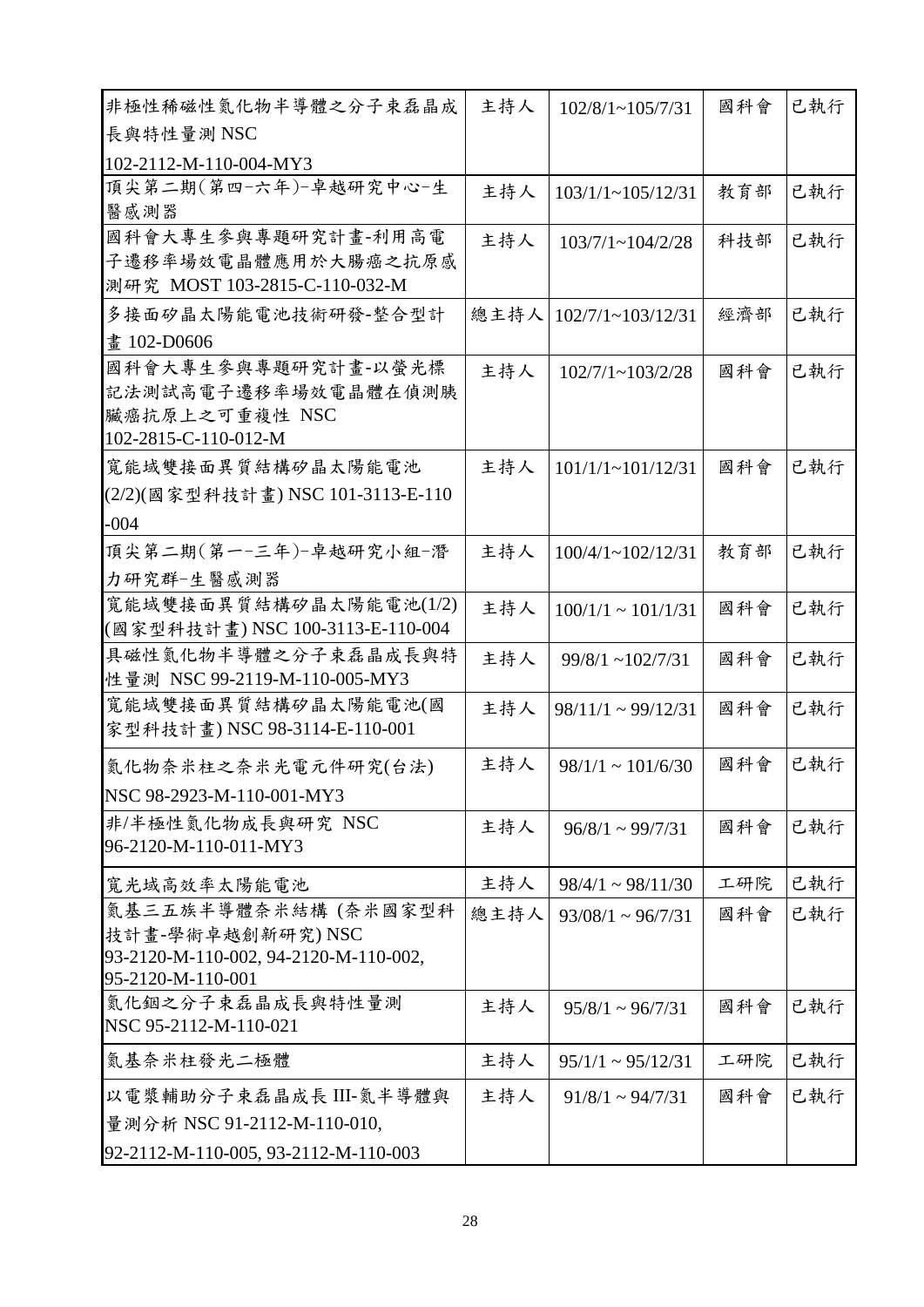| 以分子束磊晶成長 III-氮半導體與量測分析          | 主持人 | $90/8/1 \approx 91/7/31$ | 國科會 | 已執行 |
|---------------------------------|-----|--------------------------|-----|-----|
| NSC 90-2112-M-110-007           |     |                          |     |     |
| 金屬/介電層與 III-V 半導體介面之光電物理        | 主持人 | $89/8/1 \sim 90/7/31$    | 國科會 | 已執行 |
| 特性研究(2/2) NSC 89-2112-M-110-040 |     |                          |     |     |
| 金屬/介電層與 III-V 半導體介面之光電物理        | 主持人 | $88/8/1 \sim 89/7/31$    | 國科會 | 已執行 |
| 特性研究(1/2) NSC 89-2112-M-110-012 |     |                          |     |     |
| 半導體光電材料與元件物理研究 (三) NSC          | 主持人 | $87/8/1 \sim 88/7/31$    | 國科會 | 已執行 |
| 88-2112-M-110-016               |     |                          |     |     |
| 半導體光電材料與元件物理研究 (二) NSC          | 主持人 | $86/8/1 \sim 87/7/31$    | 國科會 | 已執行 |
| 87-2112-M-110-003               |     |                          |     |     |
| 半導體光電材料與元件物理研究 (一) NSC          | 主持人 | $85/8/1 \approx 86/7/31$ | 國科會 | 已執行 |
| 86-2112-M-110-007               |     |                          |     |     |
| 半導體光電材料與元件物理研究 (一)(中型           | 主持人 | $85/8/1 \sim 86/7/31$    | 國科會 | 已執行 |
| 儀器) NSC 86-2732-M-110-007       |     |                          |     |     |

# 七、其他

- 1. 中山大學特聘教授(學術研究類)2014 2017。
- 2. 中山大學 103 年度產學激勵績優教師。
- 3. 榮獲 2014 SPIE Fellow (SPIE 國際光學工程學會會士)。
- 4. 中山大學 99 年度教學研究獎。
- 5. 國科會 88、89 學年度甲種研究獎勵。(國科會自 89 學年度以後停止甲種研究獎勵。) 94 學年度第一級研究主持費獎勵。
- 6. Reviewer of RSC Nanoscale, Applied Physics Letters, ACS Energy Letters, Journal of The Electrochemical Society, Journal of Applied Physics, IEEE Transactions on Nanotechnology, Photonic Technology Letters, Applied Physics Express, Journal of Crystal Growth, Journal of Vacuum Science and Technology, IEEE Transactions on Electron Devices, Nanoscale Research Letters, Semiconductor Science and Technology, Journal of Physics D-Applied Physics, and many other reputable international journals.
- 7. Symposium Chair, 10<sup>th</sup> International Symposium on Semiconductor Light Emitting Devices, ISSLED-10, December 14 – 19, NSYSU, Kaohsiung, Taiwan, 2014.